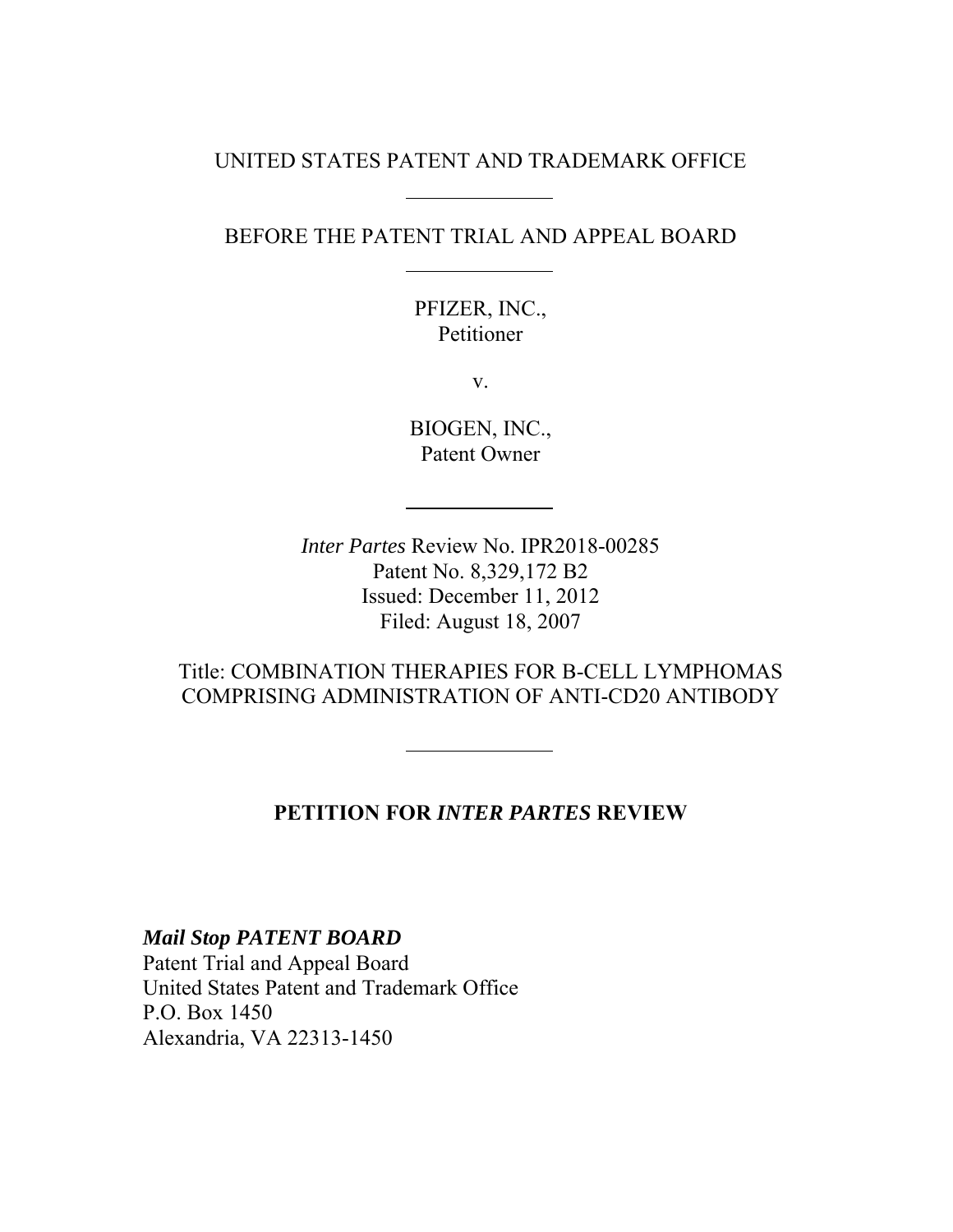# **TABLE OF CONTENTS**

# **Page**

| $\mathbf{I}$ . |                |                                                                                                                                                                                  |  |
|----------------|----------------|----------------------------------------------------------------------------------------------------------------------------------------------------------------------------------|--|
| II.            |                |                                                                                                                                                                                  |  |
| III.           |                |                                                                                                                                                                                  |  |
| IV.            |                |                                                                                                                                                                                  |  |
| V.             |                |                                                                                                                                                                                  |  |
| VI.            |                |                                                                                                                                                                                  |  |
| VII.           |                |                                                                                                                                                                                  |  |
|                | A <sub>1</sub> |                                                                                                                                                                                  |  |
|                | B <sub>1</sub> | "CVP therapy to which the patient responds, followed by rituxi-                                                                                                                  |  |
|                | $C_{\cdot}$    | "A method comprising [method steps], wherein the<br>maintenance therapy comprises four weekly administrations of<br>rituximab at a dose of 375 mg/m2 every 6 months, and wherein |  |
|                |                |                                                                                                                                                                                  |  |
|                | A.             | CVP chemotherapy was the preferred first-line treatment for                                                                                                                      |  |
|                | <b>B.</b>      | Maintenance therapy following CVP induction was a known                                                                                                                          |  |
|                | C.             | Rituximab was a widely known and used anti-CD20 agent. 24                                                                                                                        |  |
|                | D.             | It was known that a phase III trial was underway to test the com-<br>bination of CVP induction followed by anti-CD20 maintenance27                                               |  |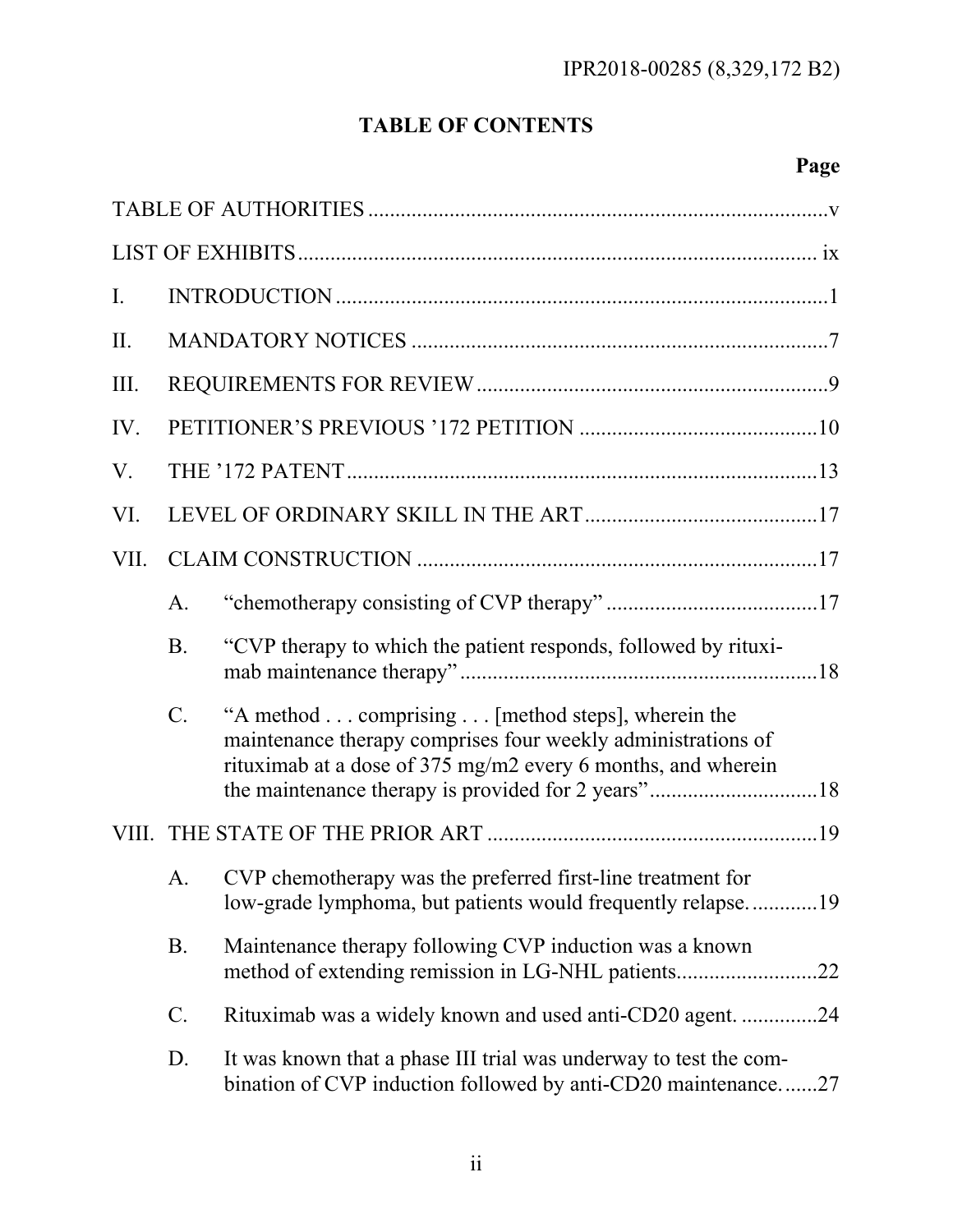| IX. |                 |    |                |                                                                                                                       |  |
|-----|-----------------|----|----------------|-----------------------------------------------------------------------------------------------------------------------|--|
|     | A.              |    |                |                                                                                                                       |  |
|     | <b>B.</b>       |    |                |                                                                                                                       |  |
|     | $\mathcal{C}$ . |    |                | Rituxan <sup>™</sup> label (Ex. 1004 or Ex. 1039 or Ex. 1041)31                                                       |  |
|     |                 | 1. |                |                                                                                                                       |  |
|     |                 | 2. |                |                                                                                                                       |  |
|     |                 | 3. |                |                                                                                                                       |  |
|     | D.              |    |                |                                                                                                                       |  |
| X.  |                 |    |                |                                                                                                                       |  |
|     | $A_{\cdot}$     |    |                | Claim 1 would have been obvious over Hochster I (Ex. 1005) in<br>view of Maloney (Ex. 1008) and McNeil (Ex. 1003). 38 |  |
|     |                 | 1. |                | CVP chemotherapy followed by rituximab maintenance39                                                                  |  |
|     |                 |    | a.             | Hochster I discloses treating LG-NHL with CVP in-<br>duction followed by "anti-CD20 maintenance."39                   |  |
|     |                 |    | $\mathbf b$ .  | A POSA would have been motivated to use rituxi-                                                                       |  |
|     |                 |    | $\mathbf{c}$ . | A POSA would have had a reasonable expectation<br>of success in using rituximab in the Hochster I                     |  |
|     |                 | 2. |                |                                                                                                                       |  |
|     |                 |    | a.             | It would have been obvious to use—or at least try—<br>the claimed dosing regimen for rituximab44                      |  |
|     |                 |    | $\mathbf b$ .  | The claimed dose falls within a range disclosed in                                                                    |  |
|     |                 | 3. |                |                                                                                                                       |  |
|     |                 |    | a.             | McNeil disclosed the only known frequency and du-<br>ration for rituximab maintenance therapy. 49                     |  |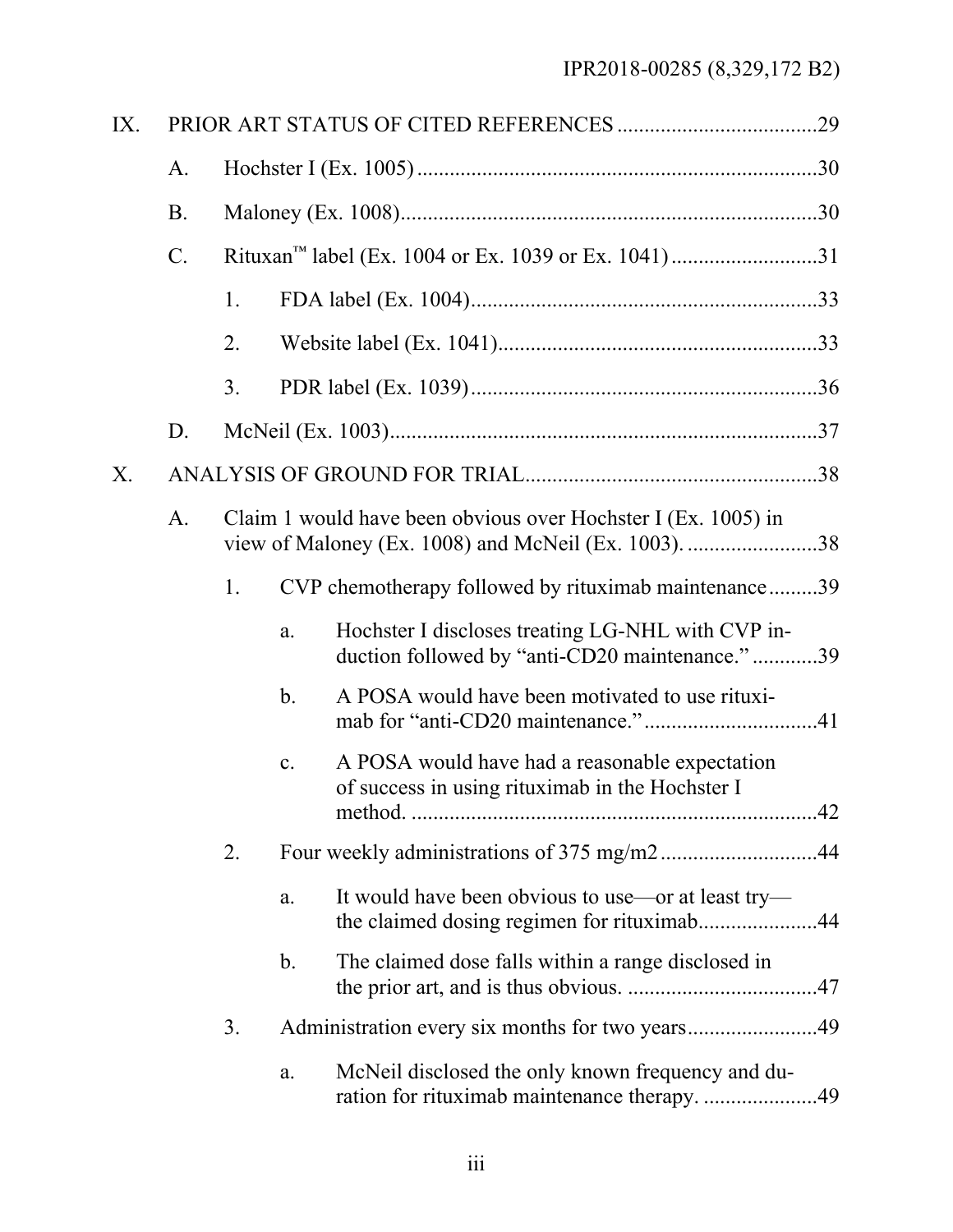|     |                 |    | $\mathbf{b}$ . | Data in the prior art provided a reason to administer                                                                                  |  |
|-----|-----------------|----|----------------|----------------------------------------------------------------------------------------------------------------------------------------|--|
|     |                 |    | $\mathbf{c}$ . | A POSA would have used maintenance therapy as                                                                                          |  |
|     | <b>B.</b>       |    |                | Claim 1 would have been obvious over Hochster I (Ex. 1005) in<br>view of the Rituxan <sup>™</sup> label (Exs. 1004, 1039, or 1041) and |  |
|     | $\mathcal{C}$ . |    |                |                                                                                                                                        |  |
|     | D.              |    |                | The alleged secondary considerations asserted during prosecu-                                                                          |  |
|     |                 | 1. |                | The claimed method produces no "unexpected results."58                                                                                 |  |
|     |                 |    | a.             | Rituximab maintenance therapy was not compared                                                                                         |  |
|     |                 |    | $\mathbf b$ .  | The benefits of CVP induction followed by rituxi-                                                                                      |  |
|     |                 |    | $\mathbf{c}$ . | The asserted results show, at most, a mere differ-<br>ence in degree, not a probative difference in kind. 61                           |  |
|     |                 | 2. |                | The claimed method does not meet any "long-felt need" or                                                                               |  |
| XI. |                 |    |                |                                                                                                                                        |  |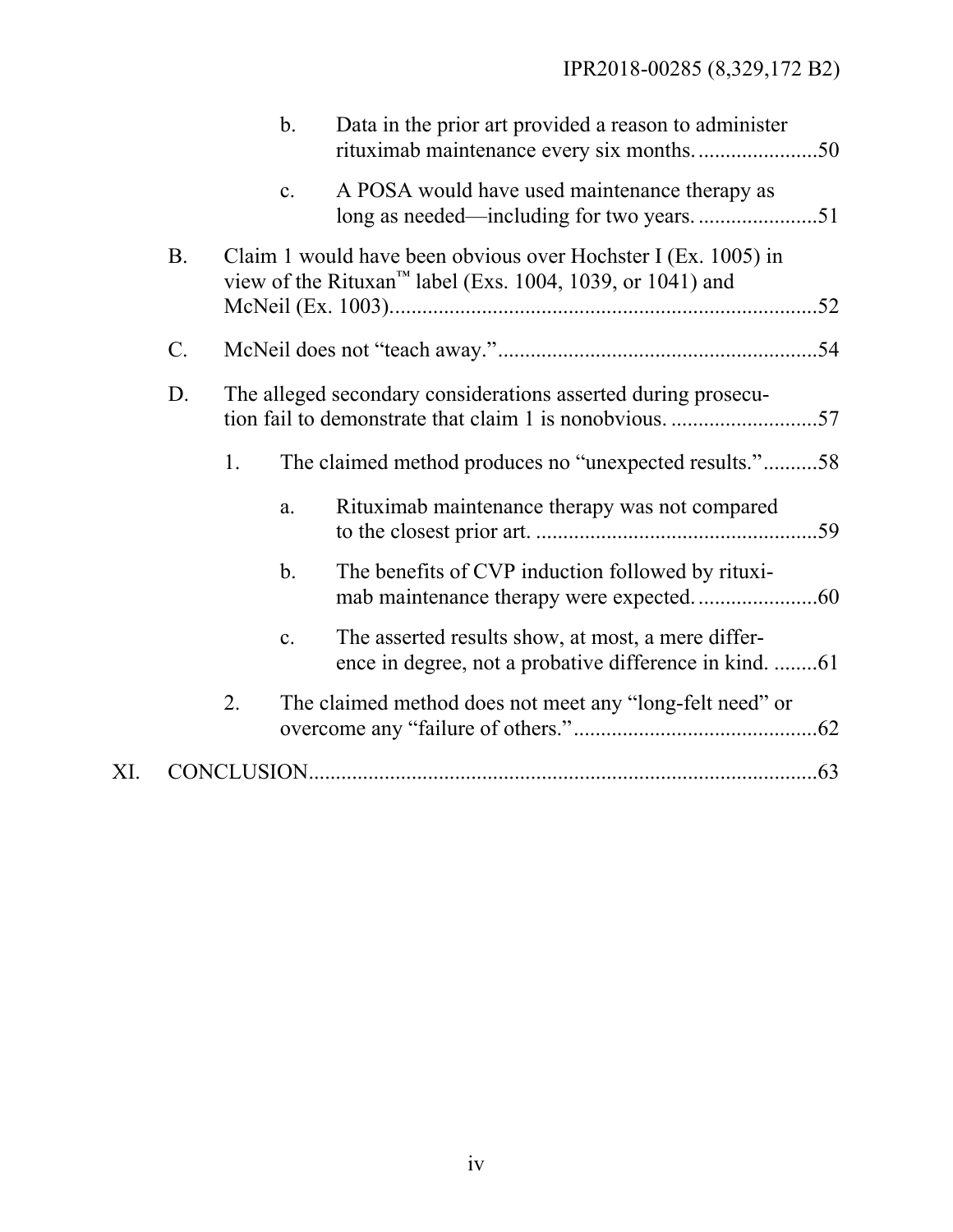# **TABLE OF AUTHORITIES**

# **Page(s)**

## **CASES**

| Agrizap, Inc. v. Woodstream Corp.,                                                      |     |
|-----------------------------------------------------------------------------------------|-----|
| Amneal Pharm., LLC v. Supernus Pharm., Inc.,                                            |     |
| Ariosa Diagnostics v. Verinata Health, Inc.,                                            |     |
| Bayer Schering Pharma AG v. Barr Labs., Inc.,                                           |     |
| Bristol-Myers Squibb Co. v. Teva Pharm. USA, Inc.,                                      |     |
| Celltrion, Inc. v. Biogen, Inc.,                                                        |     |
| Frontier Therapeutics, LLC v. Medac Gesellschaft für klinishce<br>Spezialpräparate mbH, |     |
| Galderma Labs., L.P. v. Tolmar, Inc.,                                                   |     |
| Genentech, Inc. v. Chiron Corp.,                                                        |     |
| General Plastic Indus. Co., Ltd. v. Canon Kabushiki Kiahsa,                             |     |
| Graham v. John Deere Co.,                                                               | .63 |
| Hoffmann-La Roche Inc. v. Apotex Inc.,                                                  |     |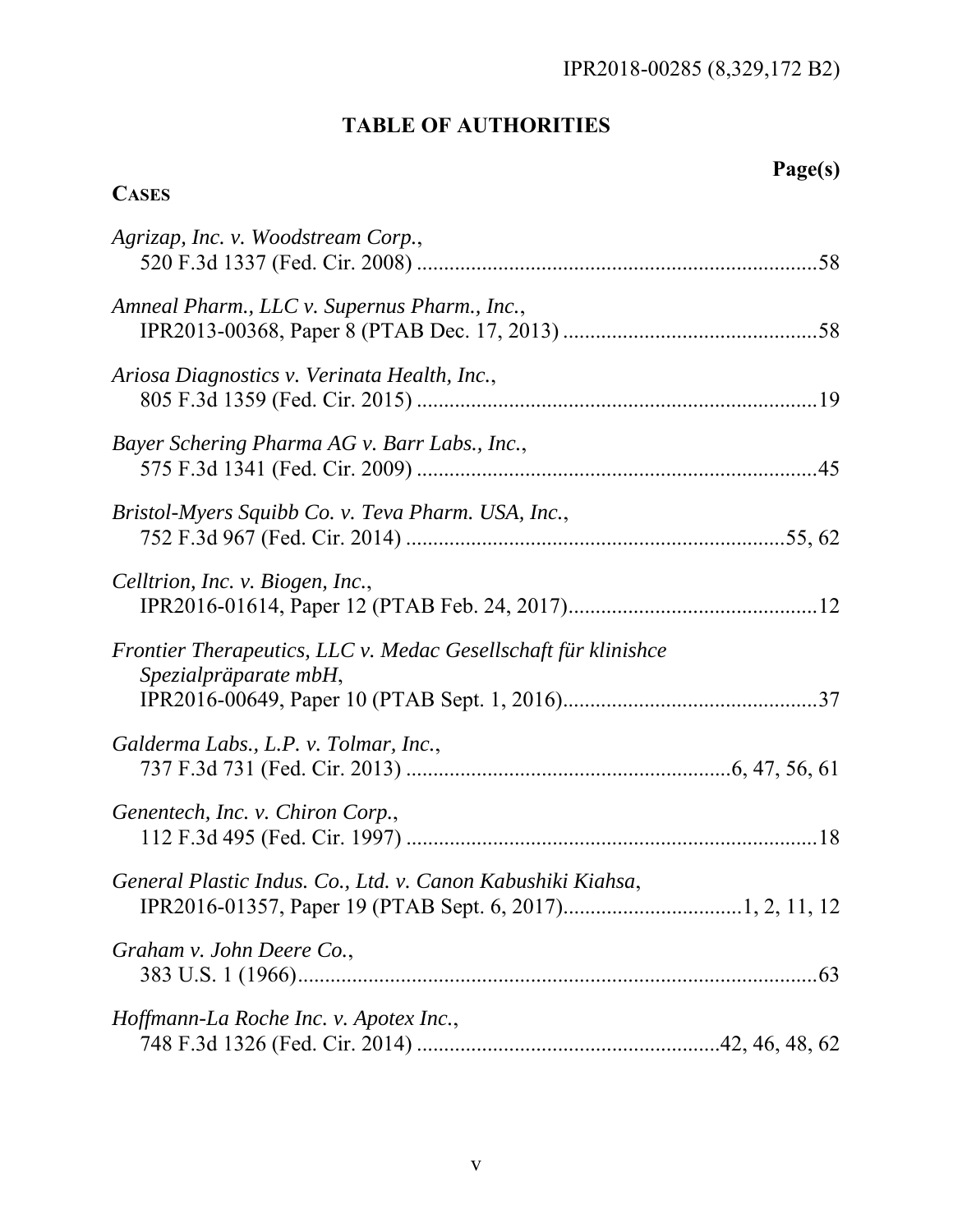| IBM Corp. v. Intellectual Ventures II LLC,       |  |
|--------------------------------------------------|--|
| In re Cavanagh,                                  |  |
| In re Copaxone Consol. Cases,                    |  |
| In re Fulton,                                    |  |
| In re Gardner,                                   |  |
| In re Klopfenstein,                              |  |
| In re Merck $\&$ Co., Inc.,                      |  |
| In re Montgomery,                                |  |
| In re Peterson,                                  |  |
| Kao Corp. v. Unilever U.S., Inc.,                |  |
| KSR Int'l Co. v. Teleflex Inc.,                  |  |
| Liberty Mutual Ins. Co. v. Progressive Cas. Co., |  |
| Merck & Co. v. Teva Pharm. USA, Inc.,            |  |
| Mylan Pharm. Inc. v. Allergan, Inc.,             |  |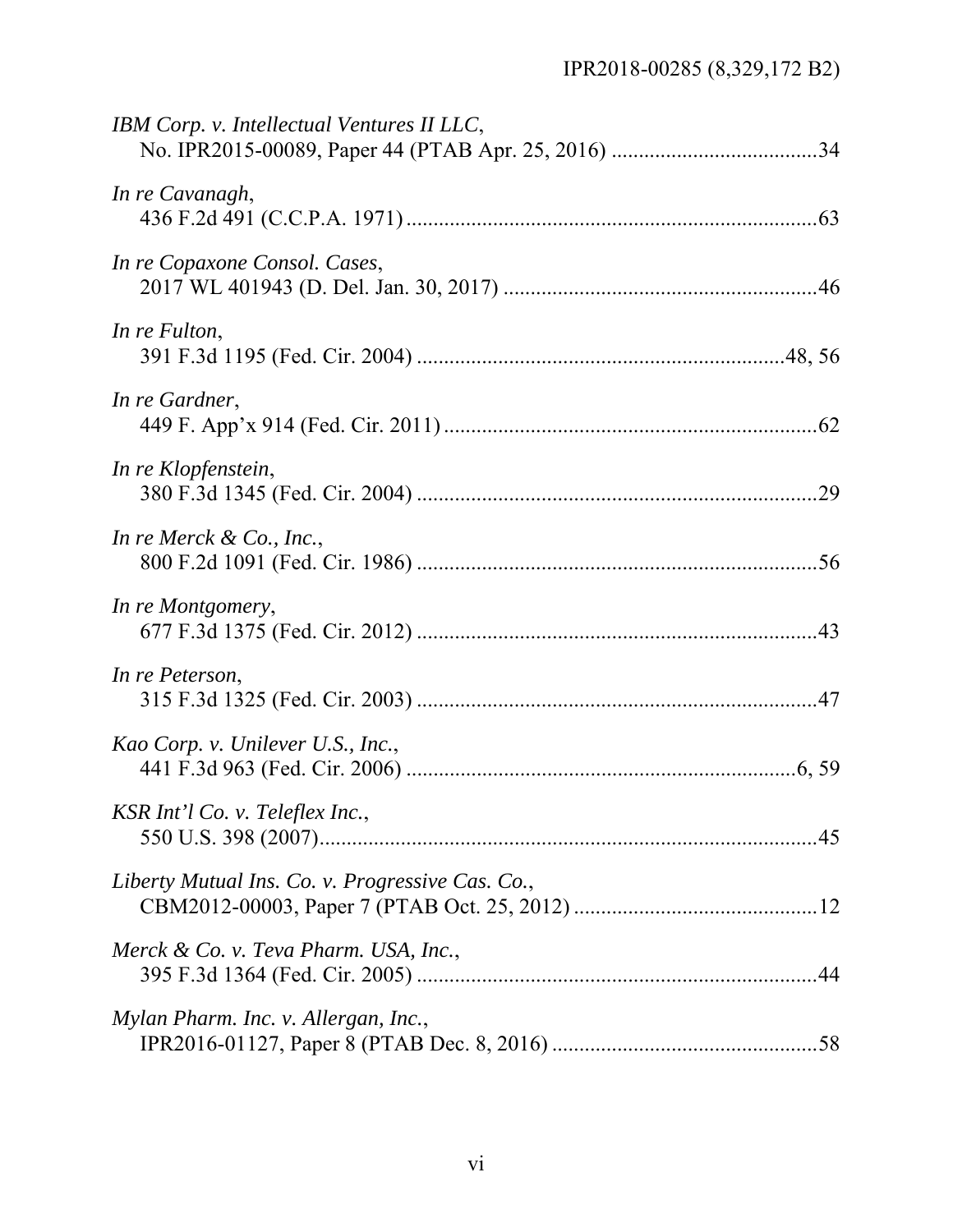| Newell Cos., Inc. v. Kenney Mfg. Co.,                |  |
|------------------------------------------------------|--|
| Panduit Corp. v. CCS Tech., Inc.,                    |  |
| Petroleum Geo-Services Inc. v. WesternGeco LLC,      |  |
| Pfizer, Inc. v. Apotex, Inc.,                        |  |
| Pfizer, Inc. v. Biogen, Inc.,                        |  |
| Plant Genetic Sys., N.V. v. DeKalb Genetics Corp.,   |  |
| Sega of Am., Inc. v. Uniloc USA, Inc.,               |  |
| SightSound Techs., LLC v. Apple Inc.,                |  |
| Therasense, Inc. v. Becton, Dickinson & Co.,         |  |
| Trivascular, Inc. v. Samuels,                        |  |
| Voter Verified Inc. v. Premier Election Sols., Inc., |  |
| <b>STATUTES</b>                                      |  |
|                                                      |  |
|                                                      |  |
|                                                      |  |
|                                                      |  |
|                                                      |  |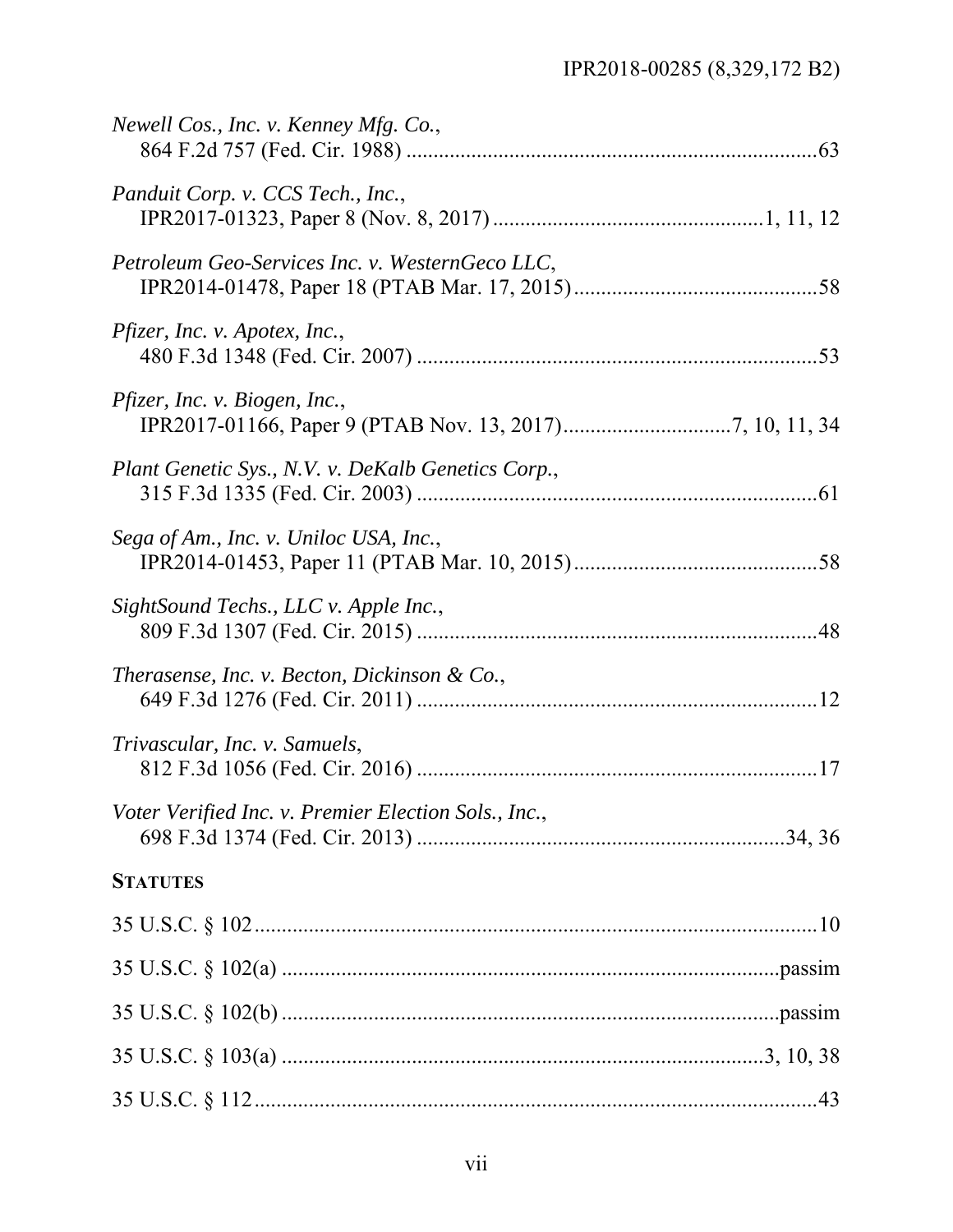## **OTHER AUTHORITIES**

|                                                                  | .32 |
|------------------------------------------------------------------|-----|
|                                                                  |     |
|                                                                  |     |
|                                                                  |     |
|                                                                  |     |
|                                                                  |     |
|                                                                  |     |
| Manual of Patent Examining Procedure § 2107.03 (8th ed., rev. 6, |     |
| Office Patent Trial Practice Guide, 77 Fed. Reg. 48756, 48759–60 |     |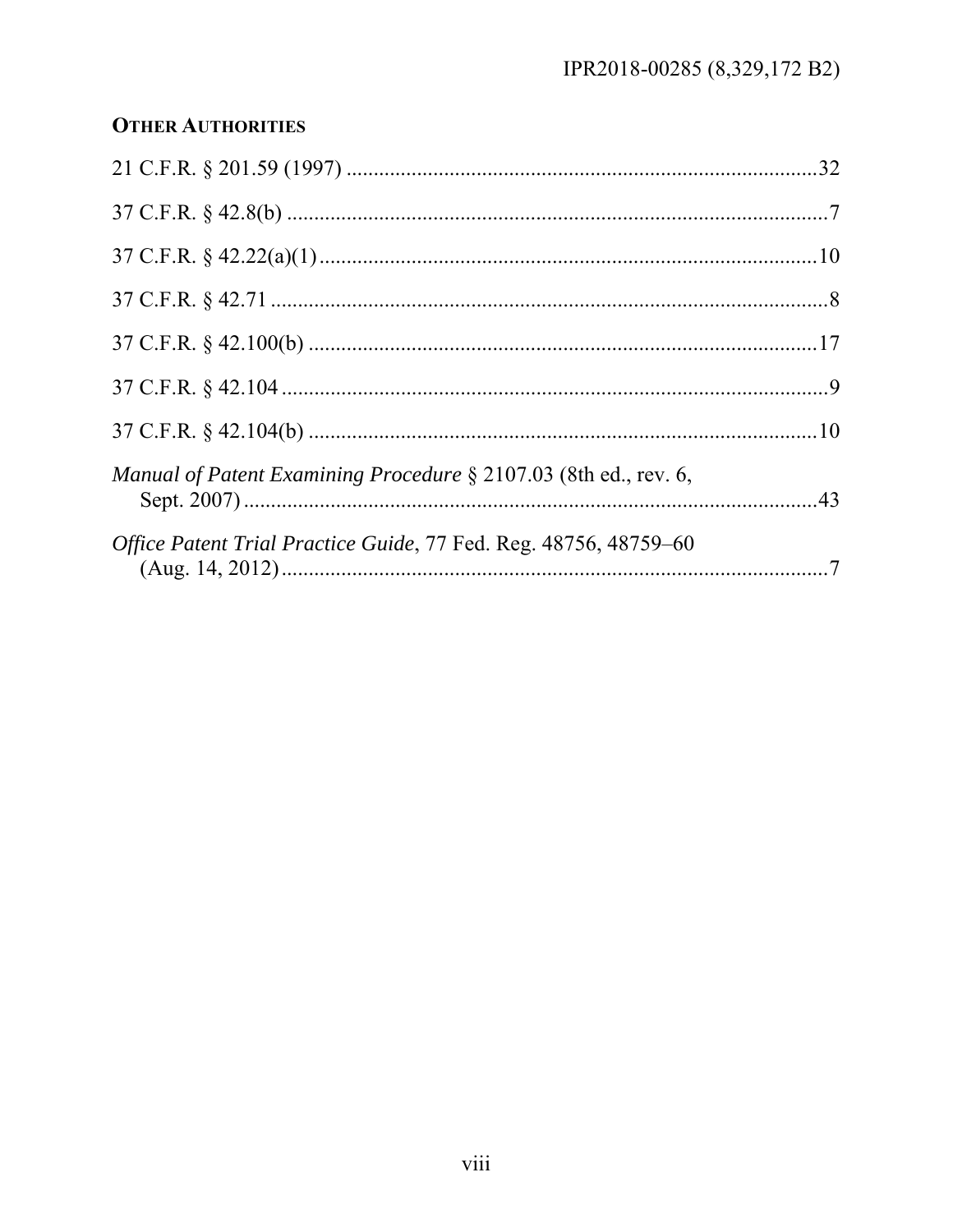## **LIST OF EXHIBITS**

| <b>Exhibit</b> | <b>Description</b>                                                                                                                                                                                                                                                                                |
|----------------|---------------------------------------------------------------------------------------------------------------------------------------------------------------------------------------------------------------------------------------------------------------------------------------------------|
| 1001           | Grillo-López, U.S. Patent No. 8,329,172 B2, "Combination Therapies<br>for B-Cell Lymphomas Comprising Administration of Anti-CD20 Anti-<br>body" (issued Dec. 11, 2012) ("the '172 patent")                                                                                                       |
| 1002           | Declaration of Howard Ozer, M.D., Ph.D.,<br>in Support of Petition for Inter Partes Review                                                                                                                                                                                                        |
| 1003           | Caroline McNeil, "Non-Hodgkin's Lymphoma Trials In Elderly Look<br>Beyond CHOP," J. Nat'l Cancer Inst., 90(4):266-267 (Feb. 18, 1998)<br>("McNeil")                                                                                                                                               |
| 1004           | Rituxan™ (rituximab) labeling (Nov. 1997) ("FDA label")                                                                                                                                                                                                                                           |
| 1005           | Hochster et al., "Prolonged Time to Progression (TTP) In Patients With<br>Low Grade Lymphoma (LGL) Treated With Cyclophosphamide (C) and<br>Fludarabine (F) [ECOG1491]," American Society of Clinical Oncology,<br>Program/Proceedings, Thirty-Fourth Annual Meeting (May 1998)<br>("Hochster I") |
| 1006           | McLaughlin et al., "Rituximab Chimeric Anti-CD20 Monoclonal Anti-<br>body Therapy for Relapsed Indolent Lymphoma: Half of Patients Re-<br>spond to a Four-Dose Treatment Program," J. Clin. Oncol., 16:2825-<br>2833 (Aug. 7, 1998) ("McLaughlin")                                                |
| 1007           | Sriskandan et al., "Aggressive management of doxorubicin-induced<br>cardiomyopathy associated with 'low' doses of doxorubicin," Postgrad.<br>Med. J., 70(828):759-761 (Oct. 1994) ("Sriskandan")                                                                                                  |
| 1008           | Maloney et al., "IDEC-C2B8 (Rituximab) Anti-CD20 Monoclonal Anti-<br>body Therapy in Patients With Relapsed Low-Grade Non-Hodgkin's<br>Lymphoma," Blood, 90(6):2188-2195 (Sept. 15, 1997) ("Maloney")                                                                                             |
| 1009           | Avilés et al., "Interferon Alpha 2b as Maintenance Therapy in Low<br>Grade Malignant Lymphoma Improves Duration of Remission and Sur-<br>vival," Leukemia & Lymphoma, 20:495-499 (1996) ("Avilés")                                                                                                |
| 1010           | Steward et al., "Maintenance Chlorambucil After CVP in the Manage-<br>ment of Advanced Stage, Low-Grade Histologic Type Non-Hodgkin's<br>Lymphoma," Cancer, 61:441-447 (1988) ("Steward")                                                                                                         |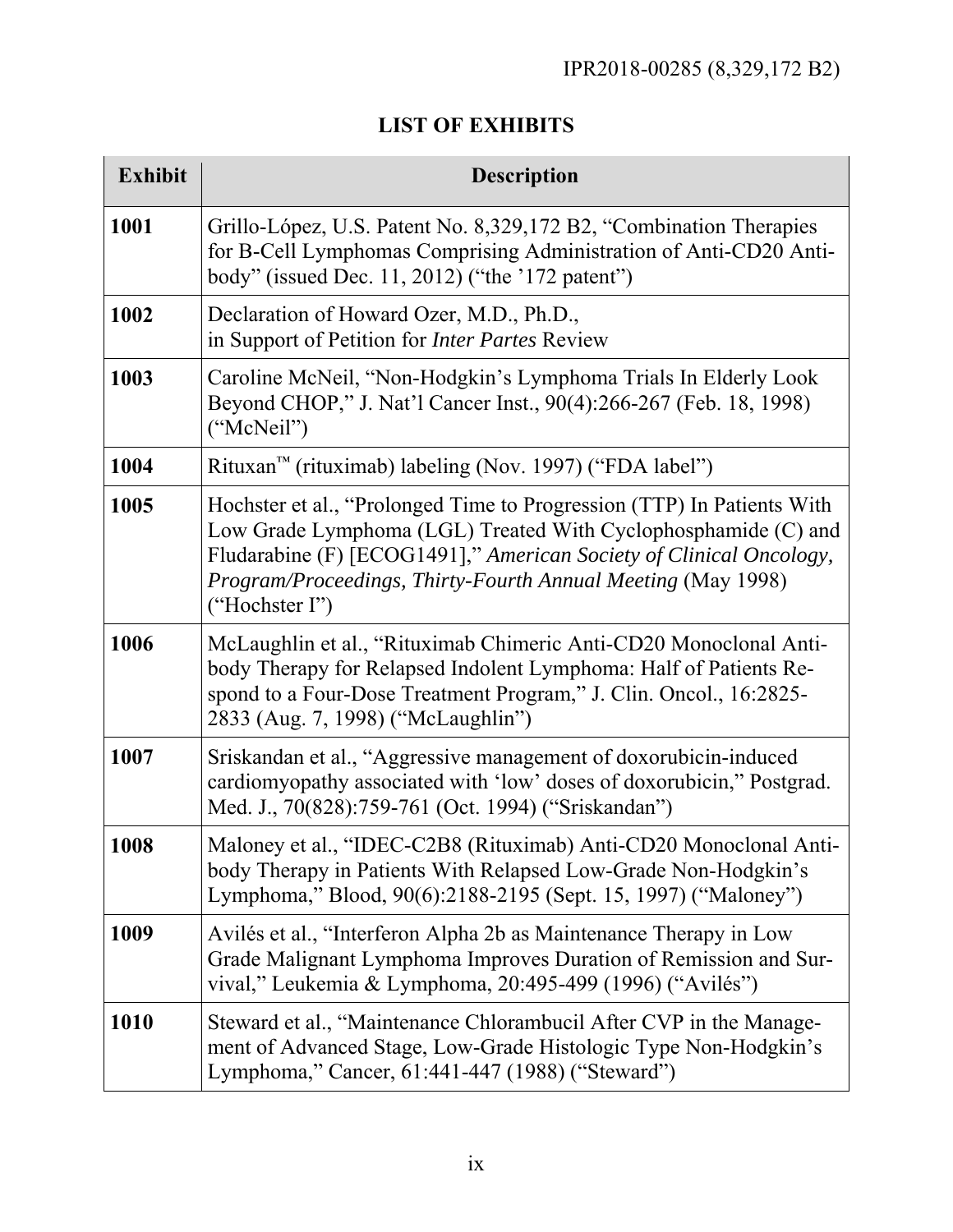| <b>Exhibit</b> | <b>Description</b>                                                                                                                                                                                                                                                                                                                                                                             |
|----------------|------------------------------------------------------------------------------------------------------------------------------------------------------------------------------------------------------------------------------------------------------------------------------------------------------------------------------------------------------------------------------------------------|
| 1011           | Hiddemann et al., "Non-Hodgkin's Lymphomas—Current Status of<br>Therapy and Future Perspectives," Eur. J. Cancer, 31A:2141-2145<br>$(1995)$ ("Hiddemann II")                                                                                                                                                                                                                                   |
| 1012           | Unterhalt et al., "Significant Prolongation of Disease Free Survival in<br>Advanced Low Grade Non Hodgkin's Lymphomas (nhl) by Interfereon<br>Alpha Maintenance," Int'l Conf. on Malignant Lymphoma (1996)<br>("Unterhalt")                                                                                                                                                                    |
| 1013           | Kenneth A. Foon & Richard I. Fisher, "Lymphomas," Hematology, 5th<br>Ed. (1995), 1076-1096 ("Foon")                                                                                                                                                                                                                                                                                            |
| 1014           | Michael J. Campbell & John E. Niederhuber, "B-Lymphocyte Re-<br>sponses," Clinical Oncology, Abeloff et al., Eds. (1995), 100-126<br>("Campbell")                                                                                                                                                                                                                                              |
| 1015           | Arthur T. Skarin & David M. Dorfman, "Non-Hodgkin's Lymphomas:<br>Current Classification and Management," CA Cancer J. Clinicians,<br>47(6):351-372 (1997) ("Skarin")                                                                                                                                                                                                                          |
| 1016           | Declaration of Sylvia D. Hall-Ellis, Ph.D.                                                                                                                                                                                                                                                                                                                                                     |
| 1017           | Hiddemann et al., "New Aspects in the Treatment of Advanced Low-<br>Grade Non-Hodgkin's Lymphomas: Prednimustine/Mitoxantrone Ver-<br>sus Cyclophosphamide/Vincristine/Prednisone Followed by Interferon<br>Alfa Versus Observation Only—A Preliminary Update of the German<br>Low-Grade Lymphoma Study Group," Seminars in Hematology, Vol<br>31, No 2, Suppl 3:32-35, (1994) ("Hiddemann I") |
| 1018           | Bishop et al. "A Randomized Trial of High Dose Cyclophosphamide,<br>Vincristine, and Prednisone Plus or Minus Doxorubicin (CVP versus<br>CAVP) with Long-Term Follow-Up in Advanced Non-Hodgkin's Lym-<br>phoma," Leukemia, 1(6):508-513(June 1987) ("Bishop")                                                                                                                                 |
| 1019           | Specification, U.S. Patent Application No. 11/840,956 (Aug. 18, 2007)                                                                                                                                                                                                                                                                                                                          |
| 1020           | U.S. Provisional Patent Application No. 60/096,180 (Aug. 11, 1998)                                                                                                                                                                                                                                                                                                                             |
| 1021           | Preliminary Amendment, U.S. Patent Application No. 11/840,956 (Oct.<br>31, 2007)                                                                                                                                                                                                                                                                                                               |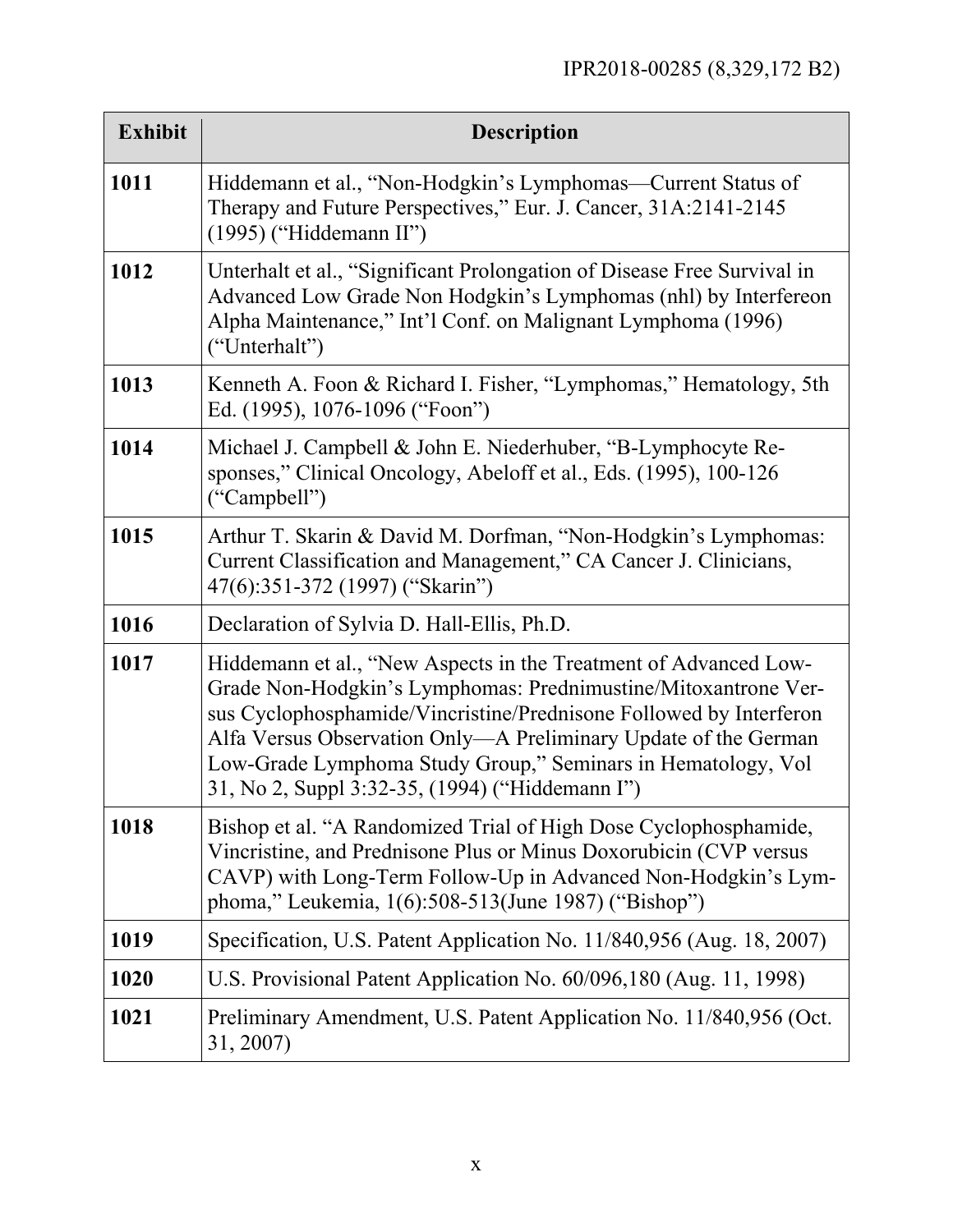| <b>Exhibit</b> | <b>Description</b>                                                                                                                                                                                                                                                                                  |
|----------------|-----------------------------------------------------------------------------------------------------------------------------------------------------------------------------------------------------------------------------------------------------------------------------------------------------|
| 1022           | Amendment and Reply under 35 C.F.R. § 1.111, U.S. Patent Applica-<br>tion No. 11/840,956 (Aug. 25, 2010)                                                                                                                                                                                            |
| 1023           | Office Action, U.S. Patent Application No. 11/840,956 (May 11, 2010)                                                                                                                                                                                                                                |
| 1024           | Notice of Allowance and Fee(s) Due, U.S. Patent Application No.<br>11/840,956 (June 26, 2012)                                                                                                                                                                                                       |
| 1025           | Portlock and Rosenberg, "Combination Chemotherapy with Cyclophos-<br>phamide, Vincristine, and Prednisone in Advanced Non-Hodgkin's<br>Lymphomas," Cancer 37:1275-1282 (1976) ("Portlock")                                                                                                          |
| 1026           | Hoppe et al., "The Treatment of Advanced Stage Favorable"<br>Histology Non-Hodgkin's Lymphoma: A Preliminary Report of a<br>Randomized Trial Comparing Single Agent Chemotherapy,<br>Combination Chemotherapy, and Whole Body Irradiation," Blood,<br>58(3):592-598 (Sept. 1981) ("Hoppe")          |
| 1027           | Amendment Responsive to Examiner's Request, U.S. Patent Applica-<br>tion No. 11/840,956 (Oct. 28, 2011)                                                                                                                                                                                             |
| 1028           | Declaration Under 37 C.F.R. § 1.132 of Mark Benyunes, M.D.                                                                                                                                                                                                                                          |
| 1029           | Hochster H., et al., "Maintenance Rituximab After Cyclophosphamide,<br>Vincristine, and Prednisone Prolongs Progression-Free Survival in<br>Advanced Indolent Lymphoma: Results of the Randomized Phase III<br>ECOG1496 Study," J. Clin. Oncol., 27(10):1607-1614 (Apr. 1, 2009)<br>("Hochster II") |
| 1030           | Patent Owner Preliminary Response, Boehringer Ingelheim Interna-<br>tional GmbH v. Biogen Inc., IPR2015-00418, Paper 11 (PTAB)                                                                                                                                                                      |
| 1031           | Decision Denying Institution of <i>Inter Partes</i> Review, <i>Boehringer Ingel-</i><br>heim International GmbH v. Biogen Inc., IPR2015-00418, Paper 14<br>(PTAB)                                                                                                                                   |
| 1032           | Rituxan <sup>™</sup> (rituximab) labeling (rev. 2014)                                                                                                                                                                                                                                               |
| 1033           | Dana, B. et al., "Long-Term Follow-Up of Patients With Low-Grade<br>Malignant Lymphomas Treated With Doxorubicin-Based<br>Chemotherapy or Chemoimmunotherapy," J. Clin. Oncol., 11(4):644-<br>651 (Apr. 1993) ("Dana")                                                                              |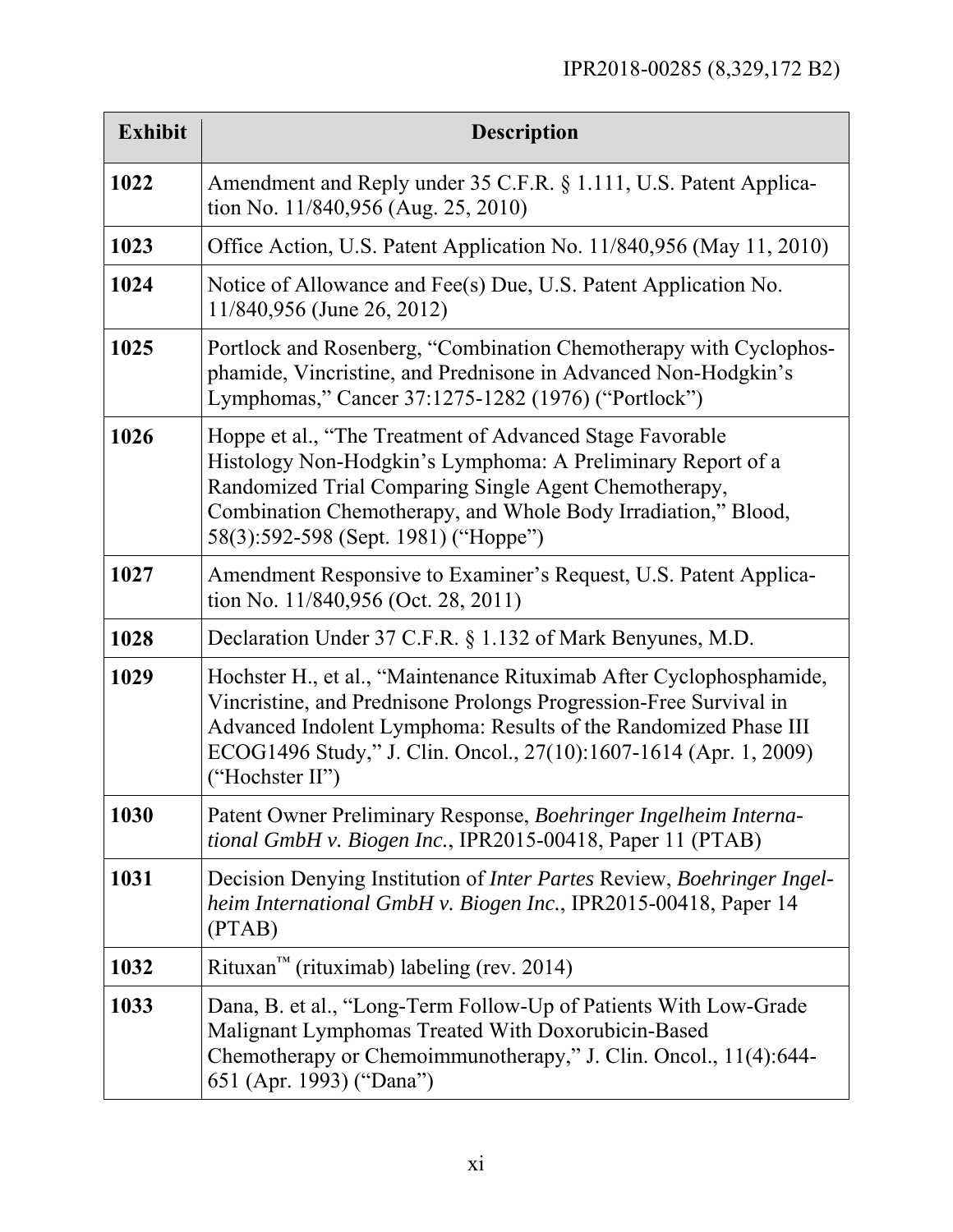| <b>Exhibit</b> | <b>Description</b>                                                                                                                                                                                                                       |
|----------------|------------------------------------------------------------------------------------------------------------------------------------------------------------------------------------------------------------------------------------------|
| 1034           | Solal-Céligny et al., "Doxorubicin-Containing Regimen With or without<br>Interferon Alfa-2b for Advanced Follicular Lymphomas," J. Clin. On-<br>col., 16(7):2332-2338 (July 1998) ("Solal-Céligny")                                      |
| 1035           | Wadler et al., "New Advances in Interferon Therapy of Cancer," The<br>Oncologist, 2:254-267 (1997) ("Wadler")                                                                                                                            |
| 1036           | Feugier, "A Review of Rituximab, the First Anti-CD20 Monoclonal An-<br>tibody Used in the Treatment of B Non-Hodgkin's Lymphomas," Future<br>Oncology 11(9):1327-1342 (2015) ("Feugier")                                                 |
| 1037           | Habermann et al., "Rituximab-CHOP Versus CHOP Alone or With<br>Maintenance Rituximab in Older Patients With Diffuse<br>Large B-Cell Lymphoma," J. Clin. Oncol., 24(19):3121-3127 (July 1,<br>2006) ("Habermann")                         |
| 1038           | De Nardo et al., "A Revolution in the Treatment of Non-Hodgkin's<br>Lymphoma," Cancer Biotherapy & Radiopharmaceuticals, 13(4):213-<br>223 (1998) ("De Nardo")                                                                           |
| 1039           | Physicians' Desk Reference® (53rd ed. 1999) (excerpted), "Rituxan™<br>(Rituximab)" ("PDR label")                                                                                                                                         |
| 1040           | Anderson et al., U.S. Patent No. 5,736,137, "Therapeutic Application of<br>Chimeric and Radiolabeled Antibodies to Human B Lymphocyte Re-<br>stricted Differentiation Antigen for Treatment of B Cell Lymphoma"<br>(issued Apr. 7, 1998) |
| 1041           | "Rituxan™ Full Prescribing Information," Genentech Wayback Machine<br>Website (dated January 23, 1998) ("Website label")                                                                                                                 |
| 1042           | Gail A. Leget and Myron S. Czuczman "Use of Rituximab, the New<br>FDA-Approved Antibody," Current Opinion in Oncology, 10:548–551<br>$(1998)$ ("Leget")                                                                                  |
| 1043           | Charles Marwick, "Monoclonal Antibody to Treat Lymphoma," J. Am.<br>Med. Ass'n, 278(8):616, 618 (August 27, 1997) ("Marwick")                                                                                                            |
| 1044           | Sean Henahan, "Anti-CD20 Antibodies Combining Well in Lymphoma<br>Patients," Inpharma, 1136:9 (May 1998) ("Henahan")                                                                                                                     |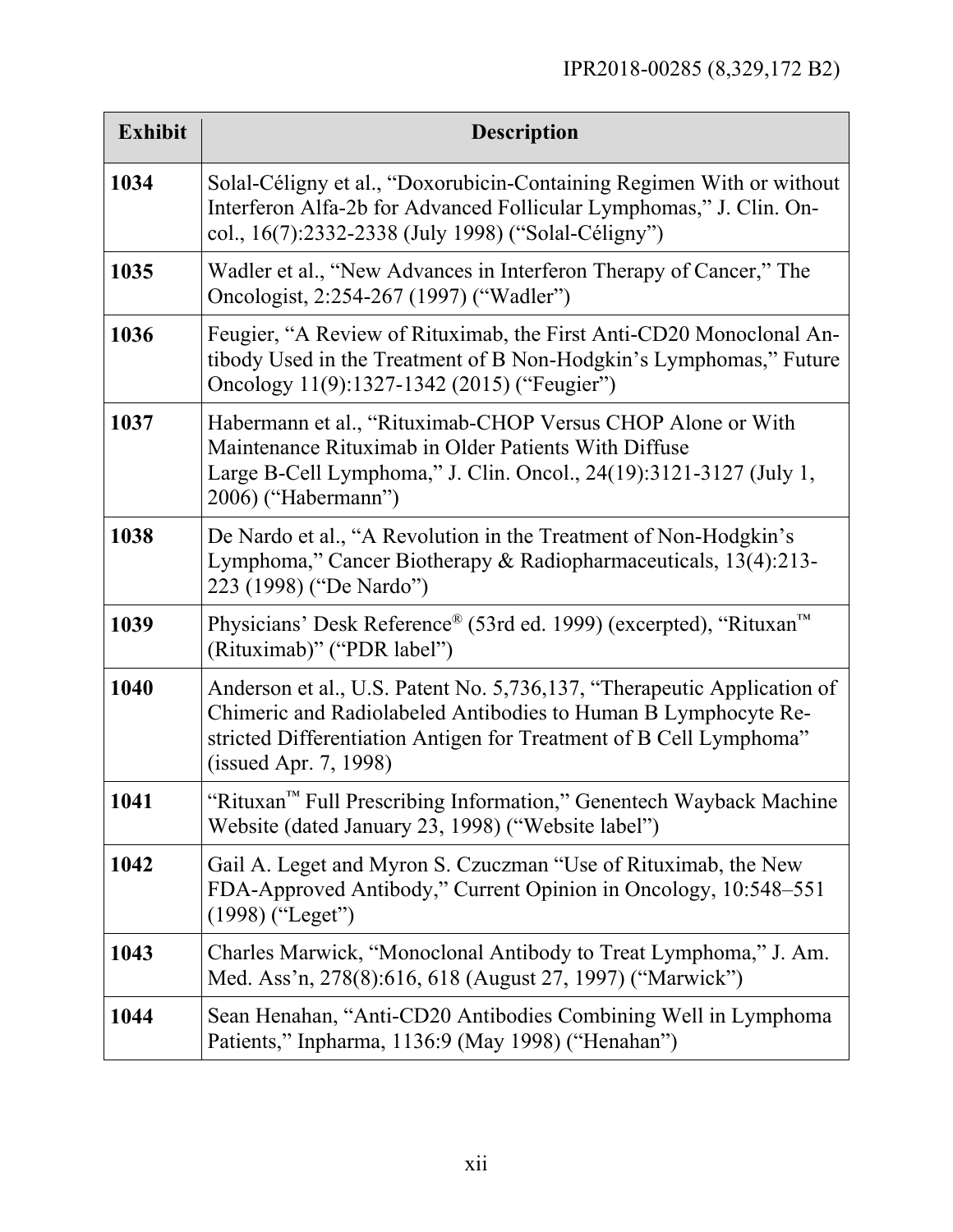| <b>Exhibit</b> | <b>Description</b>                                                                                                                                                                                                                                  |
|----------------|-----------------------------------------------------------------------------------------------------------------------------------------------------------------------------------------------------------------------------------------------------|
| 1045           | "Genentech, Inc., News," Genentech Wayback Machine Website (dated<br>January 23, 1998)                                                                                                                                                              |
| 1046           | "Genentech, Inc., Recent Press Releases," Genentech Wayback Machine<br>Website (dated January 23, 1998)                                                                                                                                             |
| 1047           | "Genentech, Inc., The Access Excellence Collection of Science Up-<br>dates," Genentech Wayback Machine Website (dated January 23, 1998)                                                                                                             |
| 1048           | "Genentech, Inc., Homepage," Genentech Wayback Machine Website<br>(dated January 23, 1998)                                                                                                                                                          |
| 1049           | "Genentech, Inc., Search the Genentech Web Site," Genentech Way-<br>back Machine Website (dated January 23, 1998)                                                                                                                                   |
| 1050           | Genentech, Inc.'s Response to Petitioner's Additional Discovery,<br>IPR2016-01614 (U.S. Patent 7,820,161)                                                                                                                                           |
| 1051           | Biogen, Inc.'s Response to Petitioner's Additional Discovery, IPR2016-<br>01614 (U.S. Patent 7,820,161)                                                                                                                                             |
| 1052           | Press Release, Genentech, Inc. "New Drug for Non-Hodgkin's Lympho-<br>mas Available Now," (December 16, 1997) https://www.gene.com/me-<br>dia/press-releases/4835/1997-12-16/new-drug-for-non-hodgkins-lym-<br>phoma-avail ("Press Release")        |
| 1053           | Christine White and Antonio Grillo-López, PCT Application Number:<br>PCT/US99/26308, "Treatment of Hematologic Malignancies Associated<br>with Circulating Tumor Cells Using Chimeric Anti-CD20 Antibody,"<br>(filed Nov. 9, 1998) (certified copy) |
| 1054           | Rituxan (rituximab), BLA Number 103705, Drugs@FDA: FDA Ap-<br>proved Drug Products, available at https://www.ac-<br>cessdata.fda.gov/scripts/cder/daf/index.cfm?event=overview.pro-<br>$cess\&ApplNo=103705$                                        |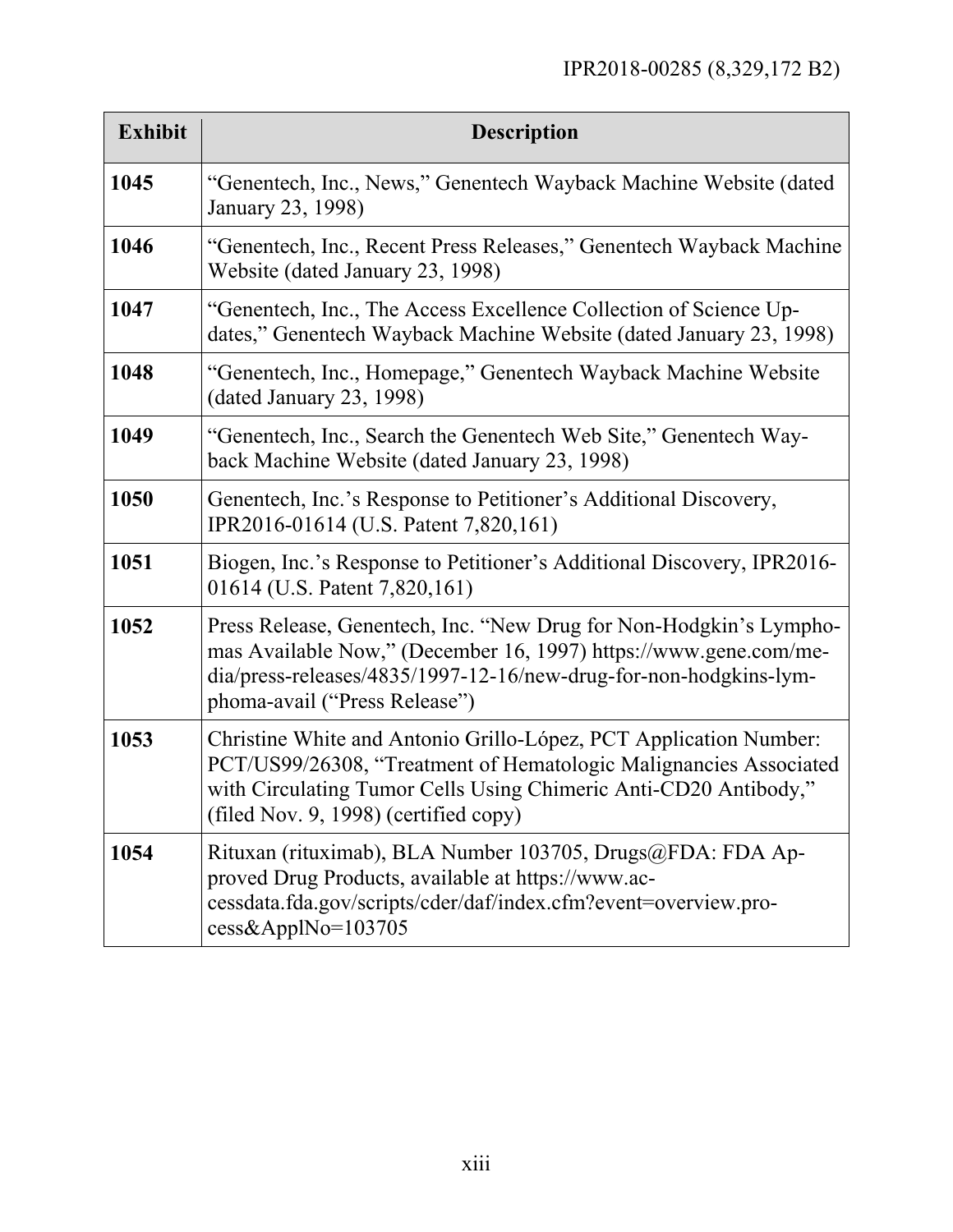### **I. INTRODUCTION**

Petitioner Pfizer, Inc. requests *inter partes* review and cancellation of the sole claim of U.S. Patent No. 8,329,172 B2 ("the '172 patent"). Petitioner previously challenged the '172 patent in IPR2017-01166, but institution was denied solely because a divided panel of the Board found insufficient evidence that one of the ground references—Ex. 1004, the FDA label for Rituxan™—was a prior-art printed publication under 35 U.S.C. § 102(b). In *Panduit Corp. v. CCS Tech., Inc.*, another panel similarly "denied institution . . . because one of the asserted references was not shown to have been a printed publication," but nonetheless instituted a second petition by the same petitioner that cured the evidentiary defect because it did "not present a situation in which Petitioner is 'using our decisions as a roadmap.'" IPR2017- 01323, Paper 8 at 8–9 (PTAB Nov. 8, 2017) (quoting *Gen. Plastics Indus. Co., Ltd. v. Canon Kabushiki Kiasha*, IPR2016-01357, Paper 19 at 17 (PTAB Sept. 6, 2017) (precedential)). The same result is warranted here.

In particular, the present Petition cures the perceived procedural defects identified in the decision denying institution in IPR2017-01166 by substituting the disputed Rituxan<sup>™</sup> label with the September 1997 journal article by Maloney et al. (Ex. 1008)—a different prior art reference that contains the same relevant information as the Rituxan<sup>™</sup> label, but is undisputedly a printed publication that was publicly ac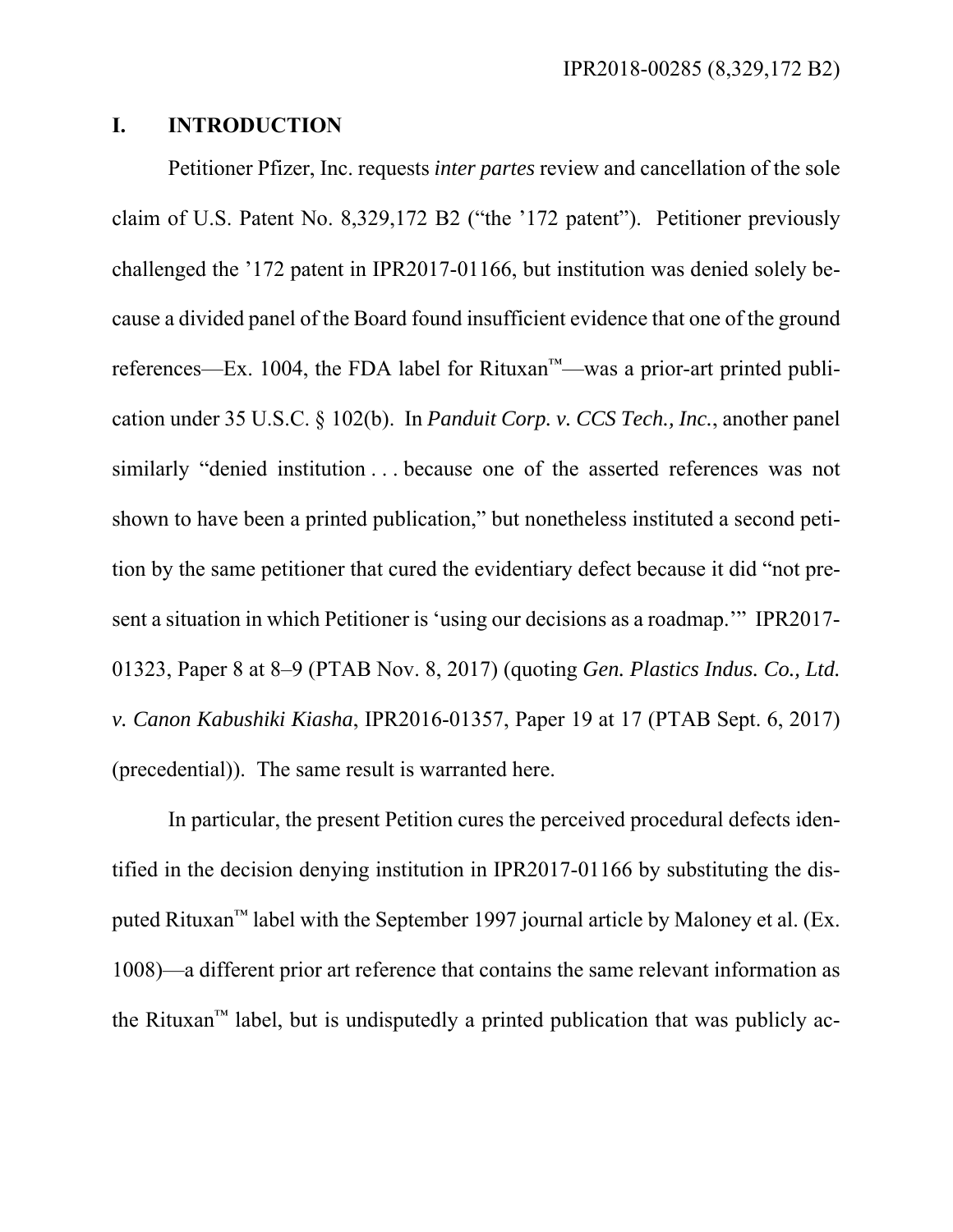cessible as of the August 11, 1998, critical date. Although Petitioner's previous petition cited Maloney, it did not expressly rely on Maloney in the ground presented for review (to avoid redundancy), and the panel declined to exercise its discretion to substitute the Rituxan™ label with Maloney. In contrast, the present Petition leaves no doubt that Petitioner is explicitly relying on Maloney in the first ground. In addition, the present Petition includes a second ground that relies on three separate (but substantively identical) versions of the Rituxan™ label, including an online version disseminated by Genentech—the original developer and manufacturer of Rituxan™—before the critical date, and a version disseminated in the well-known *Physician's Desk Reference* publication (the "PDR") before the priority date. Ex. 1004, FDA label; Ex. 1039, PDR label; Ex. 1041, Website label.

In the interest of avoiding any appearance of a "potential benefit from receiving and having the opportunity to study Patent Owner's Preliminary Response . . . prior to its filing of [this] follow-on petition[]," Petitioner does not address the merits of Patent Owner's arguments in IPR2017-01166; instead, Petitioner sets forth substantially the same arguments on the merits that Petitioner previously advanced. *See Gen. Plastic*, IPR2016-01357, Paper 19 at 17. In so doing, Petitioner does not concede any arguments raised by Patent Owner, but refrains from responding to them at this stage of the proceeding in an abundance of caution. Petitioner notes that at least one member of the panel in IPR2017-01166 would have instituted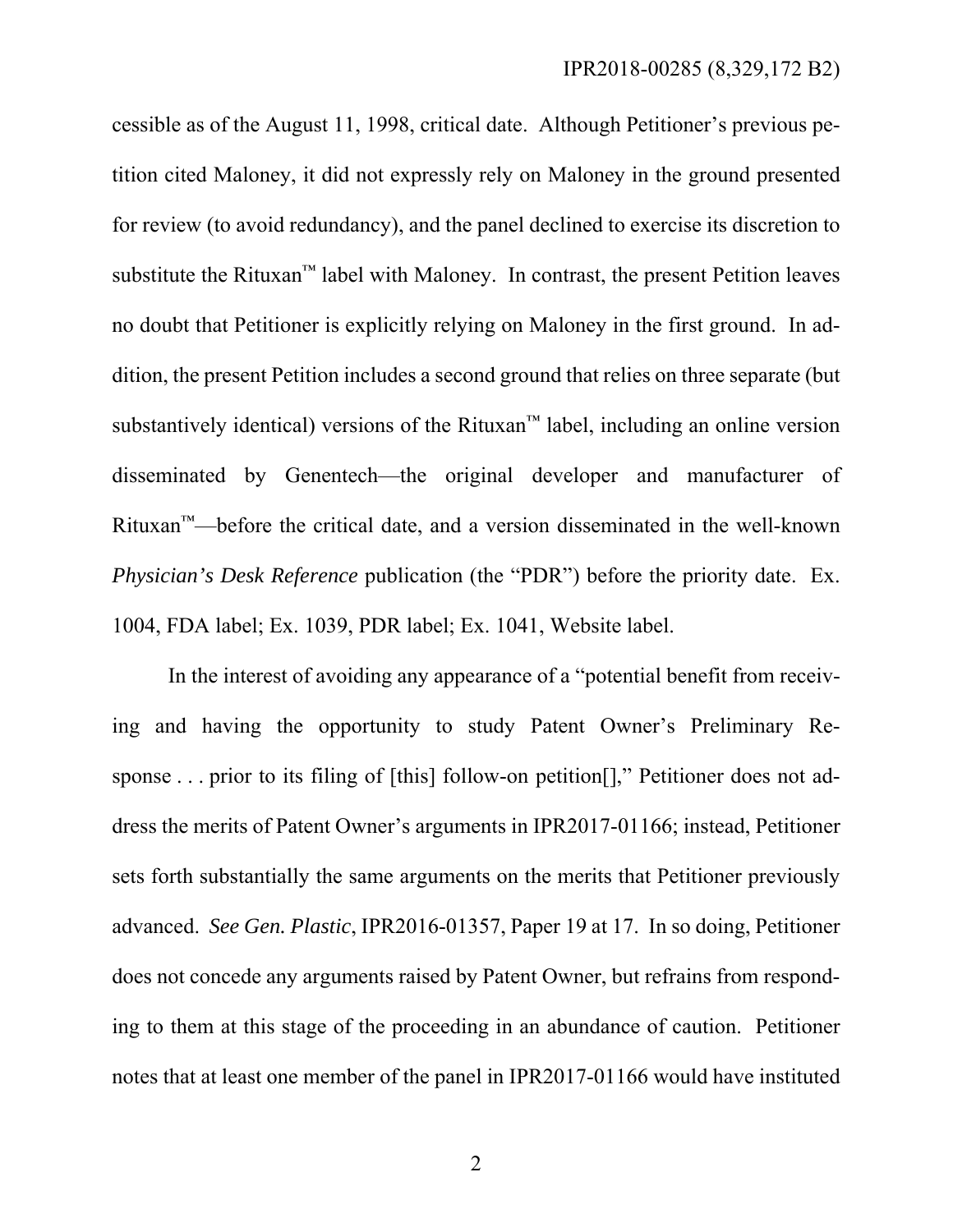review on the merits notwithstanding the arguments in the Patent Owner Preliminary Response. Petitioner thus respectfully requests that the Board institute *inter partes* review and cancel claim 1 of the '172 patent as unpatentable under 35 U.S.C. § 103(a), for the following reasons.

The sole claim of the '172 patent is directed to a method of treating low-grade non-Hodgkin's lymphoma ("LG-NHL")—a type of cancer—using (1) the standard combination chemotherapy for LG-NHL, called "CVP," followed by (2) maintenance therapy with  $375 \text{ mg/m}^2$  of the anti-CD20 antibody rituximab administered once a week for four weeks (3) every six months for at least two years. As shown below, the claimed method would have been obvious to a person of ordinary skill in the art ("POSA") at the time the '172 patent was filed. Moreover, the allegedly "unexpected" results that were the sole basis for allowance failed to compare the closest prior art and, in any event, were entirely expected.

The combination of CVP chemotherapy and maintenance therapy with an anti-CD20 agent was taught by a printed publication that is prior art to the '172 patent under both  $\S$  102(a) and  $\S$  102(b)—the "Hochster I" reference (Ex. 1005), which was not considered during prosecution. That reference disclosed that a "phase III" clinical trial was underway for the treatment of LG-NHL with "CVP  $\pm$  anti-CD20 maintenance." *Id*. at 5. As confirmed by Petitioner's expert oncologist, Dr. Howard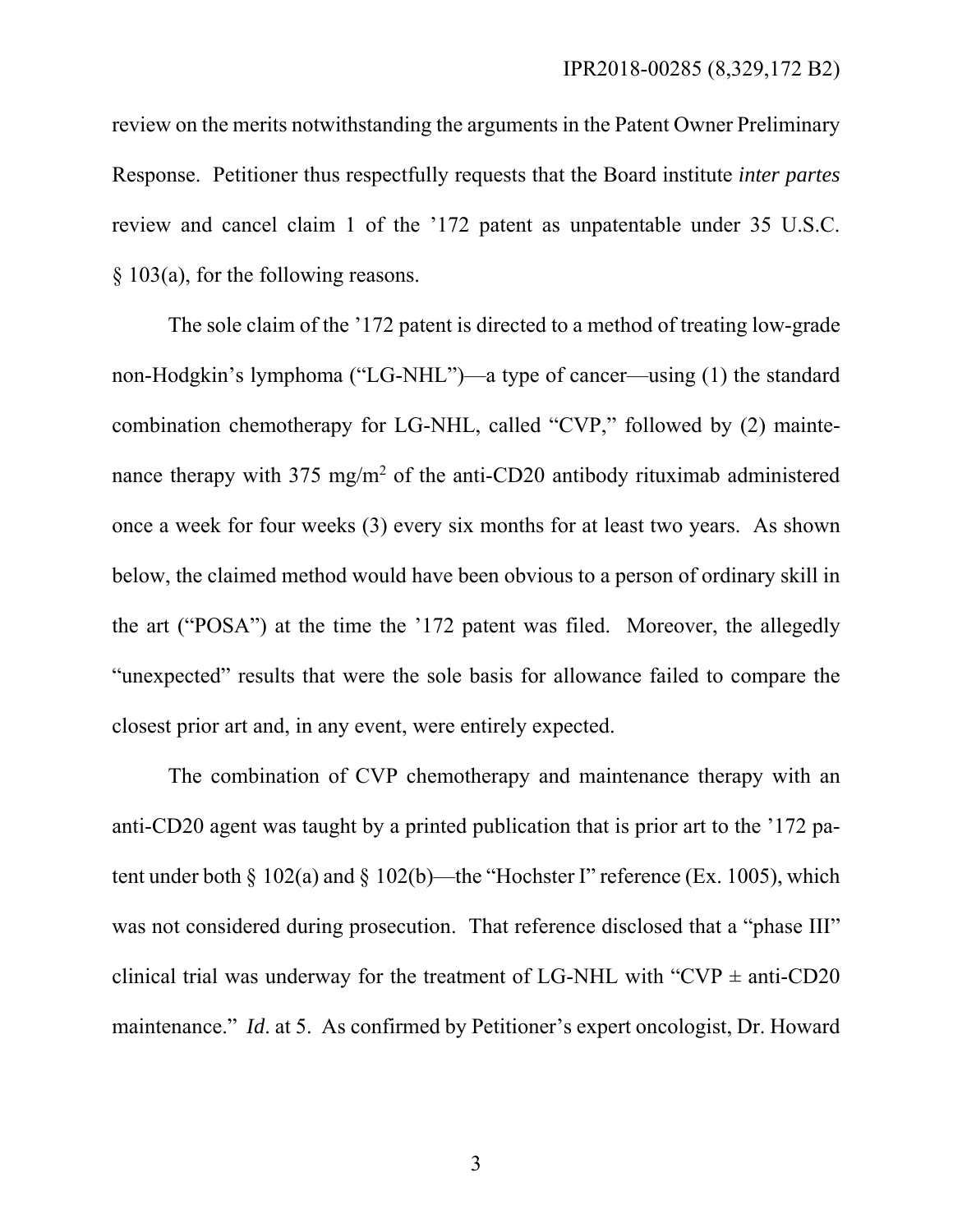Ozer, a POSA at the time would have understood this reference as referring to treating LG-NHL with CVP chemotherapy followed by maintenance therapy with an agent that targets CD20. Ex. 1002 ¶¶ 42–49, 57.

When the '172 patent was filed, rituximab was the *only* available anti-CD20 agent. The Maloney reference, which is also prior art under both  $\S$  102(a) and (b), reported on a Phase II "multicenter study evaluating four weekly infusions of 375 mg/m2 IDEC-C2B8 [rituximab] in patients with relapsed low-grade or follicular NHL." Ex. 1008, 6. Maloney taught that "IDEC-C2B8 (Rituximab)" is "a chimeric anti-CD20 [monoclonal antibody]" that "binds [to] the CD20 antigen with high affinity" and "efficiently kills CD20<sup>+</sup> cells." *Id.* Maloney explained that rituximab monotherapy had also been previously administered at doses of 100, 125, 250, and 500 mg/m<sup>2</sup> in phase I trials, but that  $375 \text{ mg/m}^2$  was selected for the phase II trials. *Id.* at 7. Maloney further taught that "[t]reatment with the chimeric anti-CD20 antibody rapidly and effectively depleted B cells from the peripheral blood circulation . . . until approximately 6 months posttreatment, followed by slow gradual recovery," leading directly to "antitumor activity in patients with relapsed low-grade or follicular NHL." *Id.* at 6, 9. Shortly after Maloney was published in September 1997, rituximab was approved by the FDA in November 1997 (and used shortly thereafter) for the treatment of relapsed or refractory LG-NHL at 375 mg/m<sup>2</sup> for four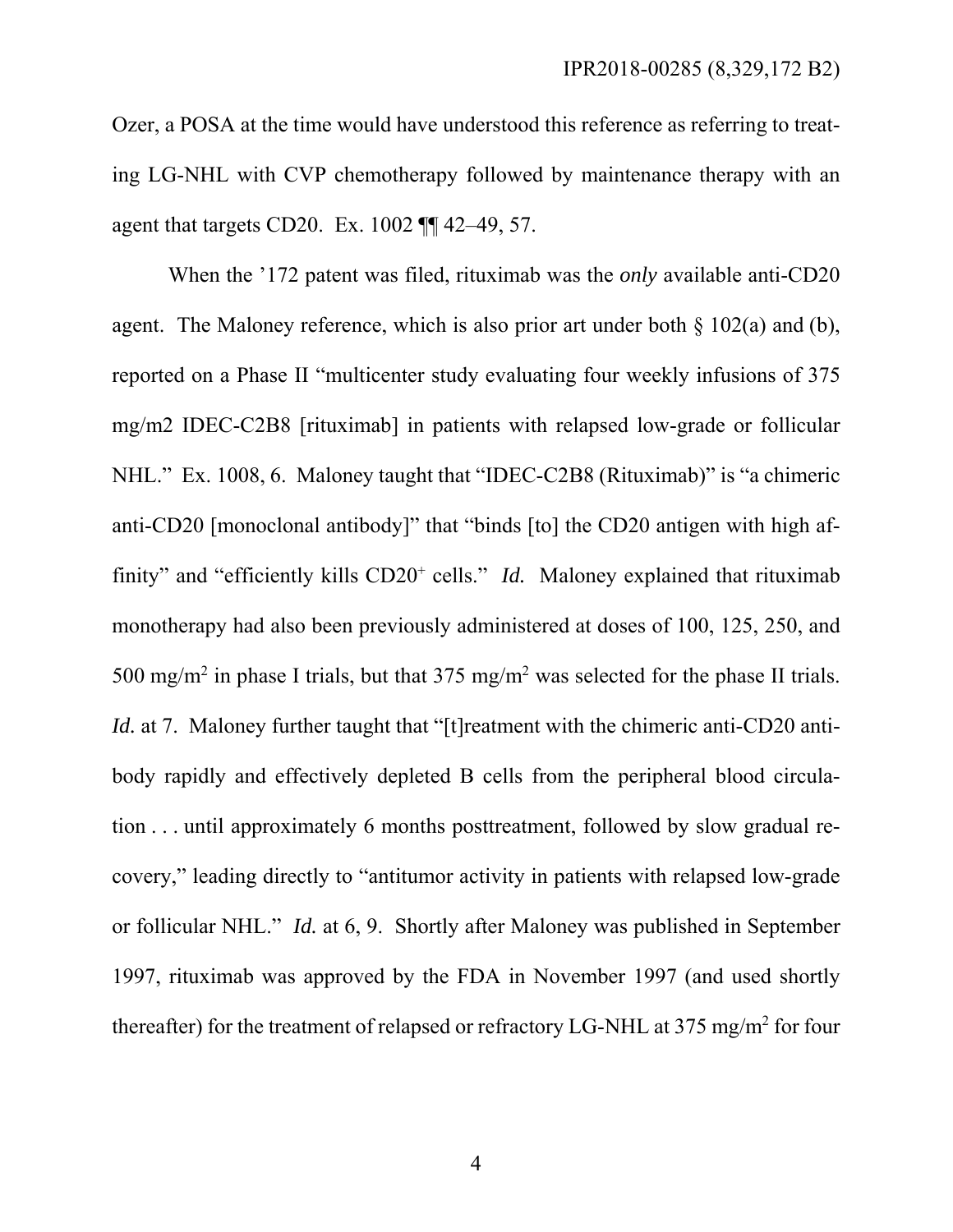weekly doses. Ex. 1004, 2 ("FDA label"); Ex. 1039, 12 ("PDR label"); Ex. 1041, 3 ("Website label").

The claimed six-month frequency and two-year duration for maintenance therapy was also the *only* known schedule for administering rituximab maintenance, which was explicitly disclosed in a third printed publication that is also prior art under both § 102(a) and (b). Ex. 1003, McNeil at 5. As Dr. Ozer explains, Maloney and the Rituxan<sup>™</sup> label also would have motivated a POSA to select that maintenance schedule for rituximab in the treatment of LG-NHL because they disclosed that B-cell recovery began approximately six months following completion of treatment. Ex. 1002 ¶¶ 102, 110; *see also* Ex. 1008, Maloney at 9; Ex. 1004, FDA label at 1; Ex. 1039, PDR label at 11; Ex. 1041, Website label at 1. Thus, it would have been obvious to administer rituximab maintenance therapy at six-month intervals, when cancerous B-cells returned. Ex. 1002  $\P$  100–106, 111. Likewise, it would have been obvious to administer rituximab maintenance therapy as long as possible to maintain remission, including for at least two years. *Id*. ¶¶ 103–104.

During prosecution, Patent Owner overcame obviousness rejections over a different combination of references, which were only "withdrawn in view of [the] applicants['] arguments regarding unexpected results." Ex. 1024, 8. Yet, Patent Owner's evidence merely compared the claimed "maintenance rituximab (MR) ver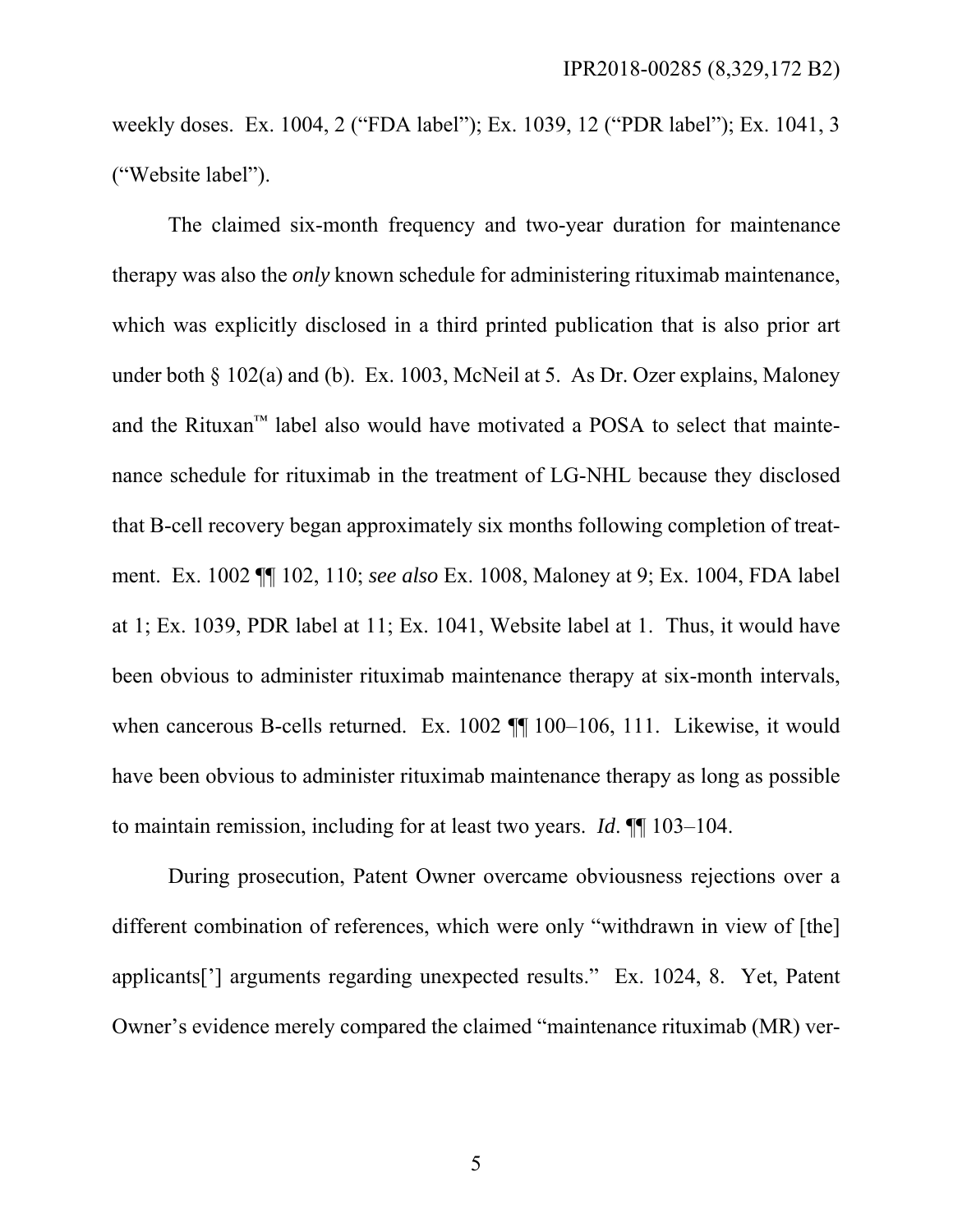sus observation"—*i.e.*, to *nothing*. Ex. 1029, 2. Patent Owner never compared rituximab maintenance to *other* known maintenance therapies for LG-NHL, and thus failed to show any results that were "unexpected compared with the closest prior art." *Kao Corp. v. Unilever U.S., Inc.*, 441 F.3d 963, 970 (Fed. Cir. 2006).

In any event, the benefits of rituximab maintenance would have been expected: Patent Owner's own publication reporting the results of the study disclosed in Hochster I acknowledged that the "study *confirmed the hypothesis* that rituximab would be an effective and safe maintenance after CVP chemotherapy." Ex. 1029, 5 ("Hochster II") (emphasis added). At most, moreover, the study showed improvements "merely in degree from the results" obtained with chemotherapy alone and not a difference "in kind" that is "probative of nonobviousness." *Galderma Labs., L.P. v. Tolmar, Inc.*, 737 F.3d 731, 739 (Fed. Cir. 2013).

Although the Board previously denied *inter partes* review of the '172 patent in IPR2015-00418 and IPR2017-01093, the petitioners there did not cite Hochster I, or any other prior art "teach[ing] rituximab maintenance therapy following CVP induction therapy." Ex. 1031, 15. Here, by contrast, Hochster I expressly discloses the use of anti-CD20 maintenance therapy following CVP induction therapy, and it would have been obvious to use rituximab as the anti-CD20 agent with the exact claimed dosing regimen and maintenance schedule. Ex. 1002 ¶¶ 78–79.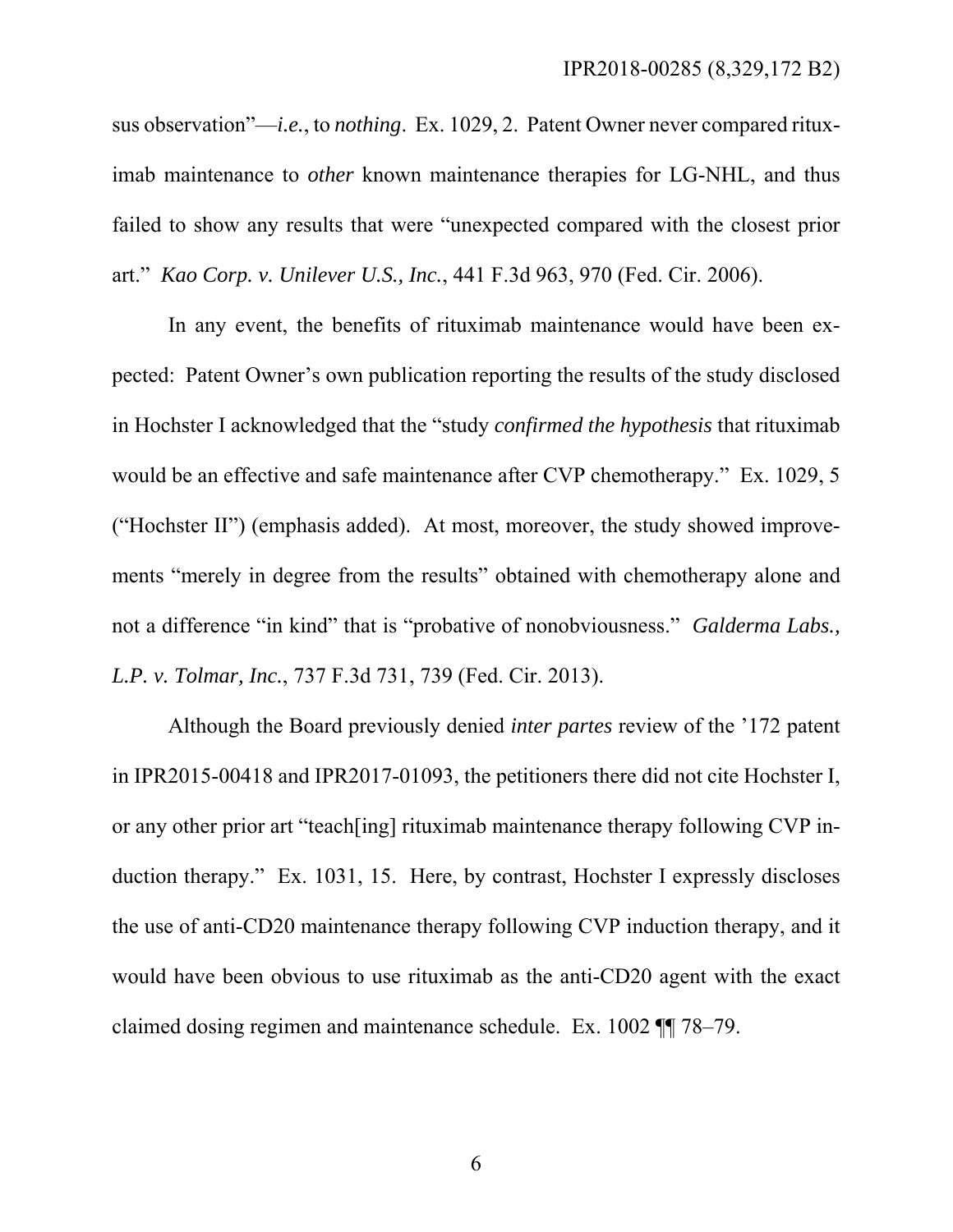#### **II. MANDATORY NOTICES**

Pursuant to 37 C.F.R. § 42.8(b), Petitioner states as follows:

**1.** *Real parties-in-interest***.** Petitioner Pfizer, Inc. is the real party-in-interest for this Petition. No other parties exercised or could have exercised control over this Petition; no other parties funded or directed this Petition. *See Office Patent Trial Practice Guide*, 77 Fed. Reg. 48756, 48759–60 (Aug. 14, 2012).

**2.** *Related matters***.** The '172 patent was previously challenged by other petitioners in *Boehringer Ingelheim International GmbH v. Biogen Inc.*, IPR2015- 00418 and in *Celltrion, Inc. v. Biogen Inc.*, IPR2017-01093. Both petitions were denied. The grounds of unpatentability asserted in IPR2015-00418 and IPR2017- 01093 are not the same as the ground asserted by Petitioner here. In particular, Petitioner's primary reference—Hochster I—was not cited in either IPR2015-00418 or IPR2017-01093.

As discussed above (and also discussed below in Section IV), Petitioner previously challenged the '172 patent in *Pfizer, Inc. v. Biogen, Inc.*, IPR2017-01166. A split panel of the Board denied institution on the basis that Petitioner failed to provide sufficient evidence that one of the references (Ex. 1004) used in the sole ground was not a prior-art printed publication under 35 U.S.C. § 102(b). IPR2017-01166, Paper 9 at 17 (PTAB Nov. 13, 2017). Using the same art previously identified in IPR2017-01166, Petitioner submits this Petition to expressly rely on both Maloney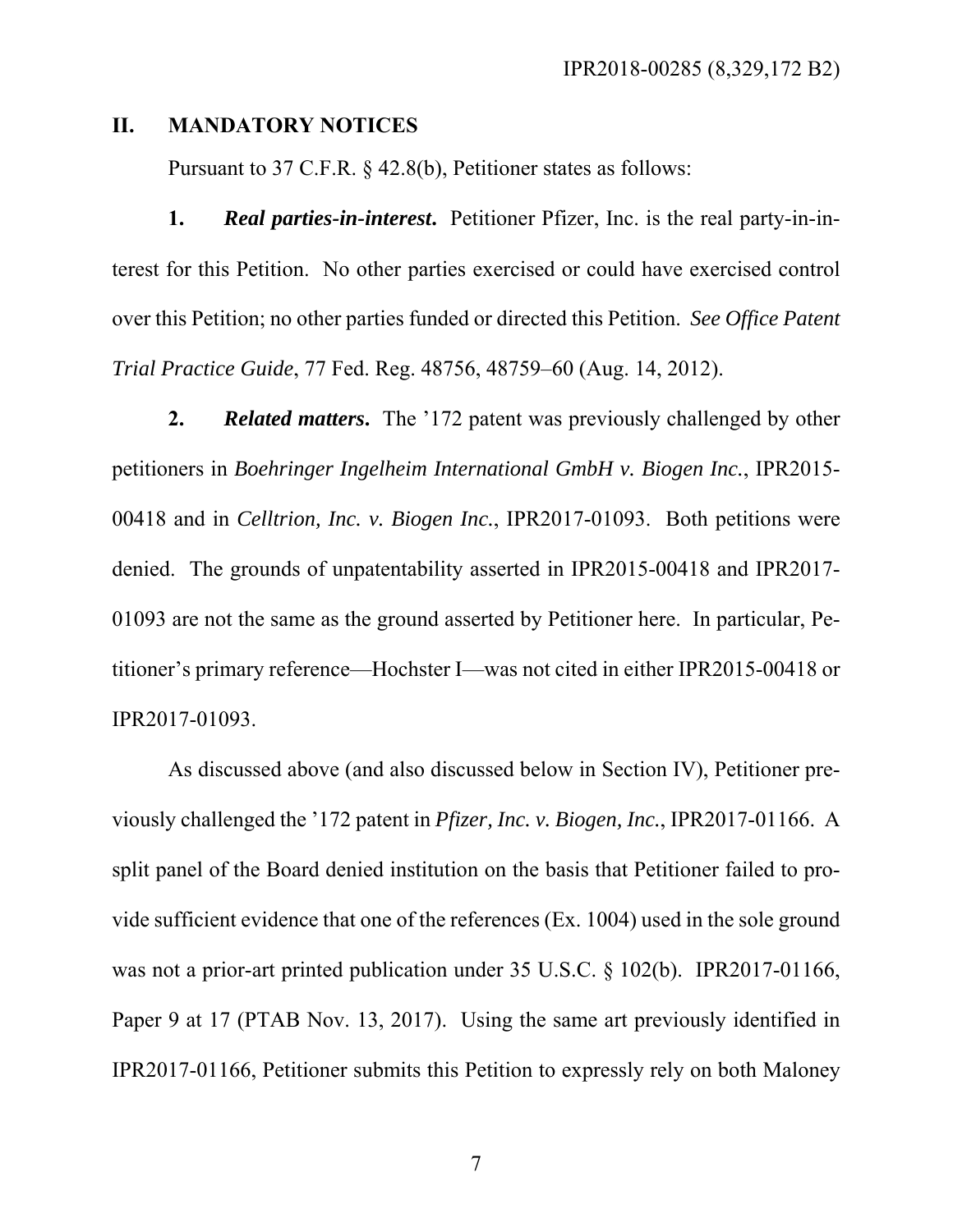and the three versions of the Rituxan<sup>™</sup> label (*infra* part IX.C) in its grounds and to satisfy the threshold showing that the "Rituxan<sup>"</sup> label" used in IPR2017-01166 is a prior-art printed publication under both 35 U.S.C.  $\S$  102(a) and (b).<sup>1</sup>

Petitioner has also filed a request for rehearing in IPR2017-01166 pursuant to 37 C.F.R. § 42.71. Petitioner submits that if this Petition were instituted, the request for rehearing in case IPR2017-01166 (filed in an abundance of caution) would become moot.

U.S. Patent No. 9,296,821 B2 ("the '821 patent") issued from a divisional application of the application that issued as the '172 patent. Celltrion, Inc. has previously filed a petition challenging the claims of the '821 patent and the Board instituted proceedings on claims 1–3 and 5–6 of the '821 patent. *See Celltrion, Inc. v. Biogen, Inc.*, IPR2017-01095, Paper 12 at 34 (PTAB Oct. 6, 2017). Petitioner has also filed a petition for *inter partes* review challenging the '821 patent, which is pending. *See Pfizer, Inc. v. Biogen, Inc.*, IPR2018-00186, Paper 2 (PTAB Dec. 1, 2017). The claims of the '821 patent are generally directed to methods of treating low-grade NHL using rituximab and CVP as front-line therapy, whereas the '172

l

<sup>&</sup>lt;sup>1</sup> To the extent the Board finds these grounds redundant, it can exercise its discretion to institute solely on ground 1, which uses the Maloney reference in lieu of the Rituxan™ label.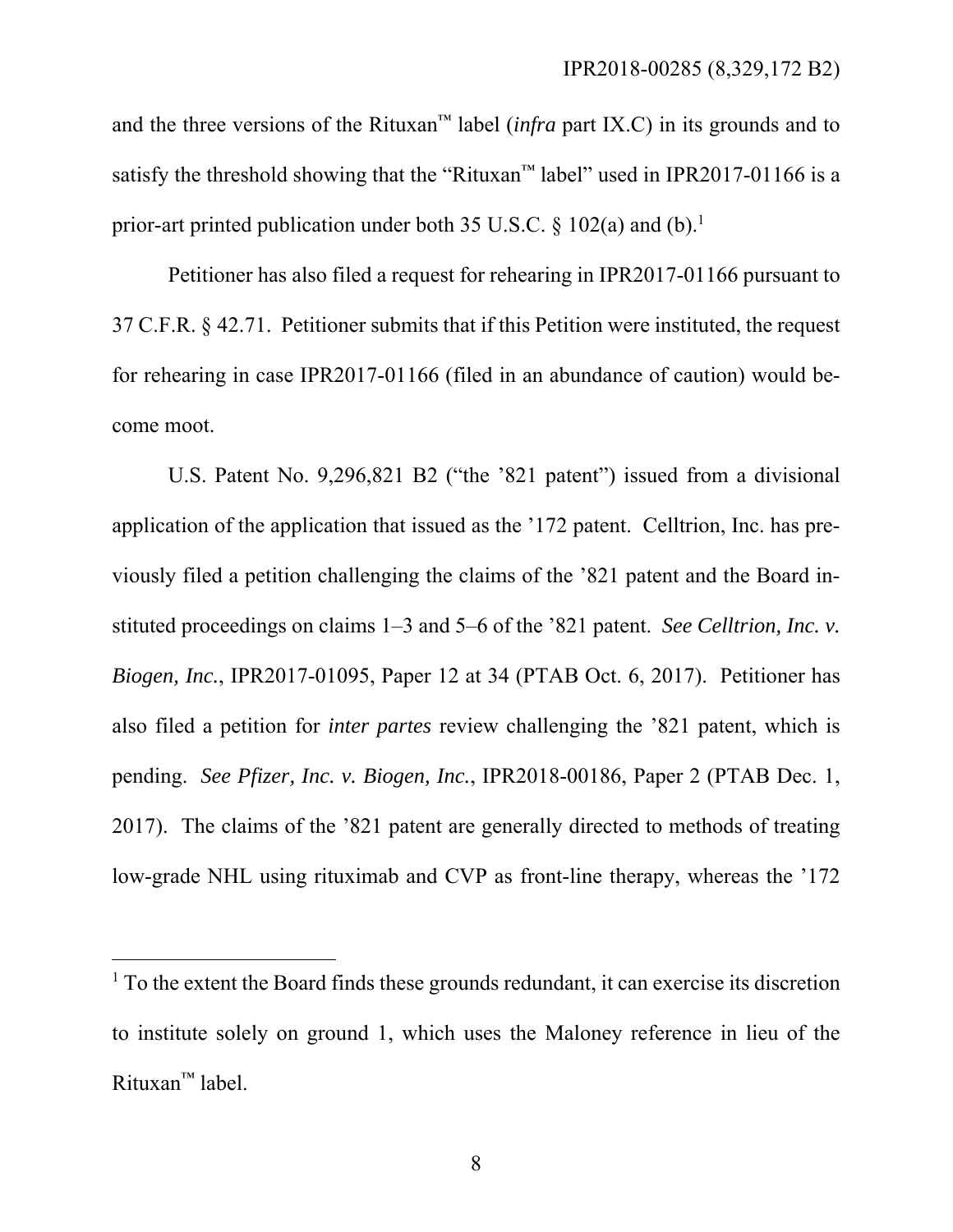patent is generally directed to methods of treating low-grade NHL using rituximab as maintenance therapy following CVP.

### **3.** *Lead and back-up counsel***.** Petitioner identifies the following:

- *Lead counsel*: Jovial Wong (Reg. No. 60,115)
- *Back-up counsel*: Charles B. Klein\*
- *Back-up counsel*: Eimeric Reig-Plessis\*

\* Back-up counsel to seek *pro hac vice* admission.

**4.** *Service information***.** Petitioner identifies the following:

| Email address:                           | rituximabIPR@winston.com        |
|------------------------------------------|---------------------------------|
| <i>Mailing address:</i>                  | <b>WINSTON &amp; STRAWN LLP</b> |
|                                          | 1700 K Street, NW               |
|                                          | Washington, DC 20006            |
| <i>Telephone number</i> : (202) 282-5000 |                                 |
| $\blacksquare$ Fax number:               | (202) 282-5100                  |

Please address all correspondence to lead counsel at the address shown above.

Petitioner consents to electronic service at the above listed email address.

### **III. REQUIREMENTS FOR REVIEW**

Pursuant to 37 C.F.R. § 42.104, Petitioner states as follows:

**a.** *Grounds for standing***.** Petitioner certifies that (1) the '172 patent is available for *inter partes* review; and (2) Petitioner is not barred or estopped from requesting review of the '172 patent on the grounds identified in this Petition. The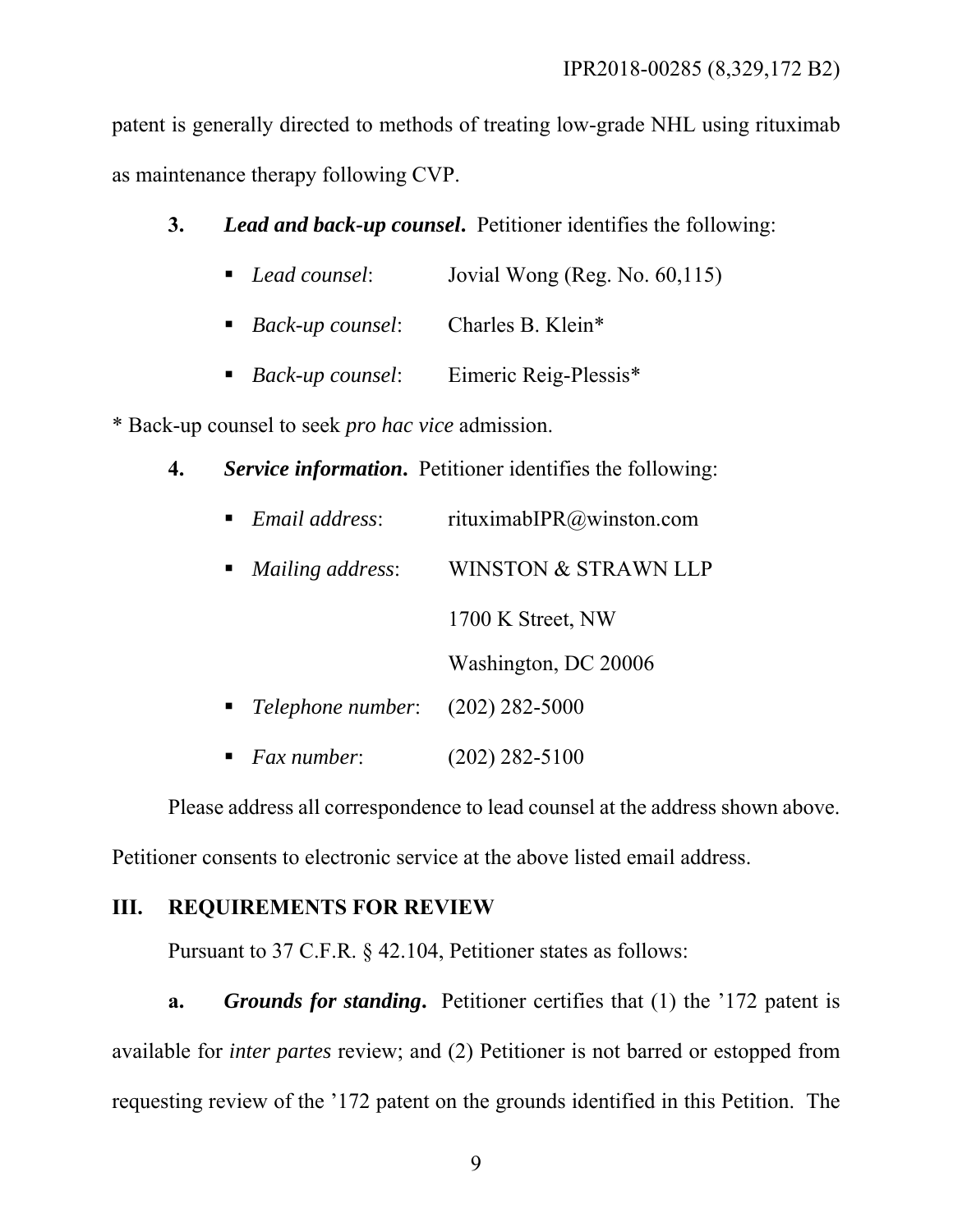required fee is paid through the Patent Review Processing System. The Office is authorized to charge fee deficiencies and credit overpayments to Deposit Acct. No. 50-1814.

**b.** *Identification of challenge***.** Pursuant to 37 C.F.R. §§ 42.104(b) and 42.22(a)(1), Petitioner requests review and cancellation of claim 1 of the '172 patent pursuant to the following statement of the precise relief requested:

| <b>Ground</b> | <b>Claim</b> | <b>Basis</b> | <b>References</b>                                           |
|---------------|--------------|--------------|-------------------------------------------------------------|
|               |              | \$103(a)     | Hochster I (Ex. 1005); Maloney (Ex. 1008); and              |
|               |              |              | McNeil (Ex. 1003)                                           |
| П             |              | \$103(a)     | Hochster I (Ex. 1005); Rituxan <sup>™</sup> label (Ex. 1004 |
|               |              |              | or Ex. 1039 or Ex. 1041); and McNeil (Ex. 1003)             |

### **IV. PETITIONER'S PREVIOUS '172 PETITION**

Petitioner previously filed a petition for *inter partes* review of the '172 patent, which was denied by a panel of the Board in a 2-1 decision. *Pfizer, Inc. v. Biogen, Inc.*, IPR2017-01166, Paper 9 (PTAB Nov. 13, 2017). The majority held: "Petitioner has failed to establish sufficiently in the Petition that the Rituxan Label was publically accessible as of the critical date of August 11, 1998. Thus, on this record, the Rituxan label fails to qualify as prior art under 35 U.S.C. § 102 and Petitioner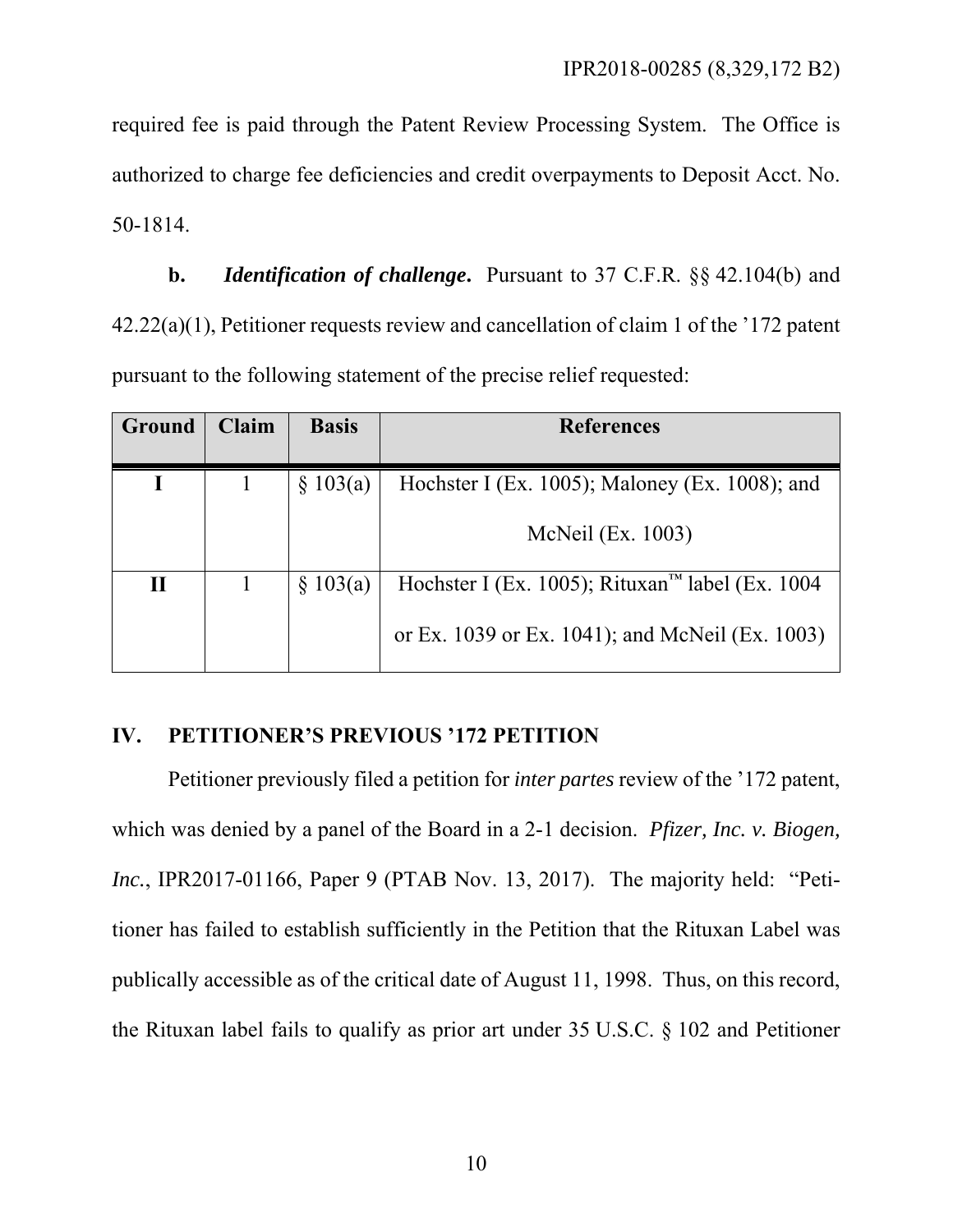has not established a reasonable likelihood of prevailing in demonstrating the obviousness of claim 1 without the Rituxan Label." *Id.* at 17. Thus, although the dissent would have instituted the petition (Diss. 2, 8), the majority never reached the merits of the arguments presented by Petitioner.

Because the panel did not deny the previous petition on the merits, under the Board's precedential opinion in *General Plastic Indus. Co., Ltd. v. Canon Kabushiki Kiahsa,* IPR2016-01357, Paper 19 at 16 (PTAB Sept. 6, 2017), the present Petition should not be rejected as an improper "follow-on" petition. *General Plastics* established a "non-exhaustive list of factors . . . in evaluating follow-on petitions" to "determin[e] whether to exercise . . . discretion" to deny institution. *Id.* at 15–16. Critically, the Board recognized that "there may be circumstances where multiple petitions by the same petitioner against the same claims of a patent should be permitted, and that such a determination is dependent on the facts at issue in the case." *Id.* at 18.

Those factual circumstances are unquestionably present here, just as they were in the recent institution decision in *Panduit Corp. v. CCS Tech., Inc.*, IPR2017- 01323 Paper 8 at 8–9 (Nov. 8, 2017). The panel in *Panduit* declined to deny institution of a "follow-on petition" because the panel had "previously denied institution . . . because one of the asserted references was not shown to have been a printed publication." *Id.* at 9. Because the previous decision had not reached the *merits* of

11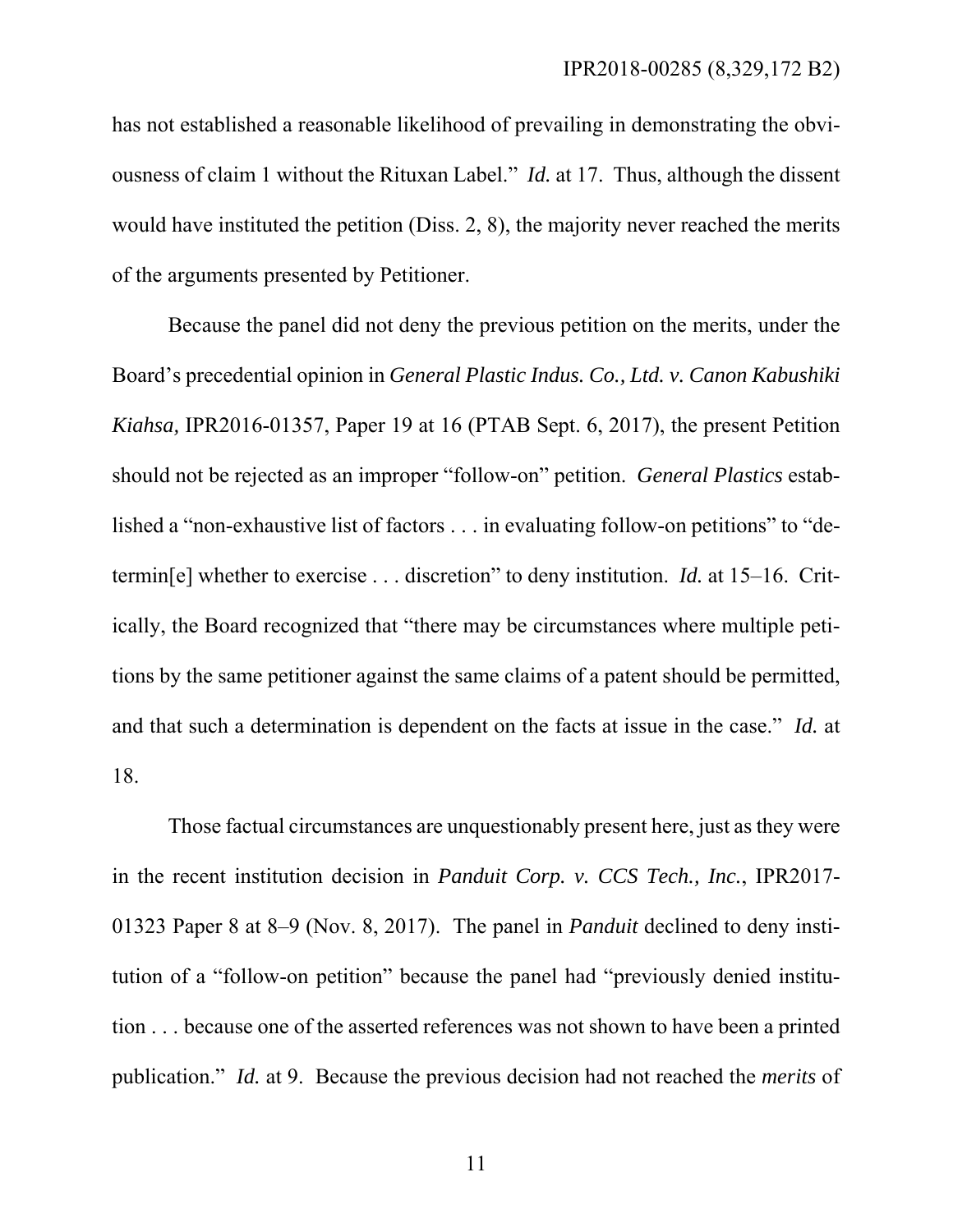the petitioner's challenge, the panel concluded that the petitioner's second challenge to the patent "do[es] not present a situation in which Petitioner is 'using our decisions as a roadmap.'" *Id.* (quoting *Gen. Plastics*, IPR2016-01357, Paper 19 at 17).

This Petition involves the same situation. Petitioner is filing a petition that is substantially the same solely to cure the perceived procedural deficiencies raised by the decision denying institution of the first petition. This second petition is appropriate not only for the reasons discussed in the *Panduit* proceeding, but also because, when the first petition was filed, Petitioner reasonably relied on the fact that, at the time, the Board already had instituted trial on a related patent in which the Rituxan™ label (Ex. 1004) had been used in the grounds (and Patent Owner had not challenged the public accessibility of that exhibit). *Celltrion, Inc. v. Biogen, Inc.*, IPR2016- 01614, Paper 12 at 4, 12 (PTAB Feb. 24, 2017). Thus, in its first petition, Petitioner submitted only one ground to avoid using duplicative and redundant grounds and prior art, thus respecting the Board's finite resources. *See Gen. Plastics*, IPR2016- 01357, Paper 19 at 16; *Liberty Mutual Ins. Co. v. Progressive Cas. Co.*, CBM2012- 00003, Paper 7 at 2, (PTAB Oct. 25, 2012) ("[M]ultiple grounds, which are presented in a redundant manner by a petitioner who makes no meaningful distinction between them, are contrary to the regulatory and statutory mandates, and therefore are not all entitled to consideration."); *cf. Therasense, Inc. v. Becton, Dickinson & Co.*, 649 F.3d 1276, 1289 (Fed. Cir. 2011) (en banc) (noting in the context of prior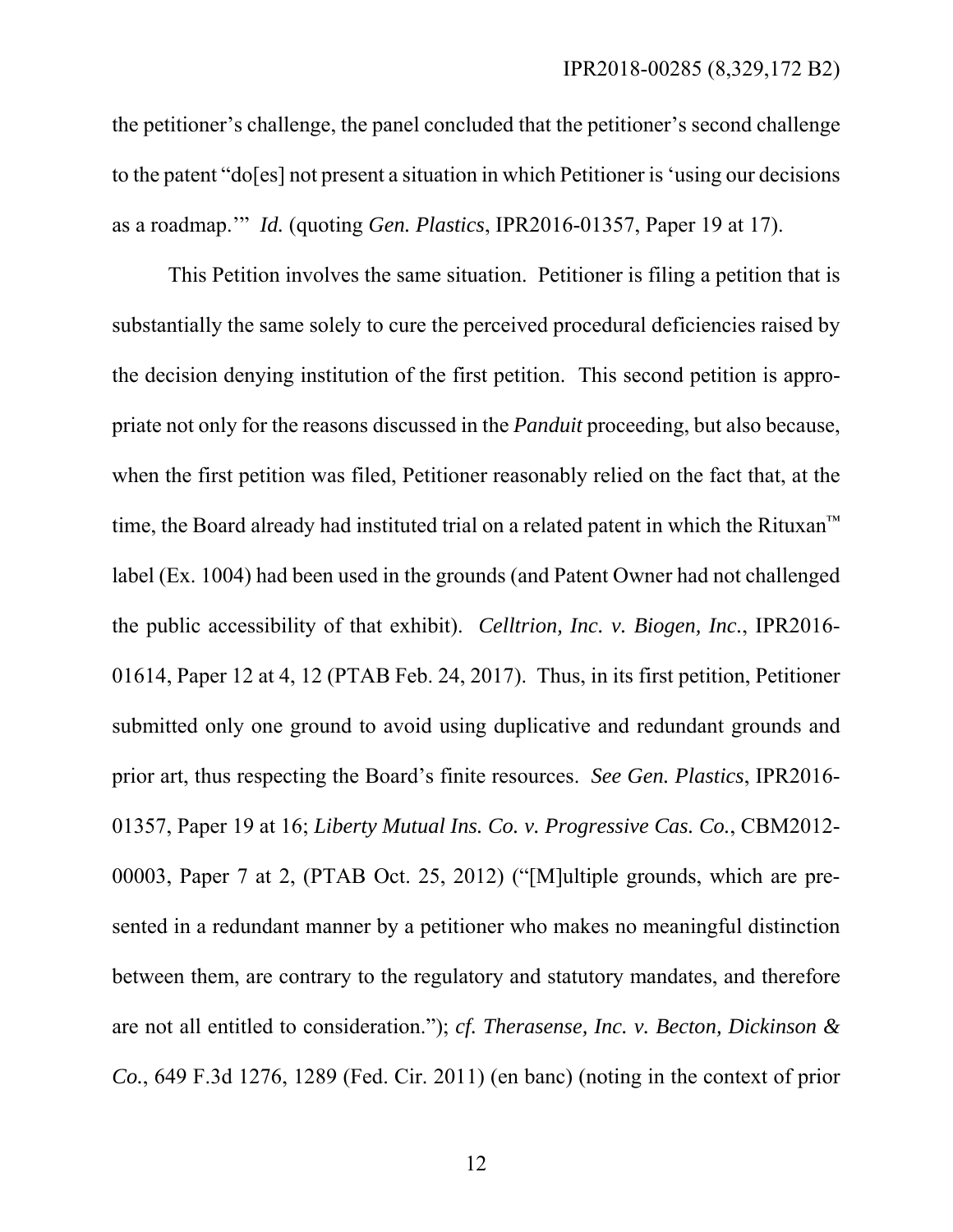art disclosures in examination that the "tidal wave of disclosure makes identifying the most relevant prior art more difficult"). In view of the procedural issues raised, however, Petitioner has now expressly included in the grounds of this Petition three prior-art printed publications that were cited in the text and declarations (but not the grounds) of the first petition that disclose the same teachings as the disputed Rituxan<sup>™</sup> label (Ex. 1004)—i.e., Ex. 1008 (Maloney); Ex. 1039 (the PDR version of the Rituxan<sup>™</sup> label); and Ex. 1041 (the full prescribing information disclosed on Genentech's website). Therefore, Petitioner respectfully submits that the Board should decline any invitation by Patent Owner to use its discretionary authority to deny this Petition.

#### **V. THE '172 PATENT**

The '172 patent issued on December 11, 2012, from application no. 11/840,956. Ex. 1019 ("the '956 application"). The '956 application was filed on August 18, 2007, but claimed priority, through a series of continuation applications, to U.S. patent application no. 09/372,202 ("the '202 application"), which in turn was filed on August 11, 1999. The '202 application claimed priority to provisional application no. 60/096,180, which was filed on August 11, 1998. Ex. 1020 ("the '180 provisional application"). As explained below, however, the '180 provisional application does not adequately describe claim 1 of the '172 patent as issued. Therefore,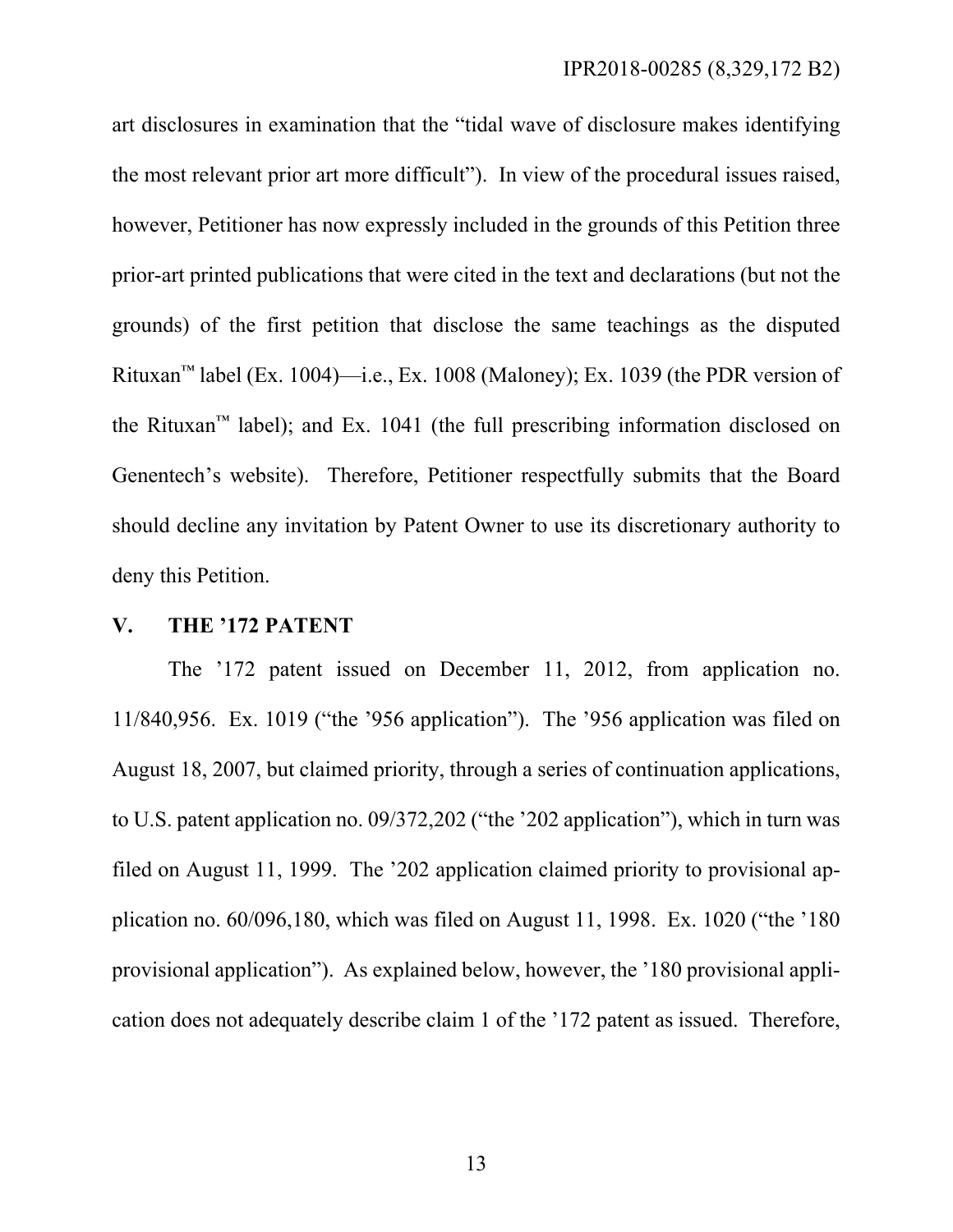August 11, 1999—the filing date of the '202 application—is the earliest effective filing date for the '172 patent.

Claim 1—the '172 patent's only claim—reads as follows:

1. A method of treating low grade B-cell non-Hodgkin's lymphoma in a human patient comprising administering to the patient chemotherapy consisting of CVP therapy to which the patient responds, followed by rituximab maintenance therapy, wherein the maintenance therapy comprises four weekly administrations of rituximab at a dose of 375 mg/m<sup>2</sup> every 6 months, and wherein the maintenance therapy is provided for 2 years.

This claim originates from claims 41–43 of the '956 application, which were added on October 31, 2007. Ex. 1021, 3. Those claims read as follows:

41. A method of treating low grade B-cell non-Hodgkin's lymphoma in a human patient comprising administering to the patient CVP therapy followed by rituximab maintenance therapy, wherein the maintenance therapy comprises four weekly administrations of rituximab at a dose of  $375 \text{ mg/m}^2$  every 6 months.

42. A method according to claim 42, wherein the patient exhibits a response to the CVP therapy.

43. A method according to claim 42, wherein the maintenance therapy is provided for 2 years.

Claim 41 was later amended to incorporate the elements of claims 42 and 43, and subsequently issued as claim 1 of the '172 patent. Ex. 1022, 2, 5.

14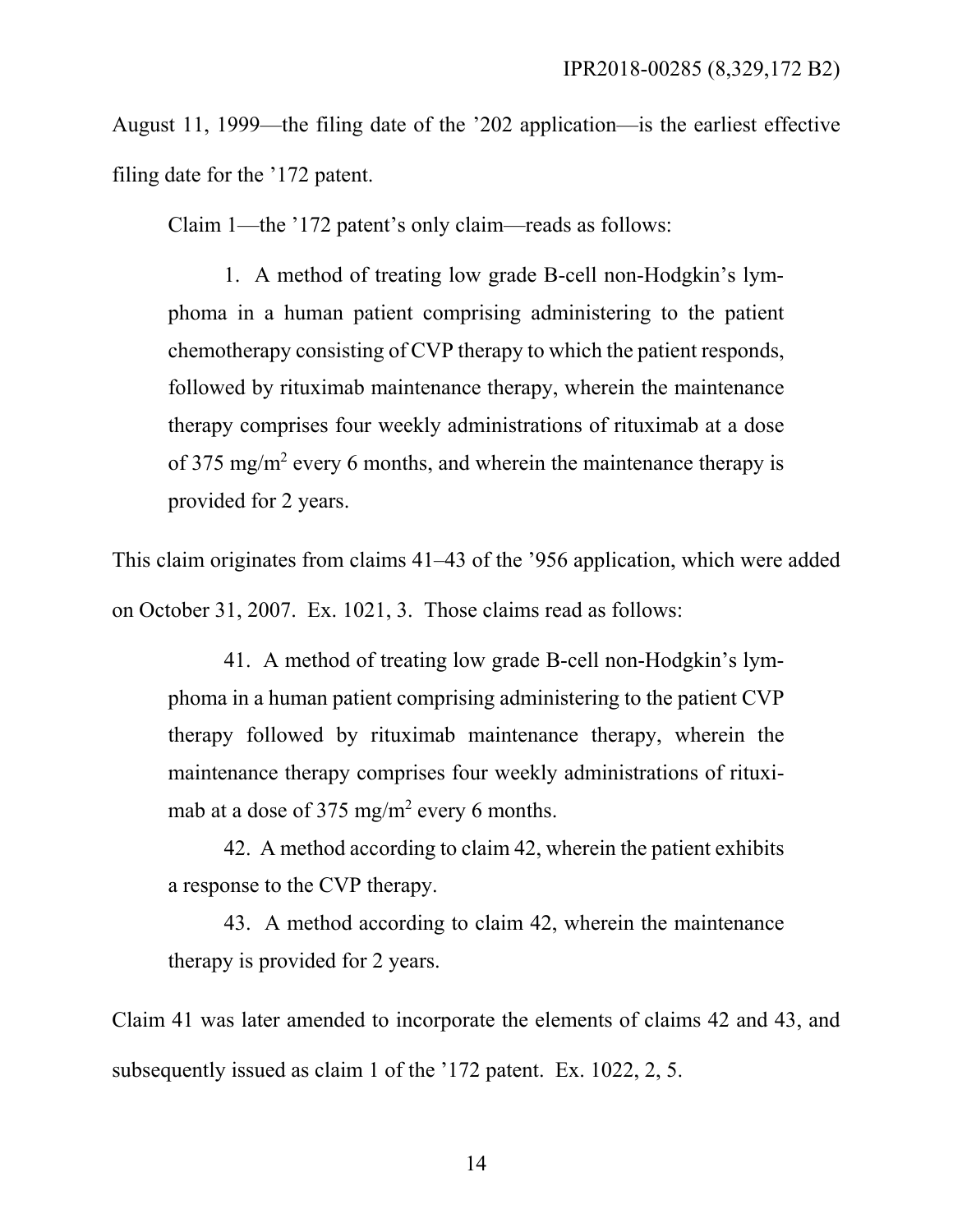When the applicants added claims 41–43 to the '956 application, they did not cite any supporting disclosure from the '180 provisional application. Instead, they cited only "page 28, lines 16–21" of the '956 application, which corresponds to column 13, lines 8–16 of the '172 patent, and provides as follows:

A Phase III study conducted by ECOG in patients with low-grade NHL is comparing the combination of cyclophosphamide and fludarabine (Arm A) with standard CVP therapy (Arm B). In the randomization to Arm A or Arm B, patients are stratified by age, tumor burden, histology, and B symptoms. Responders in both arms will undergo a second randomization to Rituximab maintenance therapy  $(375 \text{ mg/m}^2)$ weekly times 4 every 6 months for 2 years (Arm C) or to observation (Arm D).

Ex. 1021, 5; *see* Ex. 1001, 13:8–16.

The '180 provisional application does not contain this passage, and nothing in the application describes the claimed method of using rituximab as maintenance therapy after CVP chemotherapy. Instead, the '180 provisional application describes only the treatment of relapsed or refractory NHL—not the use of rituximab for maintenance therapy. Accordingly, the '180 provisional application does not adequately describe claims 41–43 of the '956 application and, for the same reason, does not adequately describe claim 1 of the '172 patent.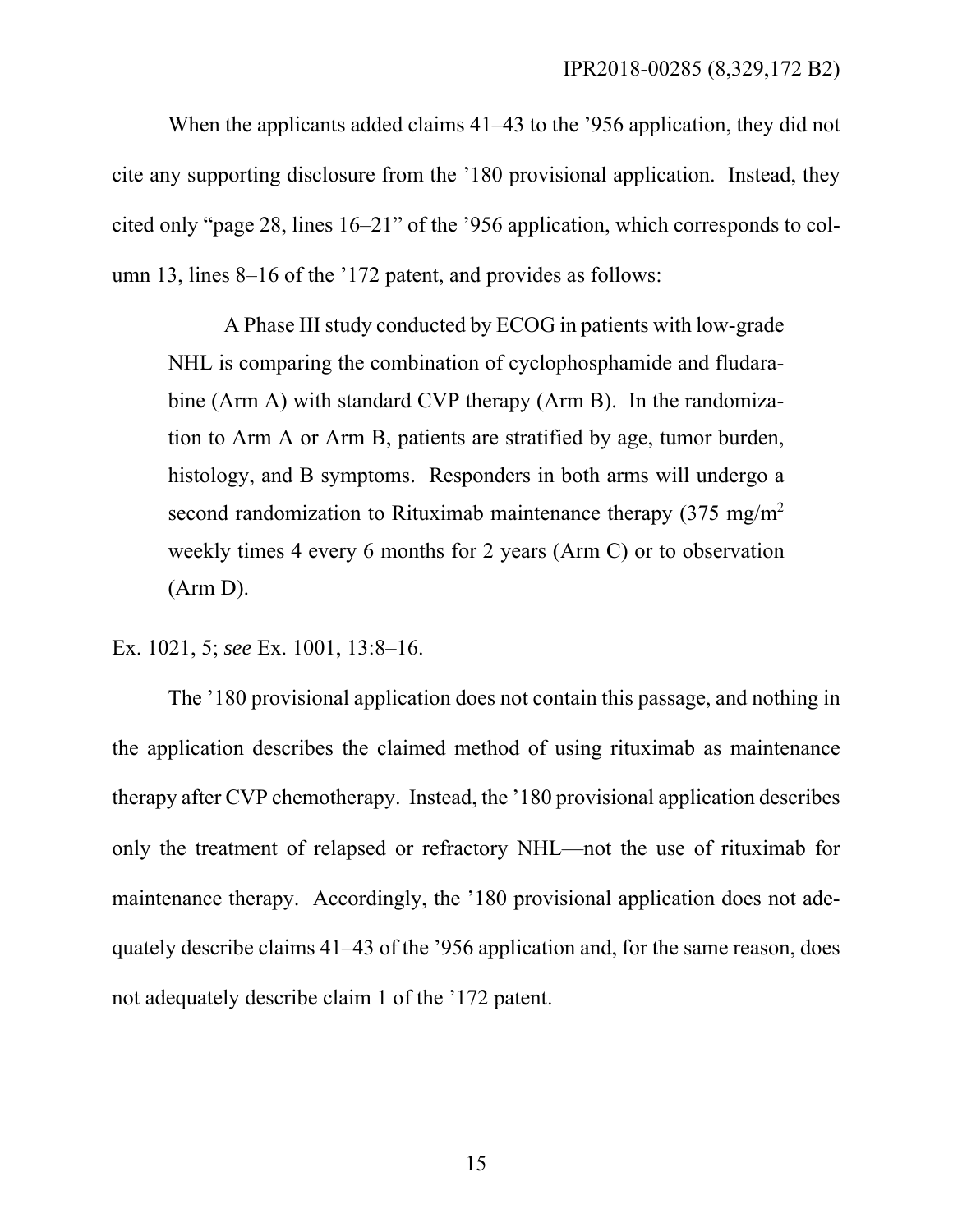During prosecution, the Examiner reached the same conclusion: "The claimed inventions [including claims 41–43 of the '956 application] are not disclosed in parent application 60/096180. Therefore, regarding the application of prior art, the instant application is not entitled to priority to said application." Ex. 1023, 6. The applicants never traversed that finding. It follows that the earliest priority date to which claim 1 of the '172 patent is entitled is the filing date of the '202 application *i.e.*, August 11, 1999. Therefore, any patent or printed publication prior to August 11, 1998, qualifies as prior art under 35 U.S.C. § 102(b).2

The claims that ultimately issued as claim 1 of the '172 patent were rejected multiple times for obviousness (over references that are different than the ones Petitioner relies on here). In response, Patent Owner asserted that the claimed method produces "unexpected results," and also alleged "both failure of others and long-felt need." Ex. 1022, 12. In the Notice of Allowance, the Examiner indicated that the previous rejections for obviousness were "withdrawn in view of [the] applicants['] arguments regarding unexpected results." Ex. 1024, 8.

 $\overline{a}$ 

<sup>&</sup>lt;sup>2</sup> In IPR2015-00418, Patent Owner did not dispute that the earliest priority date for the '172 patent is August 11, 1999 (the filing date of the '202 application), not August 11, 1998 (the filing date of the provisional '180 application). Ex. 1030, 16.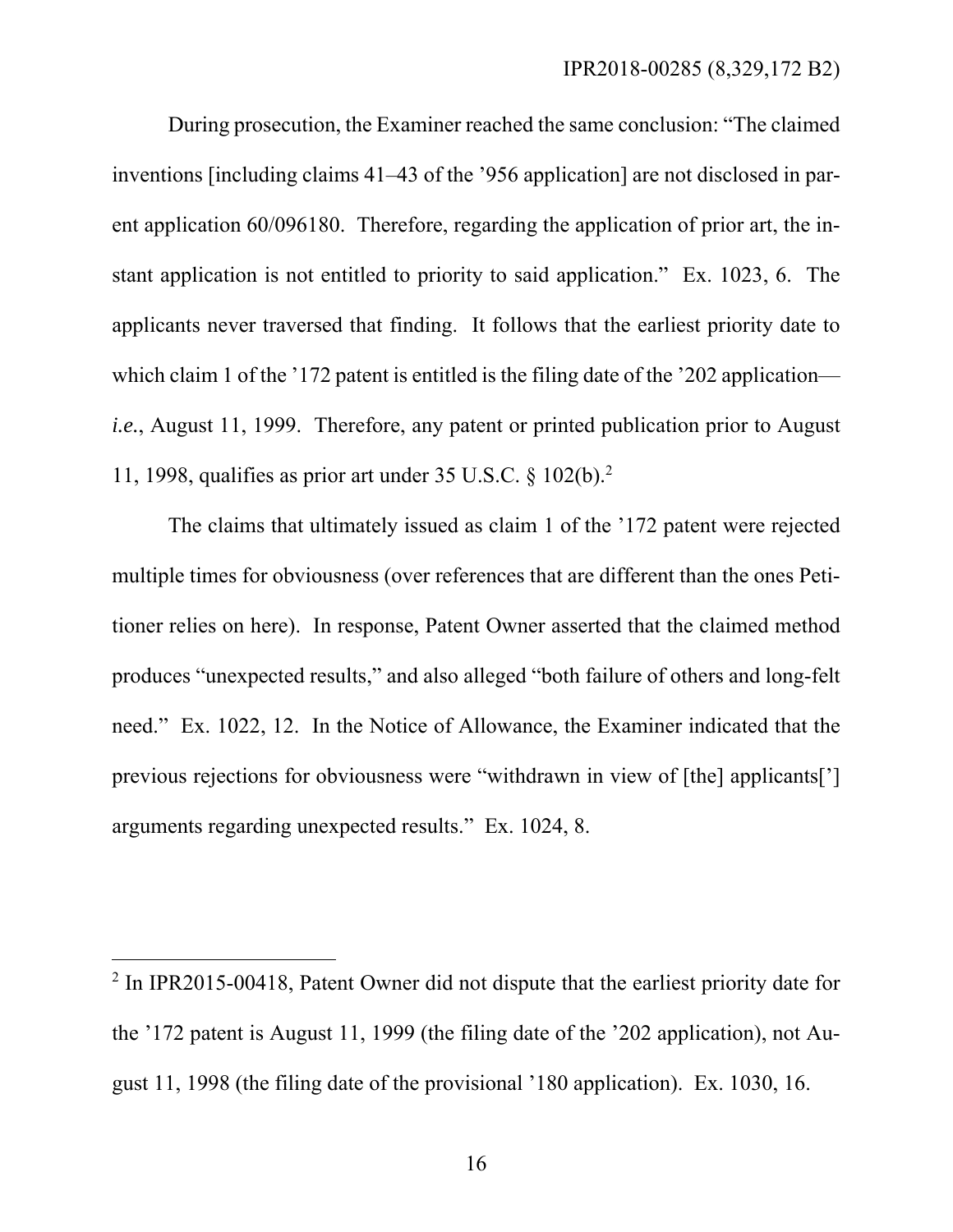As shown below in Part X.D., Patent Owner's evidence of "unexpected" results was legally and factually flawed, and, in any event, insufficient in view of the strong evidence of obviousness discussed in Part X.A–B.

### **VI. LEVEL OF ORDINARY SKILL IN THE ART**

In light of the specification, the prosecution history, and the state of the art as of August 11, 1999, a person of ordinary skill in the art for purposes of the '172 patent would include a practicing oncologist with at least an M.D. degree and several years of experience treating patients with NHL and/or researching treatments for NHL, including with chemotherapeutic drugs. Ex. 1002 ¶ 15.

#### **VII. CLAIM CONSTRUCTION**

"A claim in an unexpired patent that will not expire before a final written decision is issued shall be given its broadest reasonable construction in light of the specification of the patent." 37 C.F.R. § 42.100(b). "Under a broadest reasonable interpretation, words of the claim must be given their plain meaning, unless such meaning is inconsistent with the specification and prosecution history." *Trivascular, Inc. v. Samuels*, 812 F.3d 1056, 1062 (Fed. Cir. 2016).

### **A. "chemotherapy consisting of CVP therapy"**

Petitioner does not contest the Board's construction of this term in IPR2015- 00418 as "a combination of the drugs cyclophosphamide, vincristine, and prednisone, which is sometimes referred to as 'COP' because the drug vincristine is also

17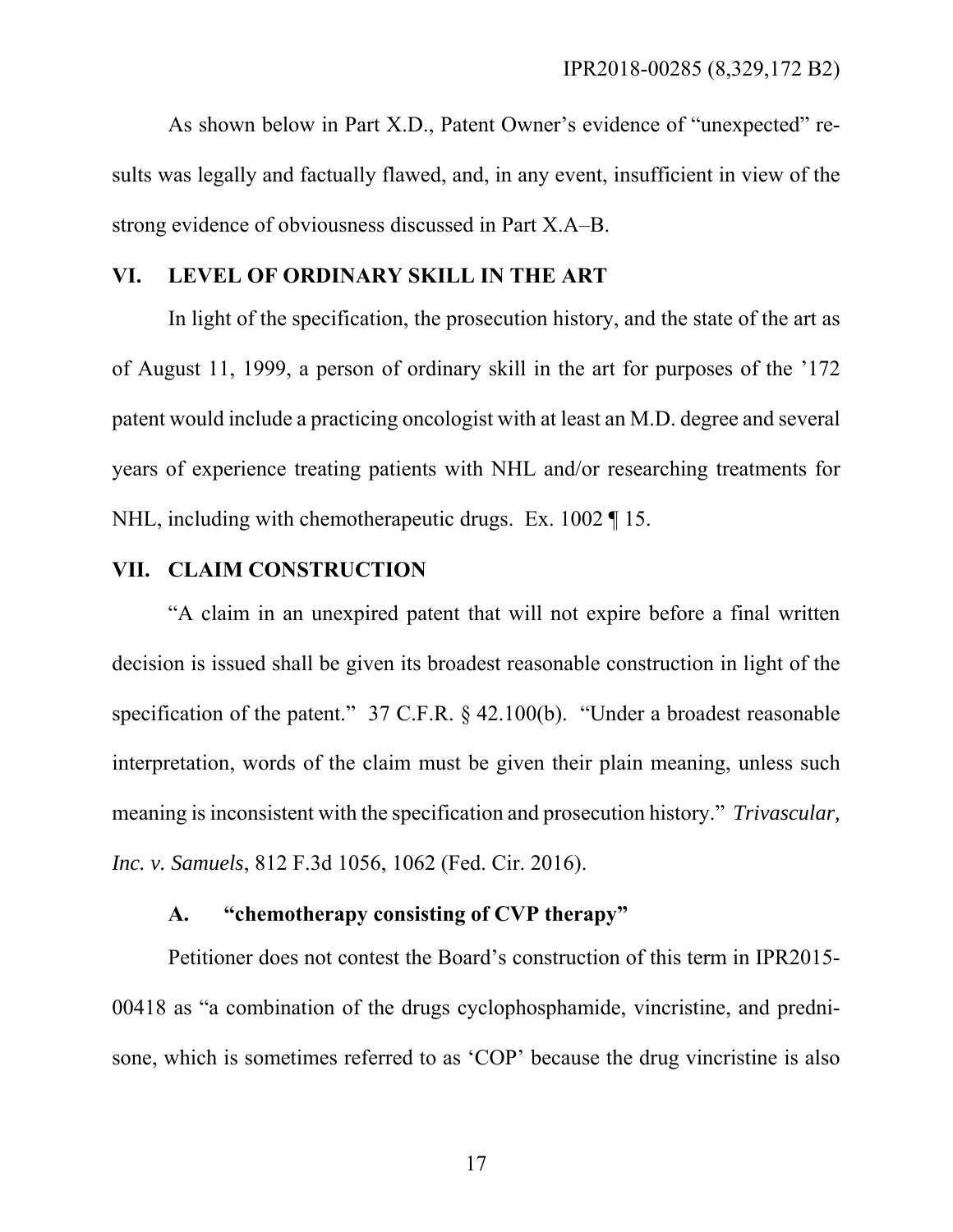known as oncovin." Ex. 1031, 5. Petitioner also does not contest the Board's conclusion that "[t]he 'consisting of' language used in connection with the CVP therapy limits the chemotherapeutic portion of the claimed regimen to only the CVP treatment, to the exclusion of other agents." *Id.*

### **B. "CVP therapy to which the patient responds, followed by rituximab maintenance therapy"**

Petitioner does not contest the Board's construction of this term in IPR2015- 00418 as "requiring administration of CVP therapy, to which the patient responds according to the criteria set forth in the '172 patent." Ex. 1031, 6 (citing Ex. 1001, 9:14–23). Nor does Petitioner contest that "[t]he CVP must be followed at some time by the rituximab maintenance therapy, with no disease relapse occurring between the patient's response to the CVP therapy and the maintenance therapy." *Id.*

As Dr. Ozer confirms, the plain and ordinary meaning of "maintenance therapy" to a POSA necessarily implies that the patient has responded to a previously administered "induction" therapy (in this case, CVP). Ex. 1002 ¶ 28.

**C.** "A method ... *comprising* ... [method steps], wherein the mainte**nance therapy** *comprises* **four weekly administrations of rituximab at a dose of 375 mg/m<sup>2</sup> every 6 months, and wherein the maintenance therapy is provided for 2 years"** 

The term "[c]omprising" is a term of art used in claim drafting to indicate "that the named elements are essential, but other elements may be added and still form a construct within the scope of the claim." *Genentech, Inc. v. Chiron Corp.*,

18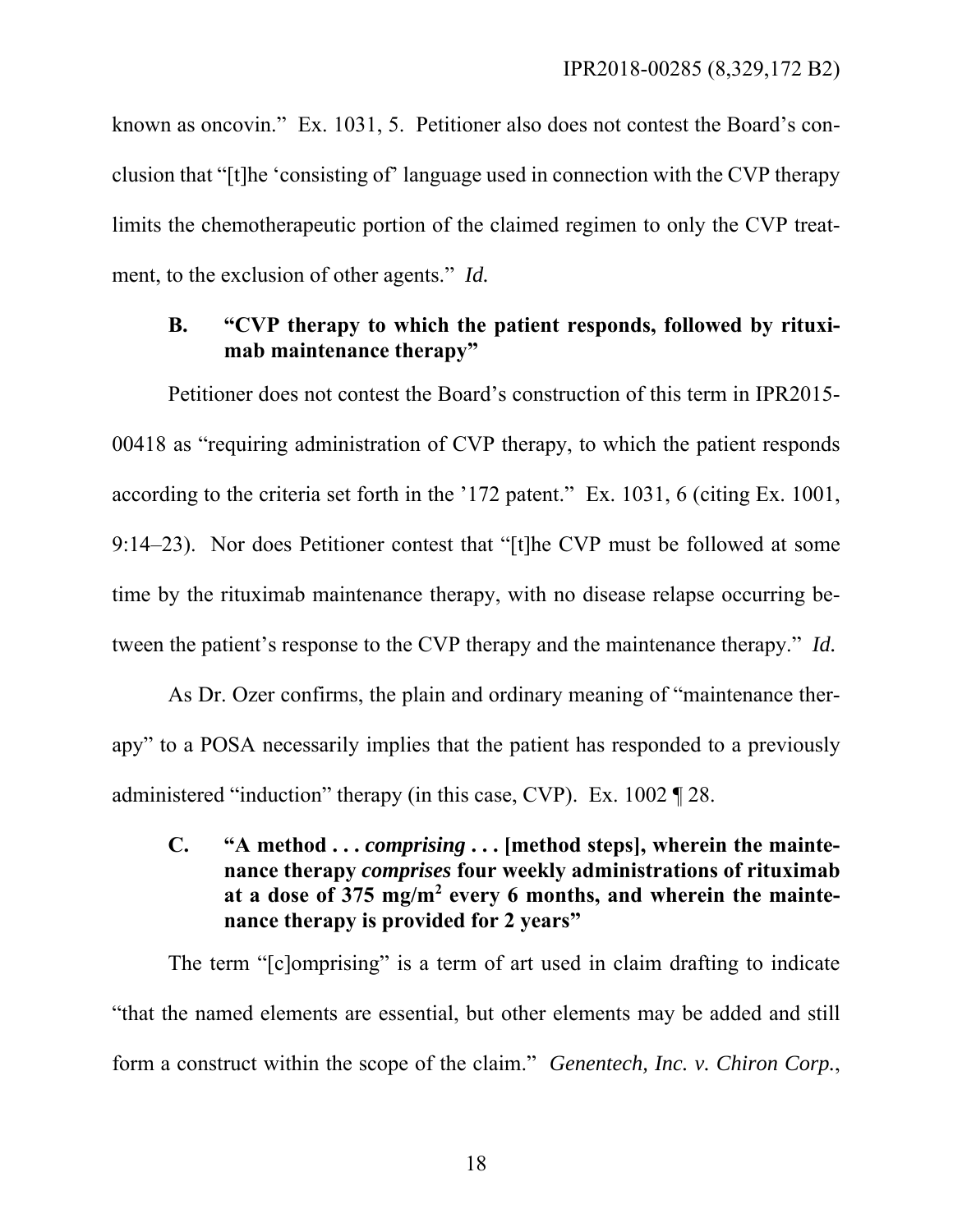112 F.3d 495, 501 (Fed. Cir. 1997). Thus, because claim 1 provides that the "maintenance therapy *comprises*" certain steps, it covers methods with additional steps beyond those expressly recited. For example, the scope of the claim includes maintenance therapy that continues after an initial two-year period.

### **VIII. THE STATE OF THE PRIOR ART**

In summarizing the state of the art as of August 1999, Petitioner cites additional references beyond "the three pieces of prior art presented as the basis for obviousness," which "legitimately serve to document the knowledge that skilled artisans would bring to bear in reading the prior art identified as producing obviousness," and "as evidence of the background understanding of skilled artisans." *Ariosa Diagnostics v. Verinata Health, Inc.*, 805 F.3d 1359, 1365 (Fed. Cir. 2015).

### **A. CVP chemotherapy was the preferred first-line treatment for lowgrade lymphoma, but patients would frequently relapse.**

Non-Hodgkin's B-cell lymphoma ("NHL") is a class of malignant diseases characterized by the uncontrolled growth of "B-cells," which are white blood cells that are part of the body's immune system. Ex. 1002 ¶ 31. "Low grade" (or "indolent") NHL progresses more slowly than "high grade" and "intermediate grade" NHL, which are also known as "aggressive" NHL. *Id.* LG-NHL often affects "follicular" B-cells in the lymph nodes. *Id.* ¶ 35.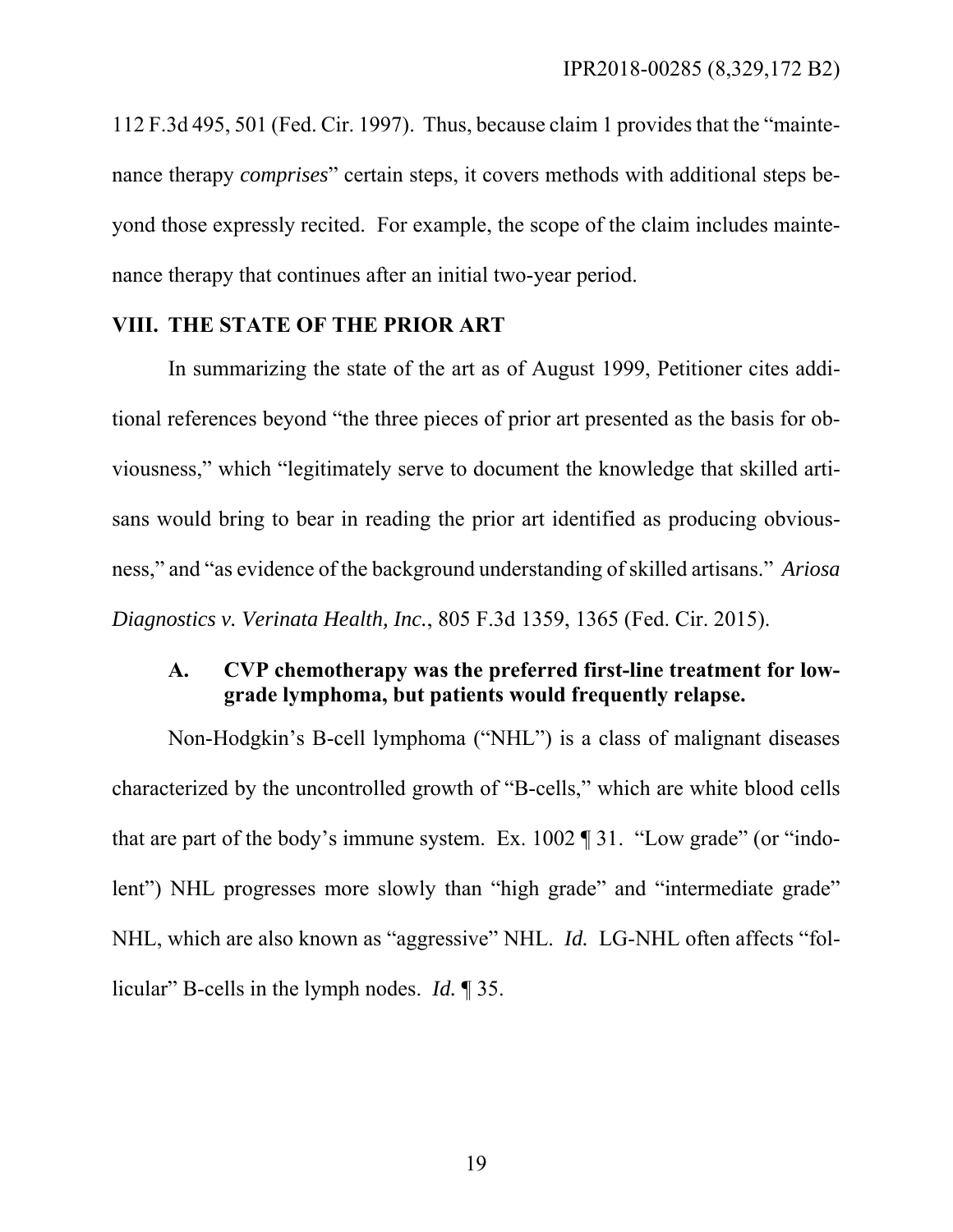Chemotherapy is the preferred first-line treatment for NHL. *Id.* ¶ 36. Typically, oncologists use a combination of chemotherapeutic drugs with different mechanisms of action to attack multiple targets in malignant B-cells and reduce the chance of developing drug-resistant B-cells. *Id.*

The two main combinations of chemotherapeutic drugs for treating NHL as of August 1999 are commonly abbreviated as "CVP" and "CHOP." *Id.* ¶ 37. "CVP" consists of cyclophosphamide, vincristine, and prednisone. *Id.* Because vincristine is also known as Oncovin®, CVP is also sometimes referred to as "COP." *Id.* CHOP contains the same three drugs as CVP, but additionally combines a fourth drug called hydroxydaunorubicin (the "H" in CHOP), which is also called doxorubicin. *Id.* ¶ 38. CHOP is generally considered a more potent therapy than CVP. *Id.* Due to the addition of doxorubicin, it has better efficacy against more aggressive forms of NHL, but is also significantly more toxic. *Id.*; *e.g.*, Ex. 1007, Sriskandan at 3.

As of August 1999 (and, for that matter, today), CHOP was the preferred treatment for intermediate- and high-grade lymphoma. Ex. 1002 ¶ 39. "In low-grade lymphomas," however, the main "therapeutic intervention" at the time (and again, today) "consist[ed] preferentially of chemotherapy of moderate intensity such as cyclophosphamide, vincristine and prednisone (COP)"—*i.e.*, CVP. Ex. 1011, Hid-

20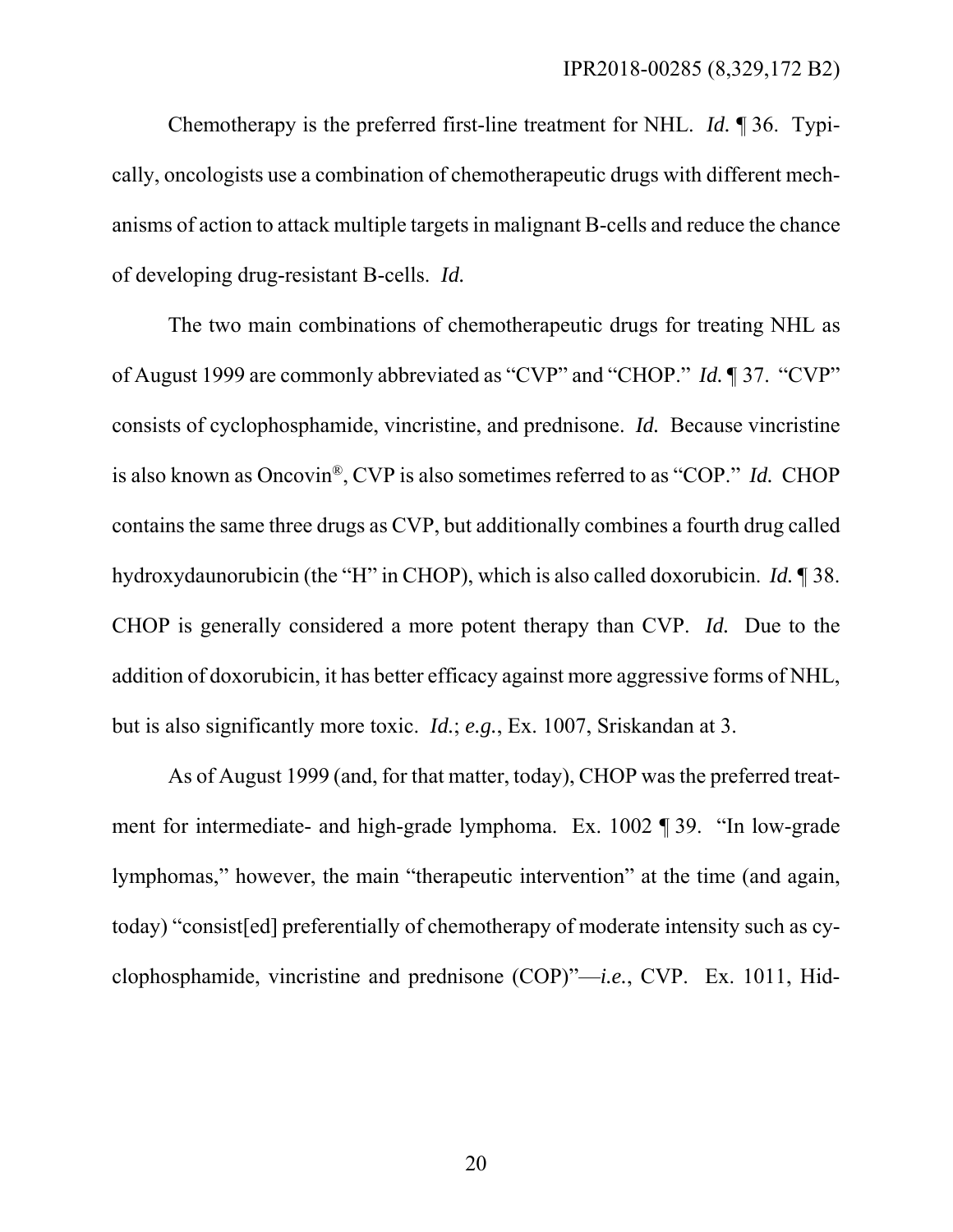demann II at 1. Indeed, as far back as 1988, "combination chemotherapy (predominantly CVP)" was known to have the "greatest and complete response rates" for LG-NHL. Ex. 1010, Steward at 7.

"Despite these high response rates" to initial chemotherapy, LG-NHL was understood as being characterized by "a pattern of continuing relapse with RFS [*i.e.*, relapse-free survival] of only 2 to 3 years" following chemotherapy. *Id.* At first, oncologists attempted to address the problem of relapses with "more aggressive regimens of combination chemotherapy including . . . CHOP," but "[u]nfortunately these studies have not produced obvious improvements of the percentage or duration of responses or survival, and often have resulted in more toxicity." *Id.*

Researchers similarly found in 1987 that "CVP was as effective" as CHOP for LG-NHL, and "doxorubicin does not enhance the activity of the CVP regimen against lymphomas other than diffuse large cell [lymphoma]," a type of intermediate-grade NHL. Ex. 1018, Bishop at 6. Other researchers confirmed again in 1993 that "[d]oxorubicin-containing treatment [*i.e.*, CHOP] did not prolong the overall median survival of low-grade lymphoma patients compared with results with lessaggressive programs," *i.e.*, CVP. Ex. 1033, Dana at 2. Thus, CVP remained the preferred first-line treatment for LG-NHL, despite the problem of relapses following the initial response to chemotherapy. Ex. 1002 ¶ 41.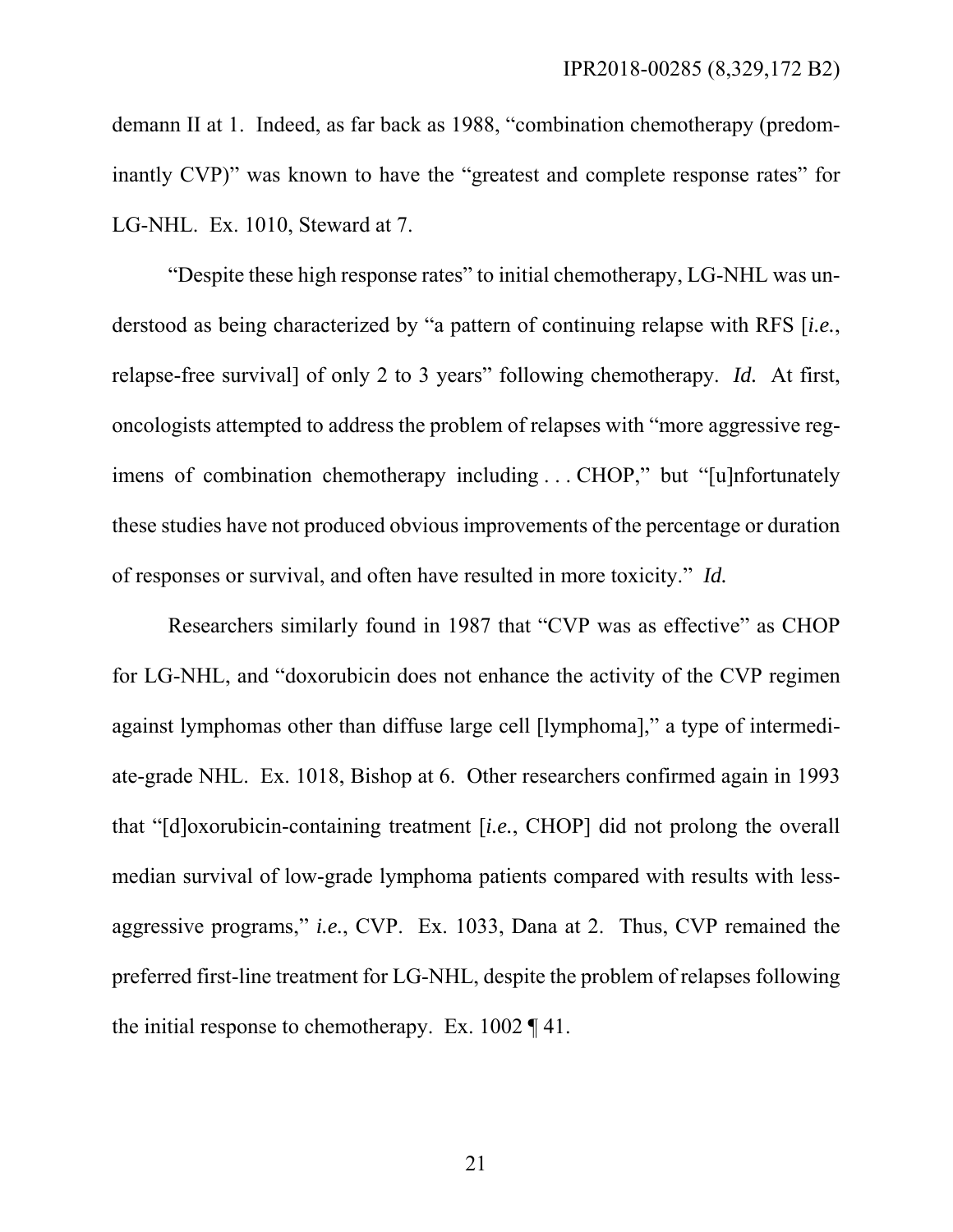### **B. Maintenance therapy following CVP induction was a known method of extending remission in LG-NHL patients.**

As of August 1999, a known method of delaying relapses (and thus prolonging remission) was "maintenance" therapy, which oncologists administered after chemotherapy successfully "induced" remission. Ex. 1002 ¶ 42.

The first maintenance therapy that oncologists attempted was simply more chemotherapy. *Id.* In 1976, for example, Portlock and Rosenberg conducted a study in which "complete responders" to induction CVP "receive[d] 2 years of planned maintenance CVP (at the same drug dosages [as induction])." Ex. 1025, 2. Likewise, in 1981, Hoppe et al. administered CVP "until complete remission was achieved," "followed by maintenance CVP." Ex. 1026, 4.

In 1987, following these preliminary attempts, Steward et al. conducted a larger study in which "[o]ne hundred sixty-two patients with Stages III and IV non-Hodgkin's lymphoma of low-grade histologic type were treated with combination chemotherapy using cyclophosphamide, vincristine, and prednisolone (CVP)," and then "randomized to receive either follow-up alone or 'maintenance' chemotherapy with 2 years of intermittent chlorambucil," another chemotherapeutic drug. Ex. 1010, 3. Steward found that "maintenance therapy with chlorambucil for a full 2 years was" limited by factors including adverse events, "but despite this it prolonged the median RFS by 38 months." *Id.* In other words, maintenance therapy "significantly delayed the time of relapse." *Id.* at 8.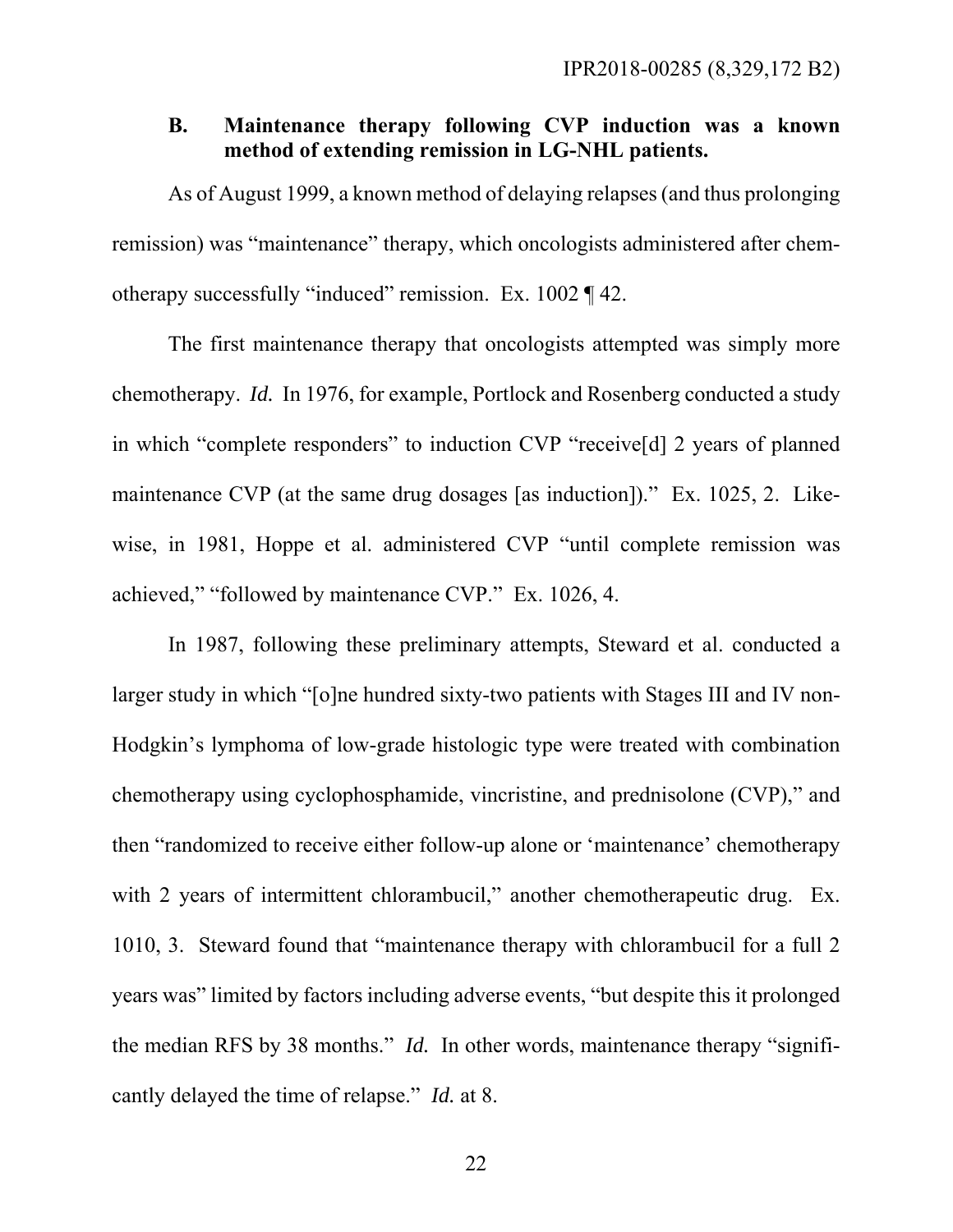"An alternative" to chlorambucil maintenance, Steward predicted, "is the use of alpha interferon," a biologic agent that modulates the immune system. *Id.* Steward concluded that "long-term intermittent interferon or chlorambucil . . . may [ ] help to improve the survival rate" for LG-NHL patients. *Id.* at 8–9.

Following Steward's prediction, a number of researchers studied the effects of interferon maintenance therapy, with promising results. Ex. 1002 ¶ 46. In 1995, Avilés et al. published the results of a study that "assessed the efficacy and toxicity of interferon alpha 2b (IFN) as maintenance therapy in patients with low grade malignant lymphoma" who were "in complete remission after conventional chemotherapy" with CVP. Ex. 1009, 1–2. Avilés "conclude[d] that IFN as maintenance therapy in low-grade malignant lymphoma is an excellent therapeutic option because it improves the duration of remission and survival without producing severe side effects or reducing the quality of life." *Id.* at 1.

In 1994, Hiddemann et al. observed that previous studies with interferon maintenance "strongly suggest a prolongation of the disease-free interval by IFN- $\alpha$ maintenance," but noted that the success of maintenance therapy "may depend on the duration of IFN therapy." Ex. 1017, Hiddemann I at 5. Hiddemann thus advocated maintenance therapy "without a time limitation, which means that it will be continued until relapse or intolerable toxicity." *Id.*

23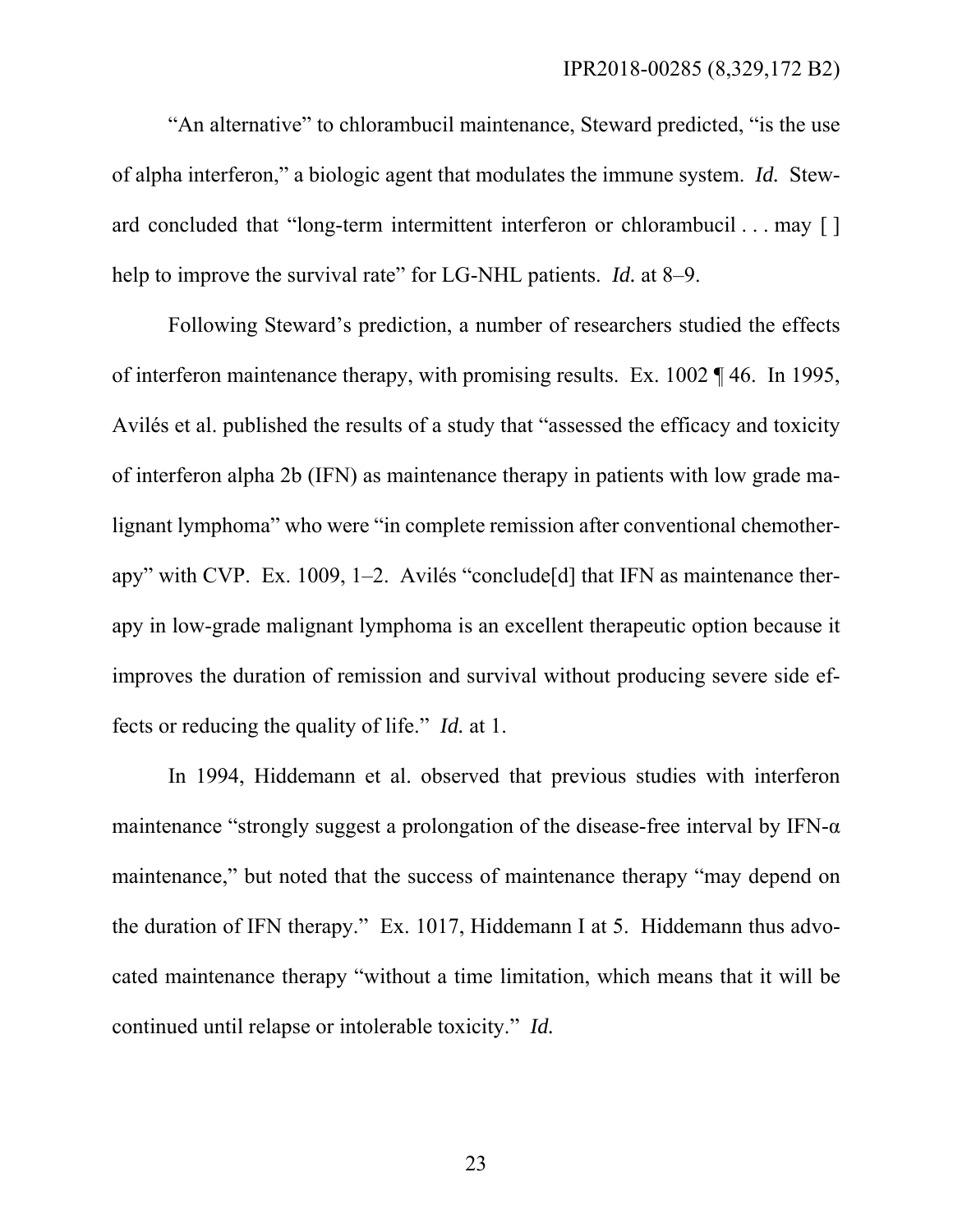Adopting this recommendation, in 1996, Unterhalt et al. published preliminary findings of a study in which "IFN- $\alpha$  was given without a fixed time limitation" as maintenance after induction CVP. Ex. 1012, 3. Unterhalt concluded that the "data clearly demonstrate a prolonged effect of IFN-α maintenance in low grade lymphoma which provides a significant prolongation of DFS [*i.e.*, disease-free survival] and the interval without the requirement of further cyto[cidal] therapy [*i.e.*, cell-killing drugs like chemotherapy] in patients with advanced low grade NHL." *Id.* In 1998, Solal-Céligny et al. confirmed that interferon maintenance "not only increased PFS [*i.e.*, progression-free survival], as in most other similar trials, but also prolonged OS [*i.e.*, overall survival]." Ex. 1034, 1.

As summarized in a 1997 review article, however, while interferon maintenance was shown in multiple clinical trials to produce "a significant improvement in progression-free survival," this benefit came at the expense of "the toxicities of IFN[,] [which] were formidable in most trials." Ex. 1035, Wadler at 8. Thus, there remained a need for a maintenance therapy that would "improve the constitutional symptoms associated with IFN." *Id.*; Ex. 1002 ¶ 49.

# **C. Rituximab was a widely known and used anti-CD20 agent.**

In September 1997, Maloney reported on a Phase II "multicenter study evaluating four weekly infusions of 375 mg/m<sup>2</sup> IDEC-C2B8 [rituximab] in patients with relapsed low-grade or follicular NHL." Ex. 1008, 6. Maloney taught that "IDEC-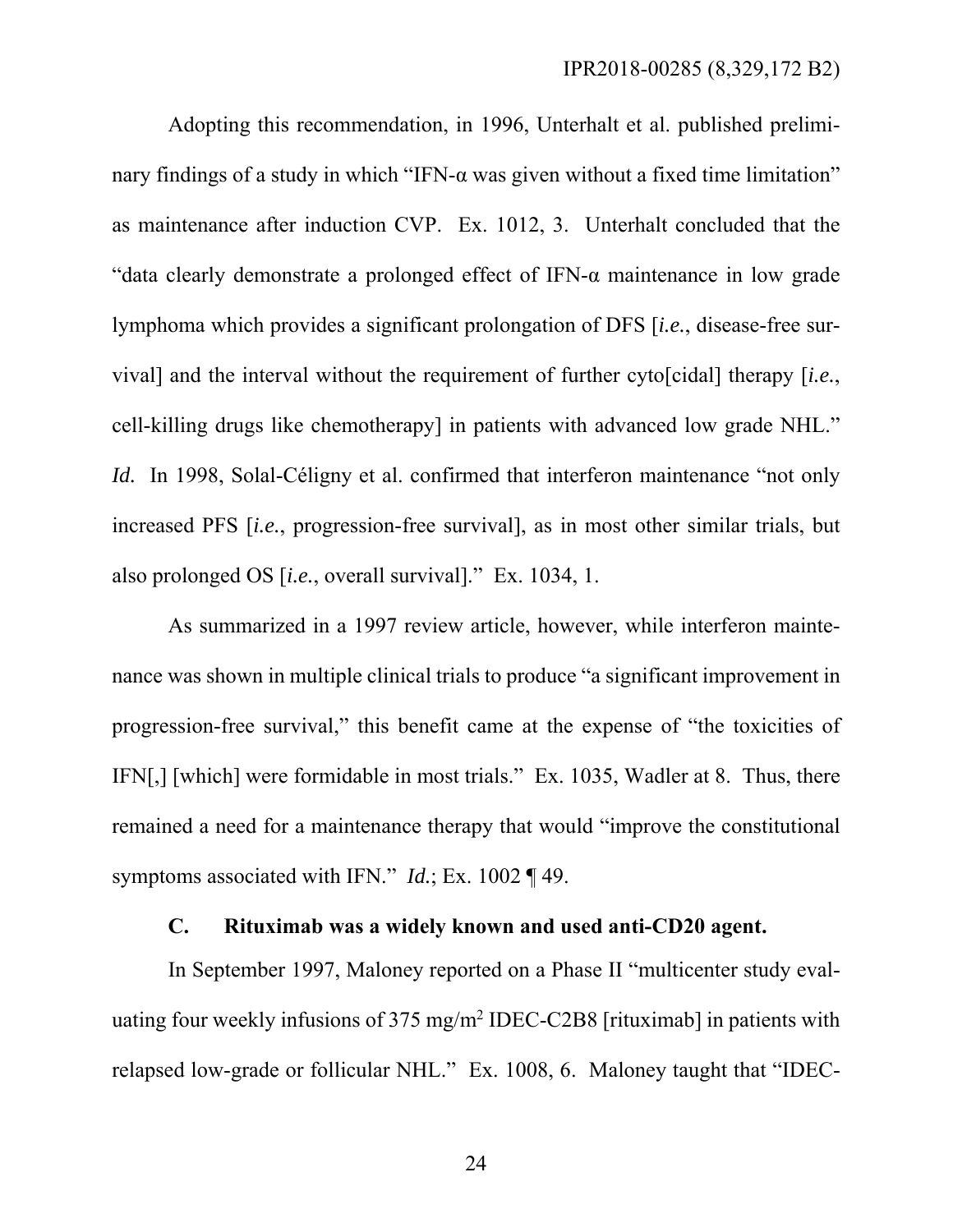C2B8 (Rituximab)" is "a chimeric anti-CD20 [monoclonal antibody]" that "binds [to] the CD20 antigen with high affinity" and "efficiently kills CD20<sup>+</sup> cells." *Id.* Maloney explained that rituximab monotherapy had also been previously administered at doses of 100, 125, 250, and 500 mg/m<sup>2</sup> in phase I trials "with no dose limiting toxicity" (*id.*), but that 375 mg/m2 was selected for the phase II trials. *Id.* at 7. Maloney further taught that "[t]reatment with the chimeric anti-CD20 antibody rapidly and effectively depleted B cells from the peripheral blood circulation . . . until approximately 6 months posttreatment, followed by slow gradual recovery." *Id.* at 9. Maloney disclosed that  $375 \text{ mg/m}^2$  of rituximab in four weekly doses had a favorable "safety profile" and led to "antitumor activity in patients with relapsed lowgrade or follicular NHL." *Id.* at 6. Maloney recommended studying rituximab in "combination with *or after* standard chemotherapy." *Id.* at 12 (emphasis added); *see also* Ex 1002 ¶ 61.

In November 1997, the FDA approved rituximab under the brand name Rituxan™ for the treatment of relapsed or refractory low-grade or follicular B-cell NHL. Ex. 1004, 1; Ex. 1039, 10; Ex. 1041, 1; Ex. 1002 ¶ 50. As of August 1999, rituximab was the only anti-CD20 agent approved by the FDA. Ex. 1002 ¶ 51. It is widely recognized as "the first anti-CD20 monoclonal antibody used in the treatment of B non-Hodgkin's lymphomas," and "the first targeted therapy used in B-cell malignancies." Ex. 1036, Feugier at 1.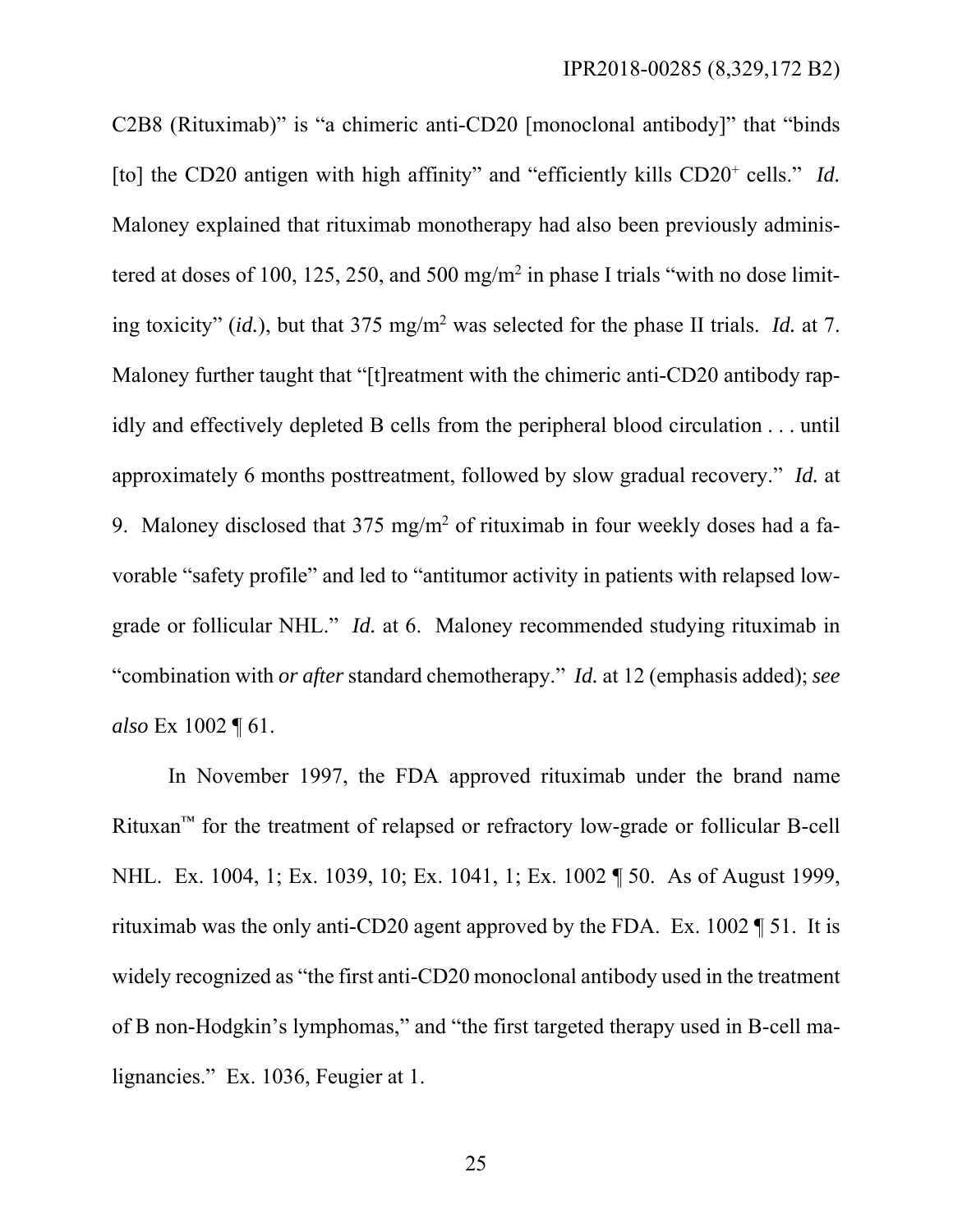The Rituxan™ label disclosed that rituximab was approved at a single "recommended" dosing regimen of  $375 \text{ mg/m}^2$  in four weekly doses—the same dosing schedule tested and disclosed in Maloney. Ex. 1004, 2; Ex. 1039, 12; Ex. 1041, 3. This was the dosing "schedule that ha[d] been most extensively tested." Ex. 1038, DeNardo at 4. The label confirmed that at this dose, "[r]ituximab was detectable in the serum of patients three to six months after completion of treatment." Ex. 1004, 1; Ex. 1039, 11; Ex. 1041, 1; *see also* Ex. 1006, McLaughlin at 7 ("B-cell recovery began at approximately six months following completion of treatment."); Ex. 1038, DeNardo at 4 ("After treatment, B-cells return to normal levels within 6 months."). Ex. 1002 ¶ 69.

The label also confirmed that "[t]here has been no experience with overdosage in human clinical trials." Ex. 1004, 2; Ex. 1039, 12; Ex. 1041, 3. In contrast to interferon, moreover, clinical studies by 1998 had shown that rituximab's "[t]oxicity was mild." Ex. 1006, McLaughlin at 3. "After the first infusion, most patients [] had no toxicity for the remainder of treatment," and "[a]dverse events were typically brief." *Id.* at 6; *see id.* at 8 ("The toxicity of the current program was notably mild."). "By virtue of the modest toxicities of this agent, which do not overlap with the toxicities of standard chemotherapy," researchers concluded that rituximab—which has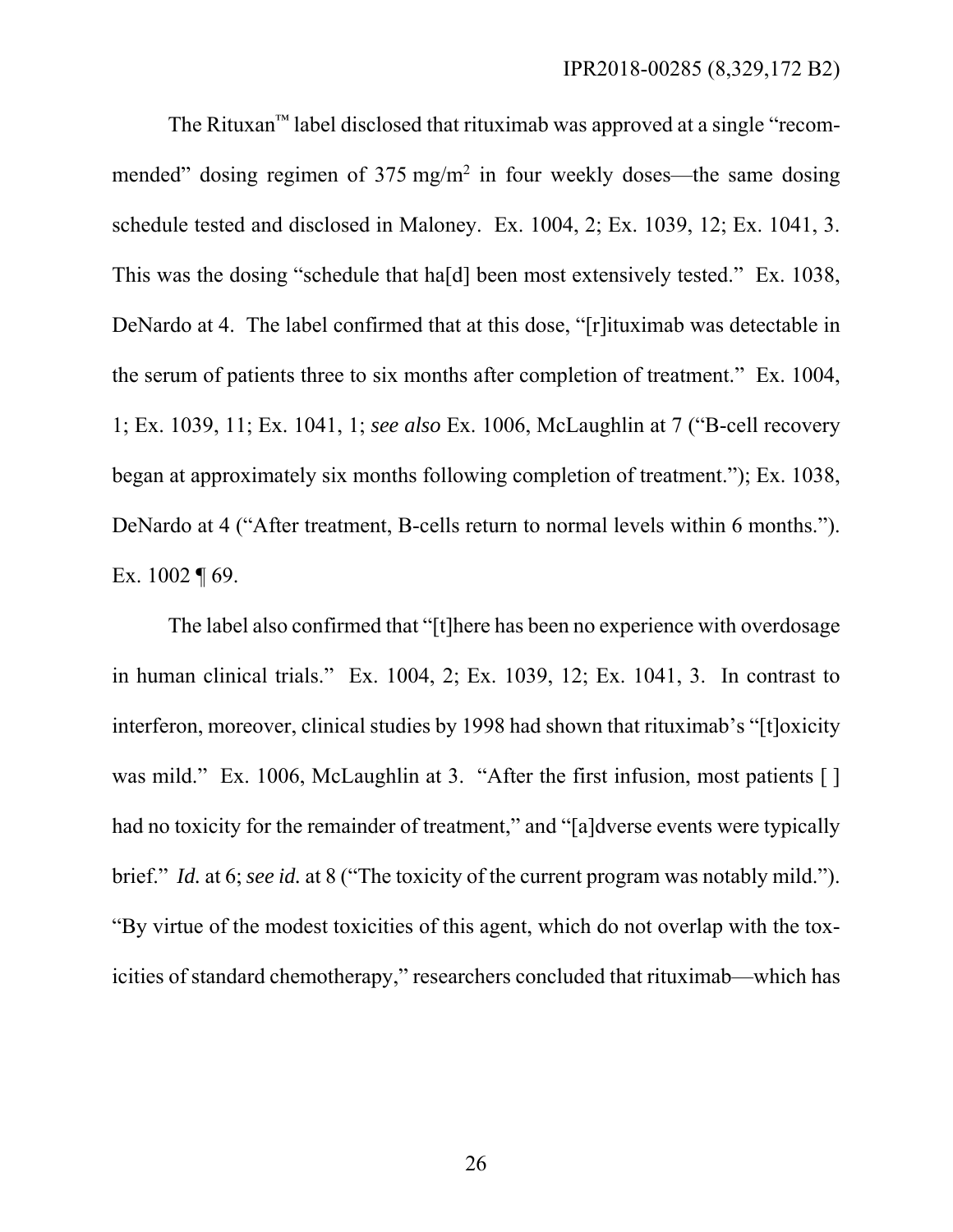a mechanism of action that is different than and complementary to that of chemotherapies like CVP—"lends itself to integration with chemotherapy programs." *Id.* at 9; Ex. 1002 ¶ 52.

Soon after, in 1998, McNeil reported the initiation of the first clinical trial for rituximab maintenance therapy after induction chemotherapy. Ex. 1003, 5. This trial studied patients with intermediate-grade NHL, but McNeil made clear that rituximab's only regulatory "approval [at the time] was for low-grade NHL." *Id.* "After initial therapy" in the reported study, "patients who responded [were] . . . randomly assigned to receive the maintenance regimen—Rituxan every 6 months for 2 years—or observation." *Id.* As of August 1999 (to Petitioner's and Dr. Ozer's knowledge), this was the only frequency and duration reported for rituximab maintenance therapy of any kind. Ex. 1002 ¶ 73.

# **D. It was known that a phase III trial was underway to test the combination of CVP induction followed by anti-CD20 maintenance.**

On May 16–19, 1998, the American Society of Clinical Oncology ("ASCO") held its 34th annual meeting in Los Angeles. Ex. 1005, 1. ASCO's annual meeting "brings together more than 30,000 oncology professionals from around the world to discuss state-of-the-art treatment modalities, new therapies, and ongoing controversies in the field."3 Ex. 1002 ¶ 55. Abstracts of presentations at the 34th annual

 $\overline{a}$ 

<sup>3</sup> ASCO About Page, *available at* http://am.asco.org/about.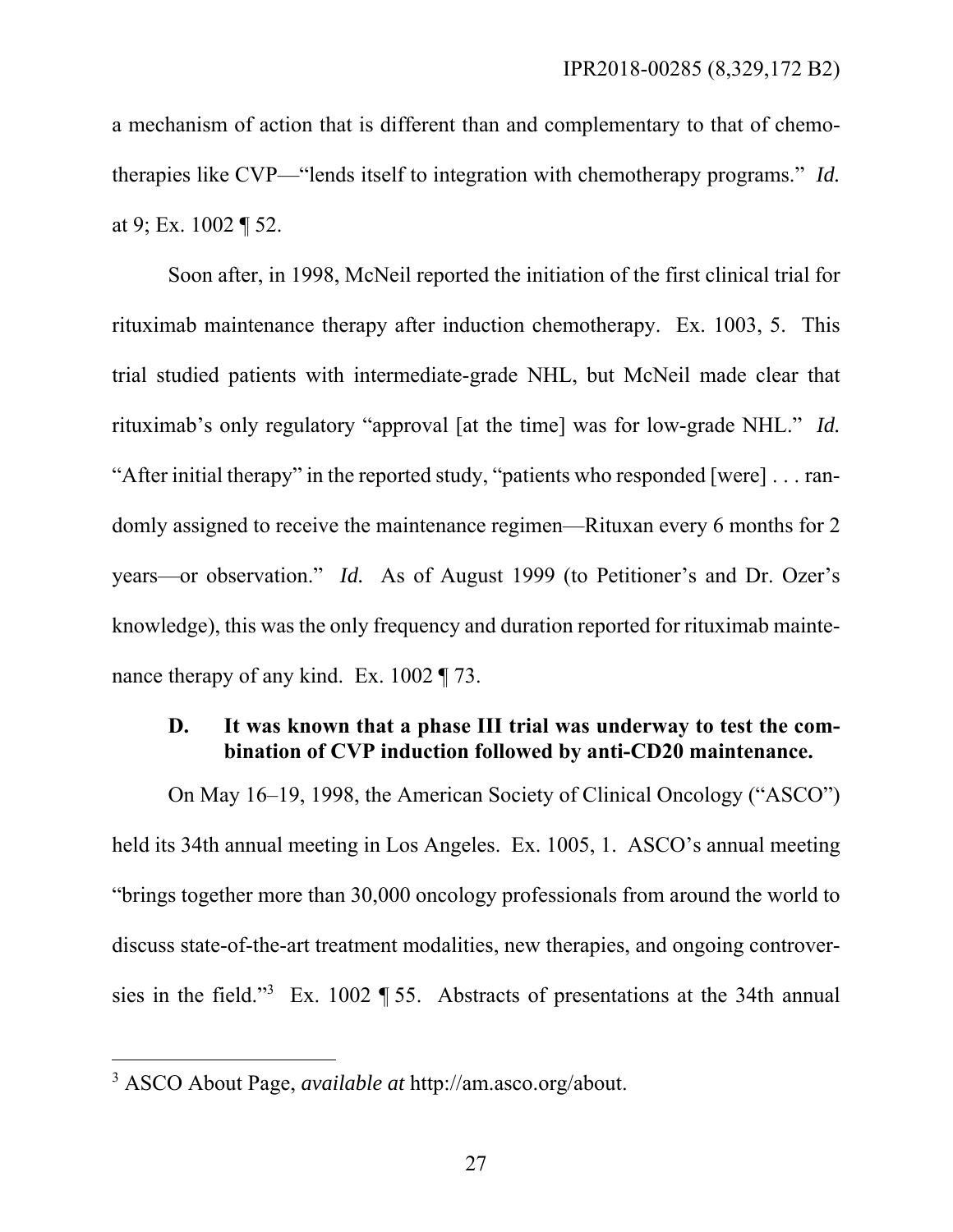meeting—including Hochster I—were compiled, published, and distributed by ASCO, and, as discussed below, this publication was indexed, shelved, and publicly available before August 11, 1998. Ex. 1005, 9; Ex. 1016 ¶¶ 46–48.

Hochster I describes a Phase I/II clinical trial "in patients with low grade lymphoma (LGL) treated with cyclophosphamide (C) and fludarabine (F)," a combination of chemotherapeutic drugs. Ex. 1005, 9 (capitalization omitted). The patients in the study had "stage III, IV" LG-NHL. *Id.* The abstract concludes: "Based on these promising results we are conducting [a] phase III study of  $CF$  vs.  $CVP \pm anti-$ *CD20 maintenance* with PCP & H-Z prophylaxis (E1496)." *Id.* (emphasis added). In other words, the abstract disclosed a phase III clinical trial in LG-NHL patients comparing CF chemotherapy with CVP induction chemotherapy followed by maintenance therapy using an anti-CD20 agent. Ex. 1002 ¶ 57. "PCP & H-Z prophylaxis" refers to standard treatments to prevent infections associated with chemotherapy and drugs that affect the immune system. *Id.*

Hochster I was not before the Examiner during prosecution of the '172 patent, and was not before the Board in IPR2015-00418 or IPR2017-01093.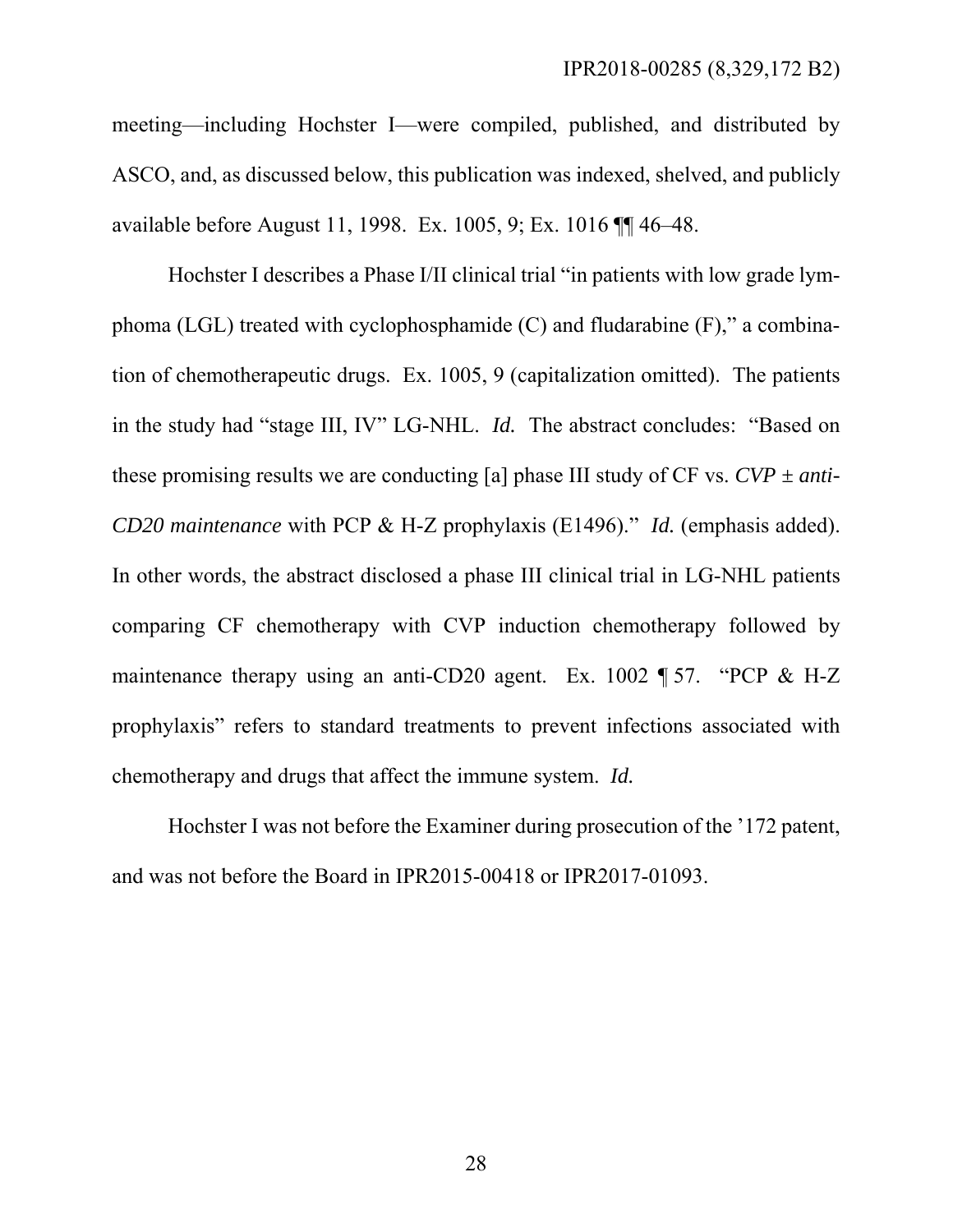#### **IX. PRIOR ART STATUS OF CITED REFERENCES**

As shown below and in the Declaration of Petitioner's expert librarian, Dr. Sylvia Hall-Ellis (Ex.  $1016$ ),<sup>4</sup> each of the six references that Petitioner relies upon for the grounds of unpatentability asserted in this Petition—*i.e.*, Hochster I (Ex. 1005), Maloney (Ex. 1008), the FDA label (Ex. 1004), the PDR label (Ex. 1039), the Website label (Ex. 1041), and McNeil (Ex. 1003)—is a printed publication that was publicly accessible before August 11, 1999, and therefore qualifies as a priorart printed publication to the '172 patent under 35 U.S.C. § 102(a). With the exception of the PDR label (Ex. 1039), each of the references also qualifies as a prior-art printed publication under 35 U.S.C. § 102(b) as each was publicly accessible before August 11, 1998. *See In re Klopfenstein*, 380 F.3d 1345, 1350 (Fed. Cir. 2004) ("[P]ublic accessibility has been the criterion by which a prior art reference will be judged for the purposes of  $\S$  102(b).").

All of the references described below have long been cataloged or indexed in a meaningful way. Ex. 1016 ¶¶ 37–42. Thus, these references were sufficiently accessible to the public, and a POSA exercising reasonable diligence would have had no difficulty finding copies of them. *Id.*

 $\overline{a}$ 

<sup>4</sup> Petitioner's previous librarian declaration, Dr. Scott Bennett, has retired.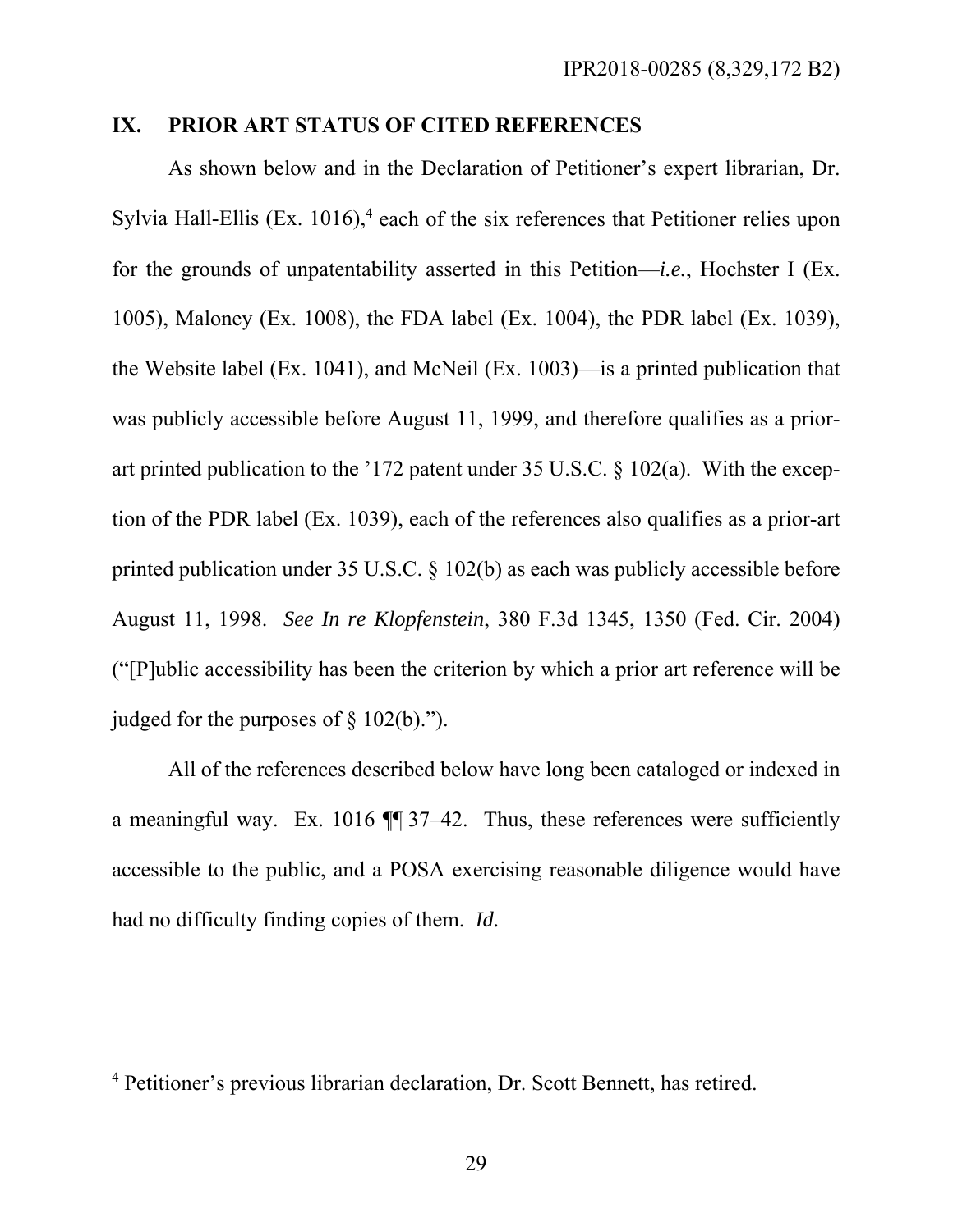#### **A. Hochster I (Ex. 1005)**

Hochster I is an authentic copy of an excerpt from the *Program Proceedings of the 34th Annual Meeting of the American Society of Clinical Oncology*, May 16–

19, 1998, Los Angeles, California, Volume 17 (1998) ("Program Proceedings") (which was received by UC Berkeley on April 28, 1998, Ex. 1005, 1) and is available in 457 libraries world-wide. Ex. 1016 ¶ 38. The teachings of Hochster I entered the realm of public discourse at least as of May 1998, when it was presented at ASCO's 34th annual meeting. *Id.* The attendees of the meeting included numerous oncologists with experience treating NHL patients. Ex. 1002 ¶ 55. Indeed, ASCO's annual meeting was well known to persons of ordinary skill as of August 1998, many of whom would have attended in person. *Id.* 

A MARC record generated by the National Serials Data Program at the Library of Congress indicates that the Program Proceedings containing Hochster I was catalogued, indexed, and publicly accessible in at least one library by May 31, 1998. Ex. 1016 ¶ 38. Accordingly, Hochster I is prior art to the '172 patent as a publicly accessible printed publication under 35 U.S.C. § 102(a) and § 102(b).

### **B. Maloney (Ex. 1008)**

Maloney is an authentic copy of an article from the September 1997 issue of *Blood. Id.* 199. A MARC record generated by the University of Minnesota Library indicates that the 1997 issue of *Blood* containing Maloney was catalogued, indexed,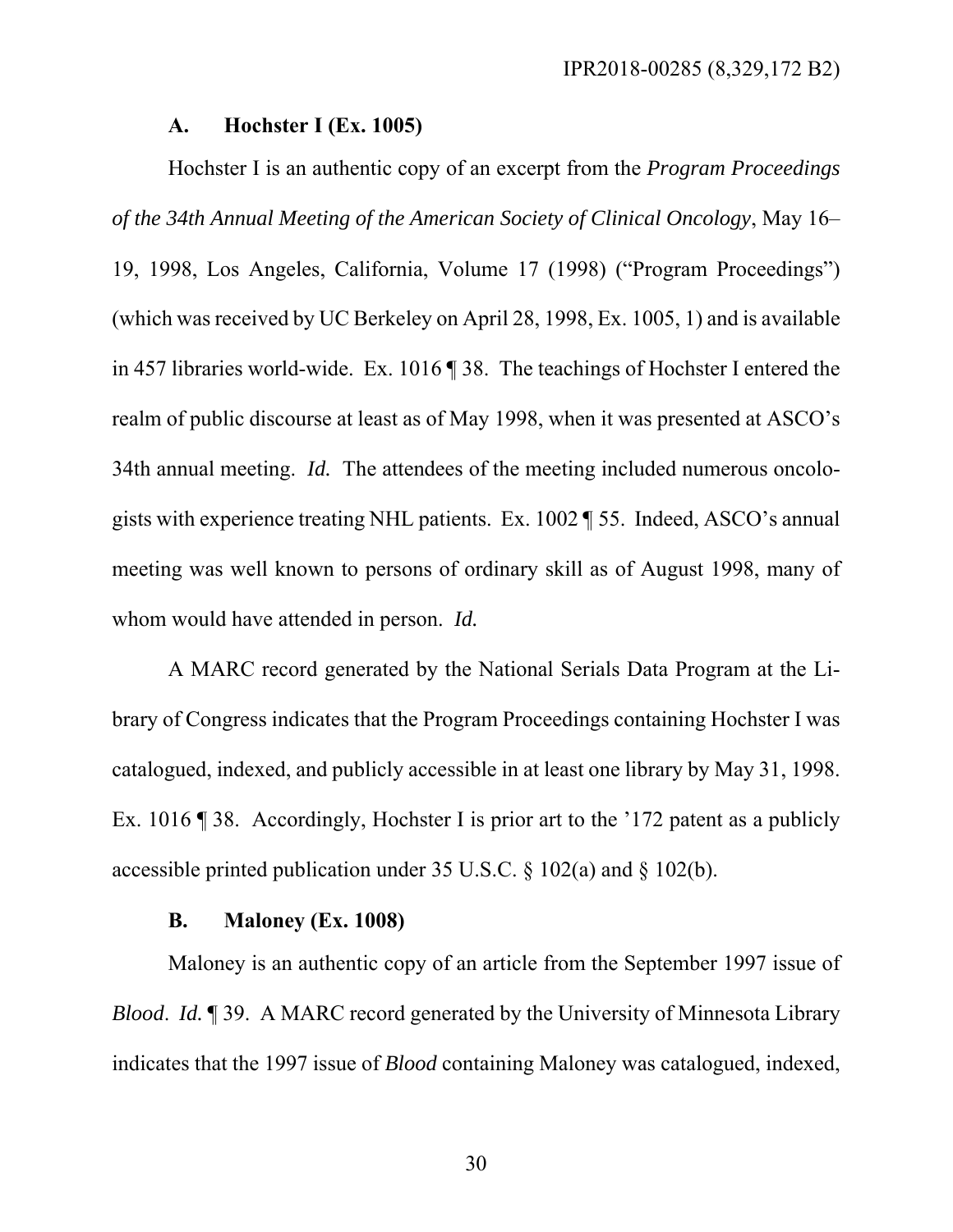and publicly accessible in at least one library by September 15, 1997. *Id*. Therefore, Maloney was available to the public before August 11, 1999 and August 11, 1998 and is a prior-art publication under  $\S$  102(b) and  $\S$  102(a).

# **C. Rituxan™ label (Ex. 1004 or Ex. 1039 or Ex. 1041)**

As of August 1999, the Rituxan™ label was printed and disseminated in at least three different versions as evidenced by exhibits 1004 ("FDA label"), 1039 ("PDR label"),<sup>5</sup> and 1041 ("Website label"). In the grounds below, Petitioner cites to and relies on each of these three exhibits in parallel and refers to them collectively as the "Rituxan™ label." As shown below, each of these three exhibits are prior-art printed publications under  $\S$  102(a) and/or  $\S$  102(b). Also, should the Board deter-

 $\overline{a}$ 

<sup>&</sup>lt;sup>5</sup> The Board has not had the occasion to determine whether the "PDR label" (Ex. 1039) which contains the same substantive disclosures as the FDA label (Ex. 1004) and the Website label (Ex. 1041) is a prior art printed-publication under 35 U.S.C.  $§ 102(a).$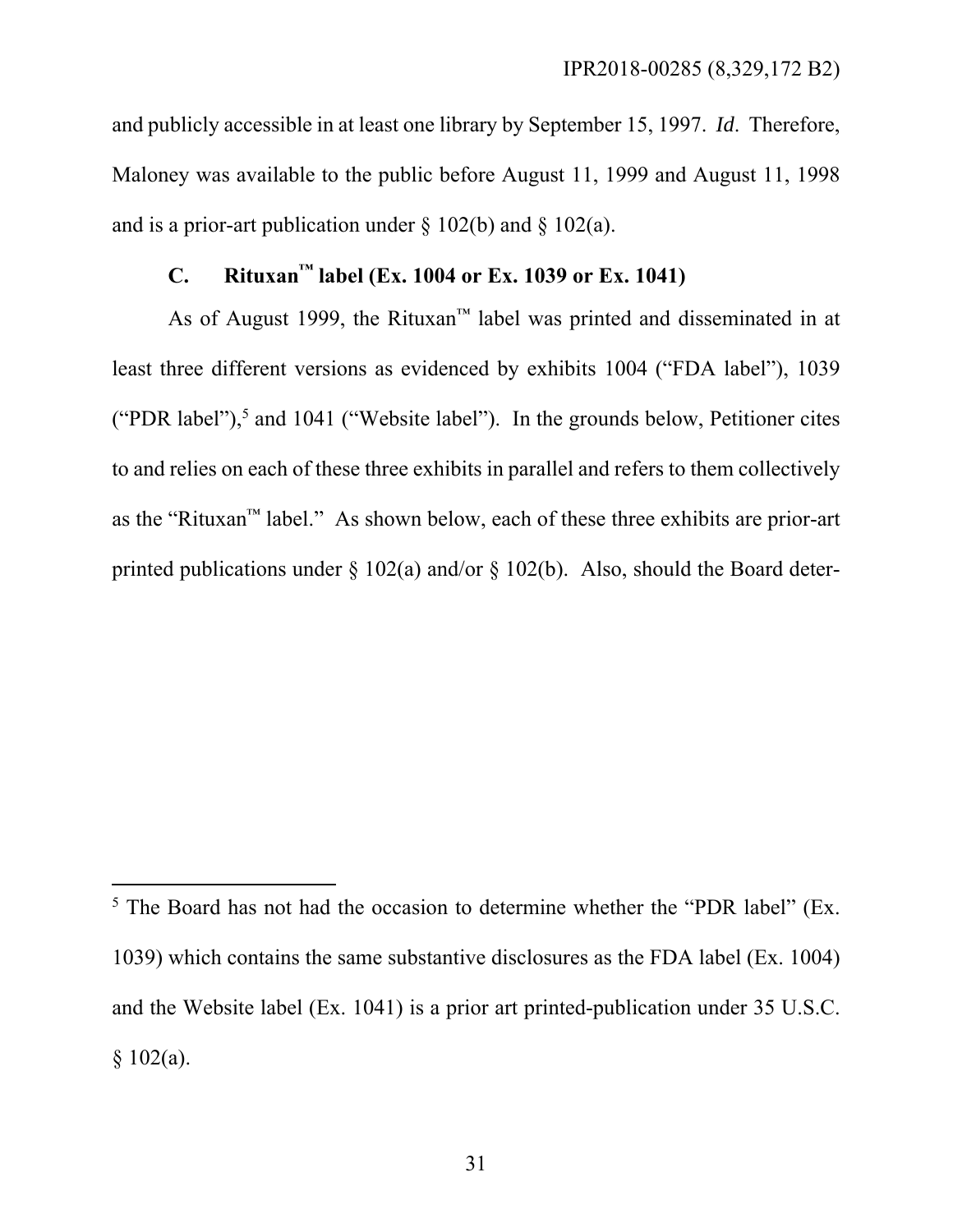mine that one of the versions of the Rituxan™ label is not a prior-art printed publication, either one of the remaining versions can serve as suitable replacement because all three exhibits contain the identical teachings relied upon in this Petition.6

Irrespective of the specific document that was used, the teachings of the FDAapproved Rituxan™ label entered the public domain and were *in use* as of August 11, 1998. It is undisputed that when Rituxan<sup>™</sup> vials were sold, they were accompanied with a product label as required by FDA regulations. *See* 21 C.F.R. § 201.59 (1997); *see also* Ex. 1053, 5, 7 ("[T]he [FDA] has approved the therapeutic use of one such therapeutic anti-CD20 antibody, RITUXAN®, for the use in treatment of relapsed and previously treated low-grade [NHL]."). Indeed Genentech, Rituxan's manufacturer, admitted in a related proceeding (IPR2016-01614) that the "vials of rituximab that were sold under the brand name Rituxan® in the U.S. prior to May 7, 1999, were shipped by Genentech with labels," and denied that any were shipped "without labels." Ex. 1050, 8–10; Ex. 1051, 18–20. Genentech further admitted that the labels "included with vials of rituximab that were then sold under the brand name Rituxan® in the U.S. Prior to May 7, 1999 included a section called 'WARNINGS,' a section

 $\overline{a}$ 

<sup>6</sup> Petitioner has also sufficiently identified that Ground II of this Petition relies on any one of the three versions of the Rituxan™ label exhibits in the grounds. *Supra*  III.b.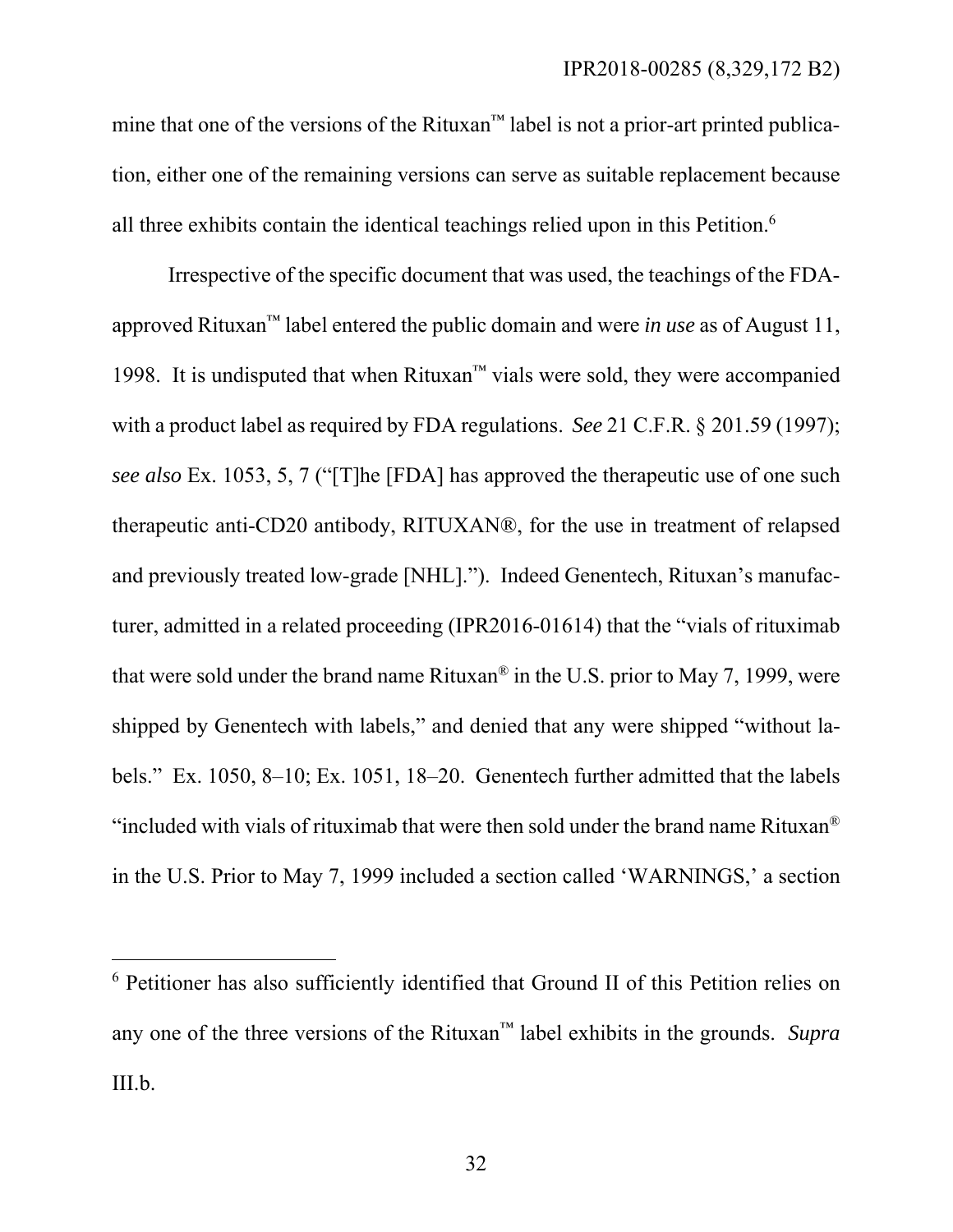called 'ADVERSE REACTIONS,' and a section called 'DOSAGE AND ADMIN-ISTRATION.'" Ex. 1050, 11–12. Exhibits 1004, 1039, and 1041 all contain those same sections, and teach the same FDA-approved dosing regimen for Rituxan™: "the recommend dosage of RITUXAN is 375mg/m<sup>2</sup> given as an IV infusion once weekly for four doses (days 1, 8, 15, and 22)." Ex. 1004, 2; Ex. 1039, 12; Ex. 1041, 3. Moreover, multiple prior art references confirm that Rituxan™ was on sale before August 1998. *See, e,g.*, Ex. 1042, Leget at 1; Ex. 1044, Henahan at 3; Ex. 1050, 11.

Thus, in view of Genentech's representations and the prior-art disclosures, the teachings of the Rituxan™ label relevant to the grounds in this Petition were in the prior art as of the August 1998 critical date.

#### **1. FDA label (Ex. 1004)**

The FDA label (Ex. 1004) is a true and accurate copy of the original 1997 drug label for Rituxan<sup>™</sup> that was approved by the FDA in November 1997. Ex. 1016 ¶ 42. As Dr. Hall-Ellis confirms, the FDA label is available today from the FDA's website, which represents that it is the original approved label for Rituxan™ as of November 26, 1997. *Id.*

### **2. Website label (Ex. 1041)**

The well-known "Internet Archive" service shows that the Website label (Ex. 1041) was available on the website of Genentech, which markets Rituxan<sup>™</sup>, as of January 23, 1998. *Id.* ¶ 41. The Internet Archive maintains an archive of webpages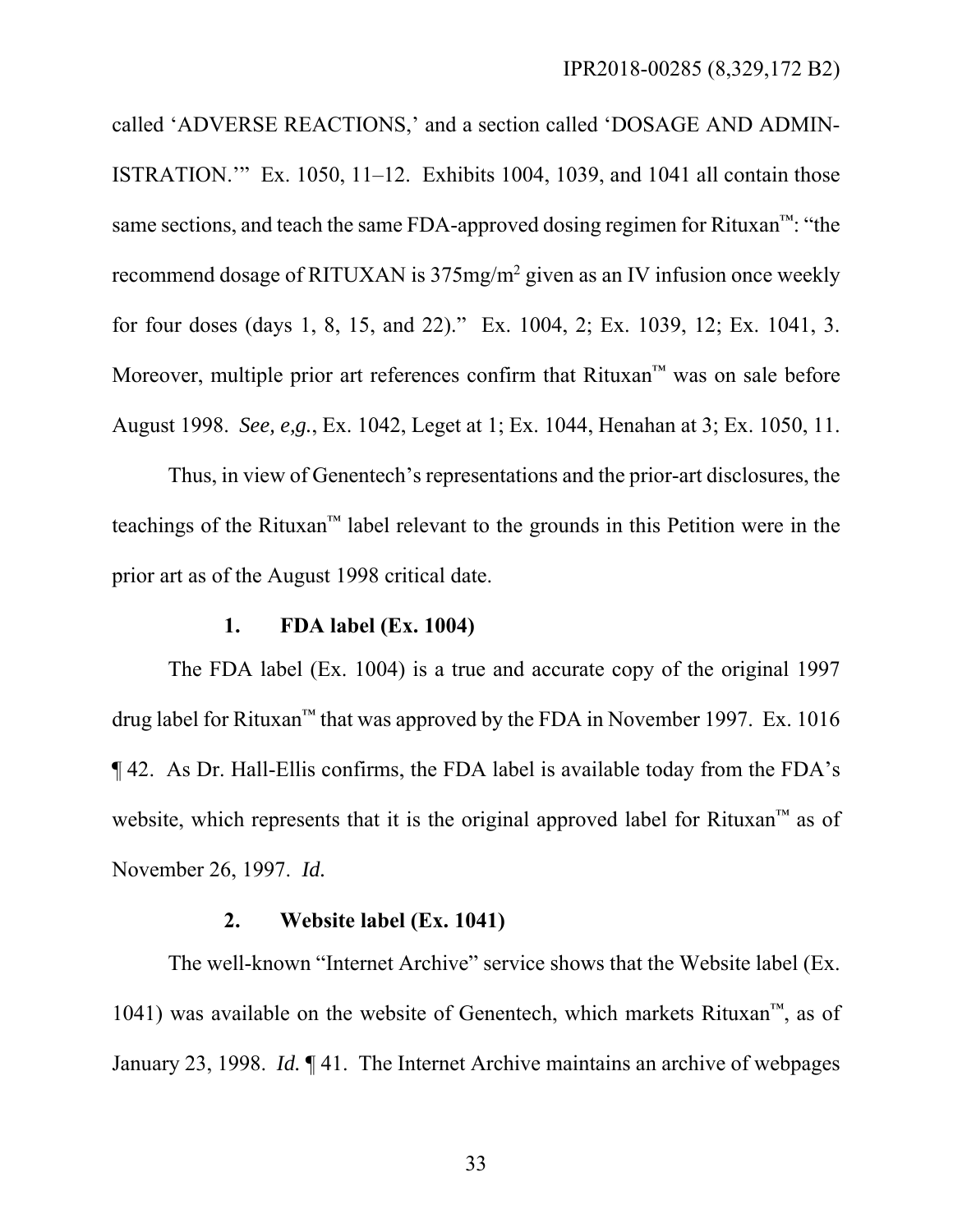collected from the internet by automated "crawlers." *Id.* ¶ 21. The archived webpages are available for search and retrieval through an interface called the "Wayback Machine," which renders accurate snapshots of webpages open to any Internet user as they existed at the time they were captured based on the date stamp on the top of the webpage. *Id.*

Based on the Website label's appearance in the Internet Archive as of January 23, 1998, it is clear that a POSA exercising reasonable diligence and using typical internet search tools would have readily found a copy of it. *See, e.g.*, *IBM Corp. v. Intellectual Ventures II LLC*, No. IPR2015-00089, Paper 44 at 57 (PTAB Apr. 25, 2016) (relying on "Wayback Machine evidence" to "determine that Petitioner has shown that [a reference] was publicly available").

"[E]vidence of indexing is not an absolute prerequisite to establishing online references like the [webpage] as printed publications within the prior art." *Voter Verified Inc. v. Premier Election Sols., Inc.*, 698 F.3d 1374, 1380 (Fed. Cir. 2013). As the Board previously explained, "various additional factors, including testimony indicating that the particular online publication in question was well-known to the community interested in the subject matter of the reference, and the existence of numerous related articles located within the same publication can support a determination of public accessibility." *Pfizer, Inc. v. Biogen, Inc.*, IPR2017-01166, Paper 9 at 14–15 (PTAB Nov. 13, 2017) (citing *Voter Verified*, 696 F.3d at 1380–81).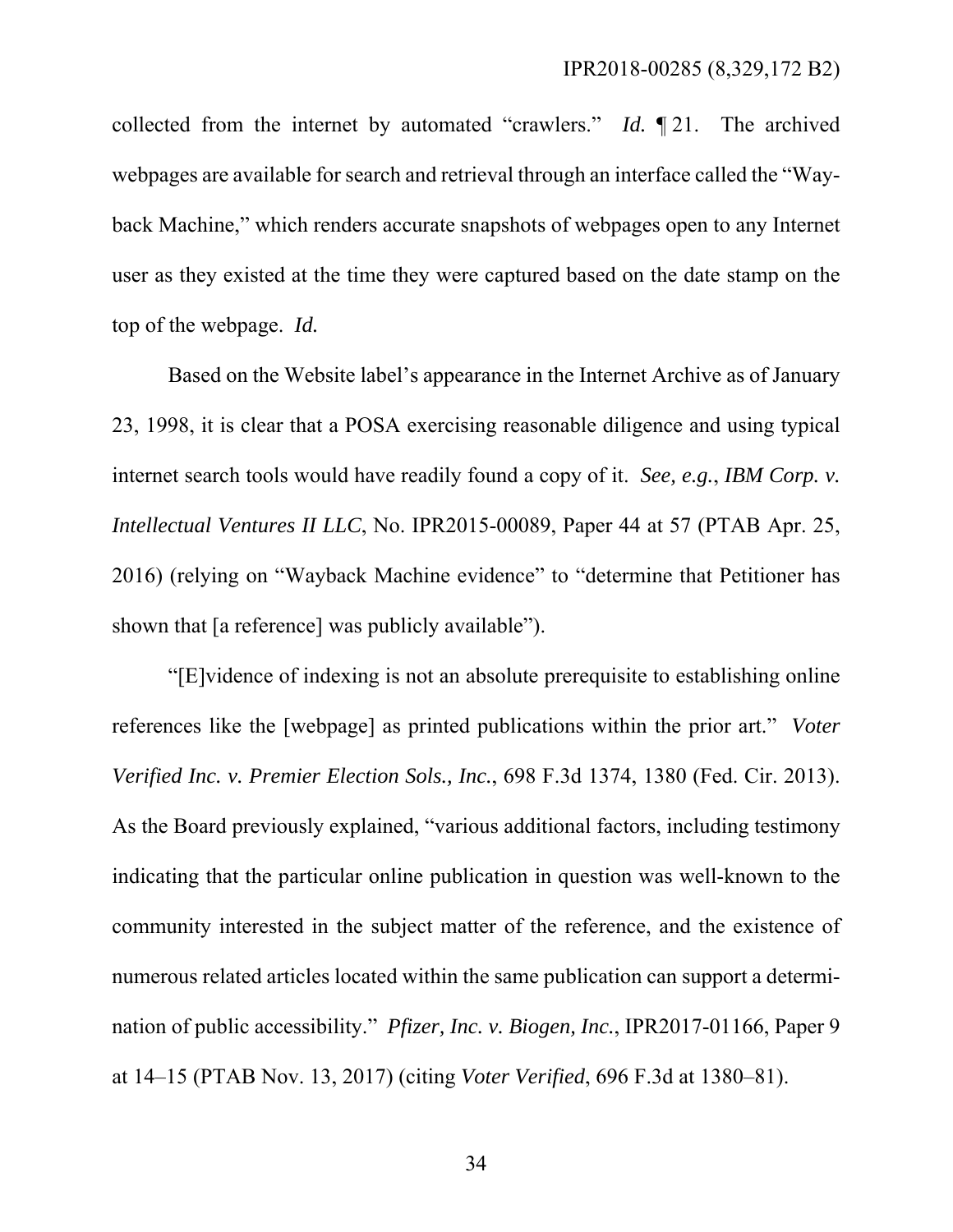Dr. Ozer has explained that it was an increasingly common practice for physicians in the late 1990s to locate information about a drug manufacturer's product on the drug manufacturer's website. Ex. 1002 ¶ 63. Further, rituximab's launch was a watershed moment in the field of oncology and a POSA not only would have closely followed the various clinical trials, but would have known (as the prior art disclosed) that Genentech was involved with the manufacturing of rituximab. *Id.*; *see also, e.g.*, Ex. 1042, Leget at 1; Ex. 1044, Henahan at 3; *cf.* Ex. 1052, Press Release at 1 ("Genentech, Inc. . . . and IDEC Pharmaceuticals Corporation . . . announced that  $\text{RITUXAN}^{\text{TM}}$  (Rituximab) is being shipped today to the oncology medical community. Rituxan was cleared for marketing by the [FDA] on November 26, 1997.").

Moreover, a POSA would have been independently aware of Genentech's website because it contained numerous articles relating to new developments in biotechnology. Ex. 1045, 1 ("Here you will find news about Genentech, as well as news about the biotechnology industry. You will also find links to newsgroups on the Internet that address biotechnology."). As an example, Genentech's website included two pages replete with articles related to new developments in oncology, rituximab, and biotechnology. Ex. 1046; Ex. 1047 (also displaying an archive of past articles).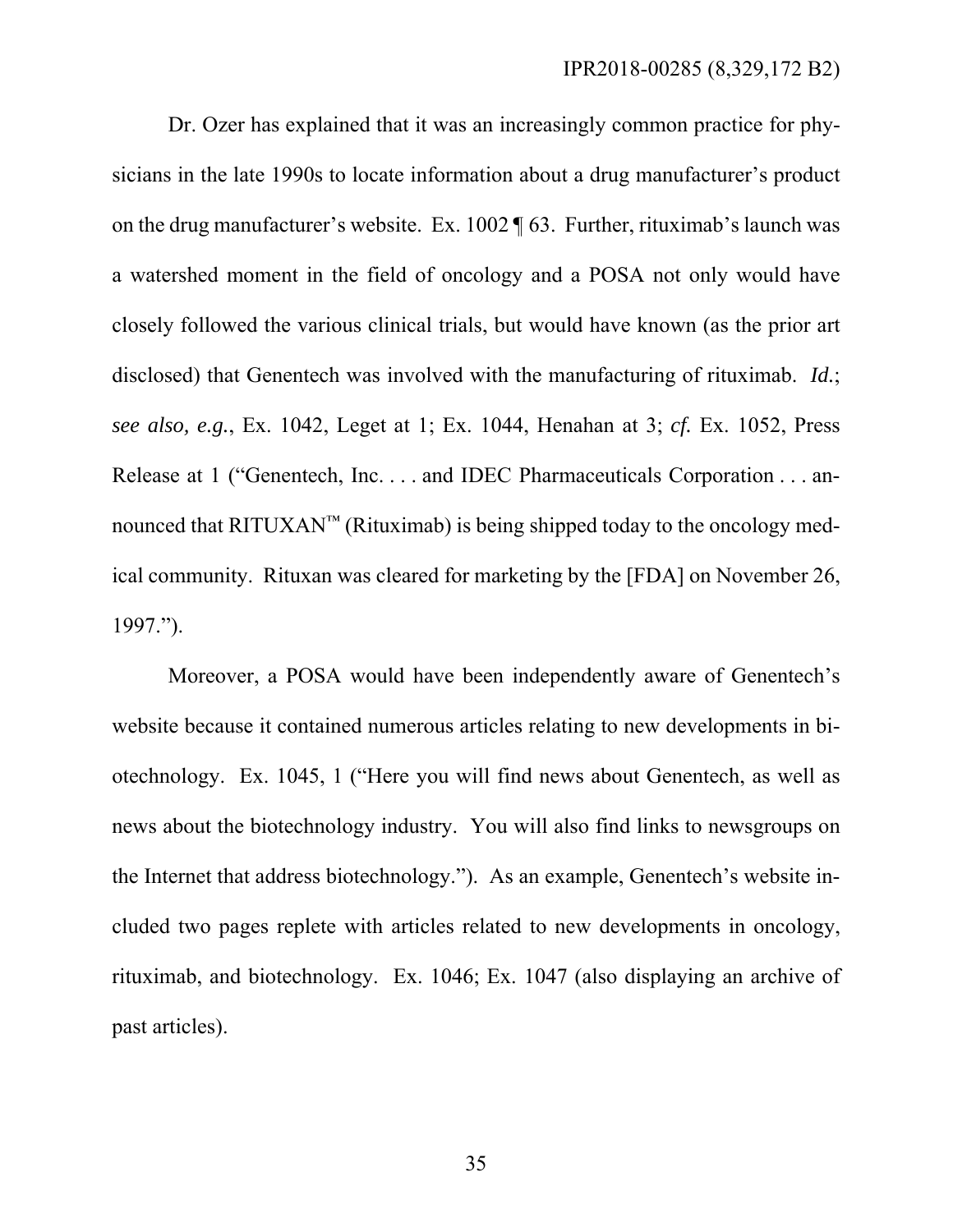Lastly, the Website label is a prior-art printed publication because the search tool on Genentech's website would have been able to retrieve any document that mentioned rituximab using its basic search features. *See* Ex. 1048 (listing search tool on Genentech's website homepage). The search tool as of January 1998 indicated that users can "search for a whole or a part of a word. For example, enter 'lab' to find documents that contain the word 'laboratory.' . . . You may also search for multiple words at once, divided by a space." Ex. 1049. Based on the instructions for Genentech's search tool, a POSA would have been able to retrieve the "Rituxan Full Prescribing Information" using reasonable diligence and ordinary search tools. *See also Voter Verified*, 698 F.3d at 1381 (finding that webpage was prior art because it "included a search tool that would have retrieved the [article] in response to search terms").

Thus, the Website label is a prior-art printed publication under 35 U.S.C.  $§ 102(a)$  and  $§ 102(b)$ .

## **3. PDR label (Ex. 1039)**

The PDR is a well-known reference that reproduces drug labels in their entirety. Ex. 1039. The 1999 edition of the PDR (which was received by the National Library of Medicine on December 30, 1998, *see id.* at 3) contains the labeling information for Rituxan<sup>™</sup> and is available in 218 libraries worldwide. Ex. 1039, 10–15; Ex. 1016 ¶ 40. A previous panel of the Board held that excerpts from "the PDR" are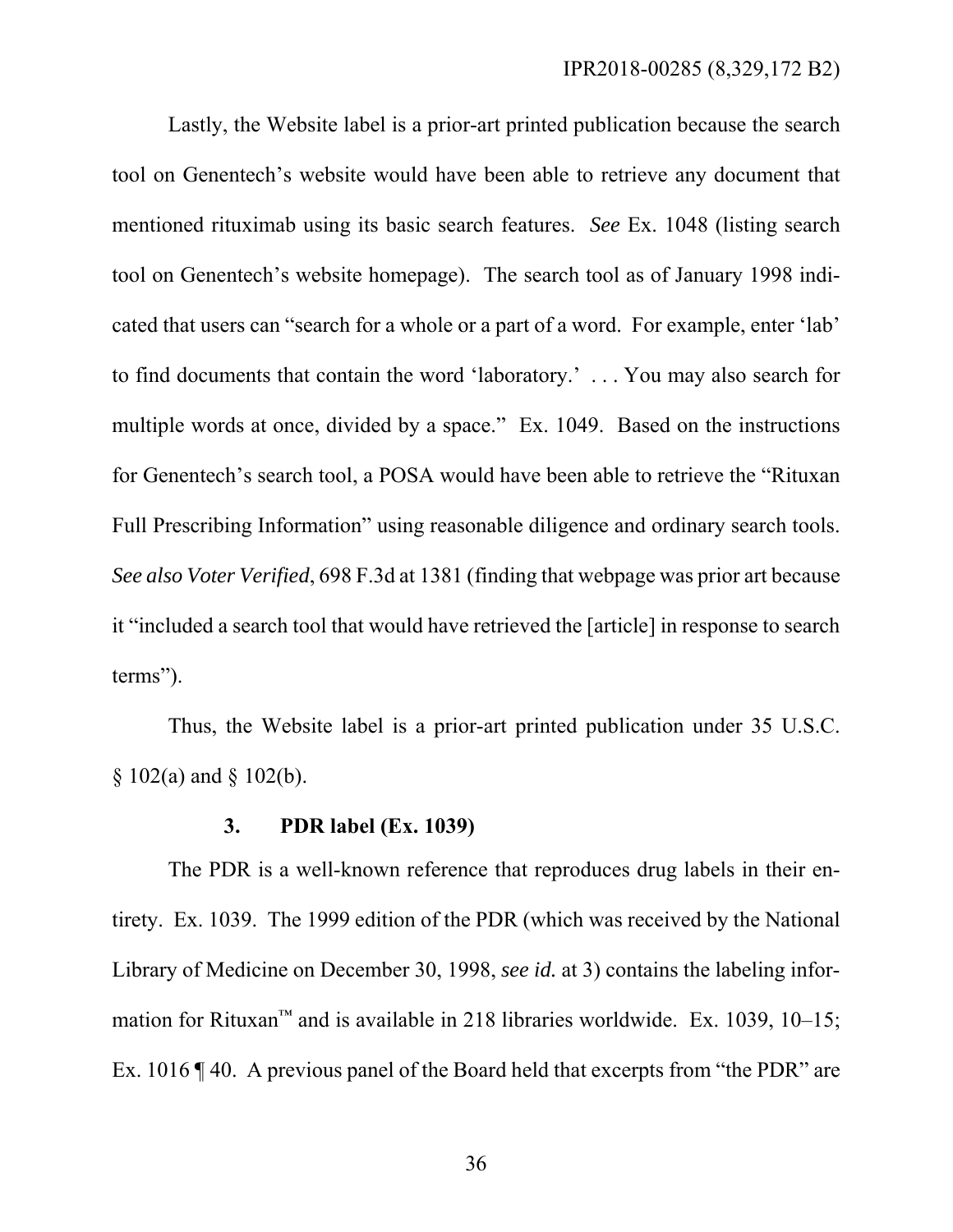"portions of a reference book that were published on the dates indicated on the documents" and "sufficiently establish that they constitute printed publication prior art, absent additional evidence indicating otherwise." *Frontier Therapeutics, LLC v. Medac Gesellschaft für klinishce Spezialpräparate mbH*, IPR2016-00649, Paper 10 at 21–22 & 6 n.4 (PTAB Sept. 1, 2016).

A MARC record generated by the Elon University Library indicates that the 53rd Edition of the PDR containing the full prescribing information for Rituxan was cataloged, indexed and publicly accessible in at least one library by January 31, 1999. Ex. 1016 ¶ 40.Accordingly, the PDR label is prior art to the '172 patent as a publicly accessible printed publication under 35 U.S.C. § 102(a).

### **D. McNeil (Ex. 1003)**

McNeil is an authentic copy of a news report by Caroline McNeil published in the February 18, 1998, issue of the *Journal of the National Cancer Institute* and is available in 1,283 libraries. *Id.* ¶ 37. A MARC record generated by the National Library of Medicine indicates that the issue of the journal containing McNeil was catalogued, indexed, and publicly accessible in at least one library by March 31, 1998. *Id.* Accordingly, McNeil is prior art to the '172 patent as a publicly accessible printed publication under 35 U.S.C. § 102(a) and § 102(b).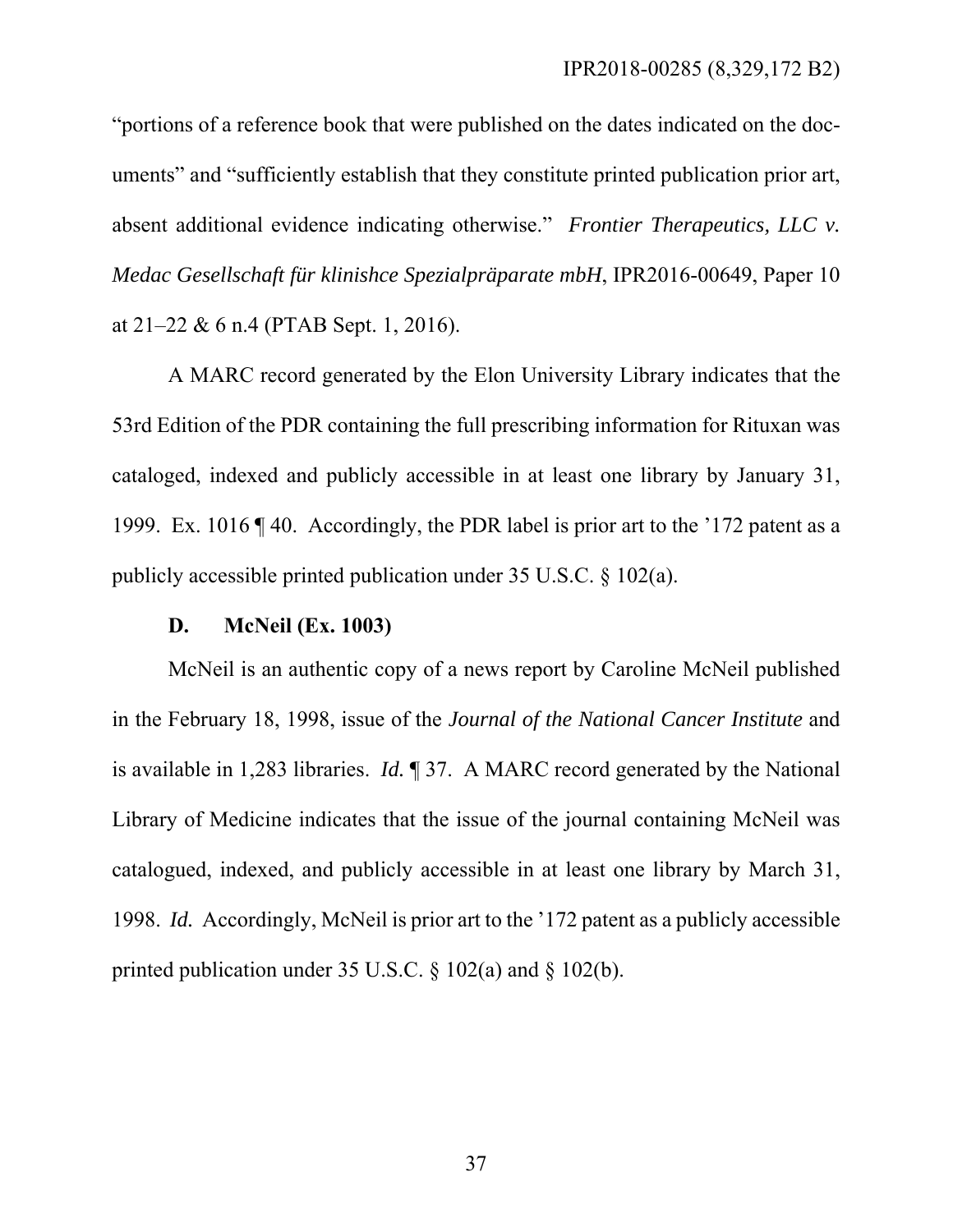### **X. ANALYSIS OF GROUND FOR TRIAL**

As shown below, claim 1 of the '172 patent is unpatentable under 35 U.S.C. § 103(a). First, claim 1 would have been obvious to a POSA as of August 1999 over Hochster I (Ex. 1005), Maloney (Ex. 1008) and McNeil (Ex. 1003). Additionally, it would have been obvious over Hochster I, the Rituxan™ label (Ex. 1004, Ex. 1039, or Ex. 1041) and McNeil. Second, the alleged secondary considerations asserted by Patent Owner during prosecution fail to show nonobviousness. Claim 1 is thus unpatentable as obvious and should be cancelled.

# **A. Claim 1 would have been obvious over Hochster I (Ex. 1005) in view of Maloney (Ex. 1008) and McNeil (Ex. 1003).**

Claim 1 of the '172 patent is directed to the following method of treatment (brackets added): "A method of treating low grade B-cell non-Hodgkin's lymphoma in a human patient comprising administering to the patient **[1]** chemotherapy consisting of CVP therapy to which the patient responds, followed by rituximab maintenance therapy, **[2]** wherein the maintenance therapy comprises four weekly administrations of rituximab at a dose of 375 mg/m2 **[3]** every 6 months, and wherein the maintenance therapy is provided for 2 years."

As shown below, each of these limitations was disclosed by the combination of Hochster I, Maloney, and McNeil, and these references further provided a motivation for a POSA as of August 1999 to combine the limitations in the manner claimed with a reasonable expectation of success. Ex. 1002 ¶¶ 75–108.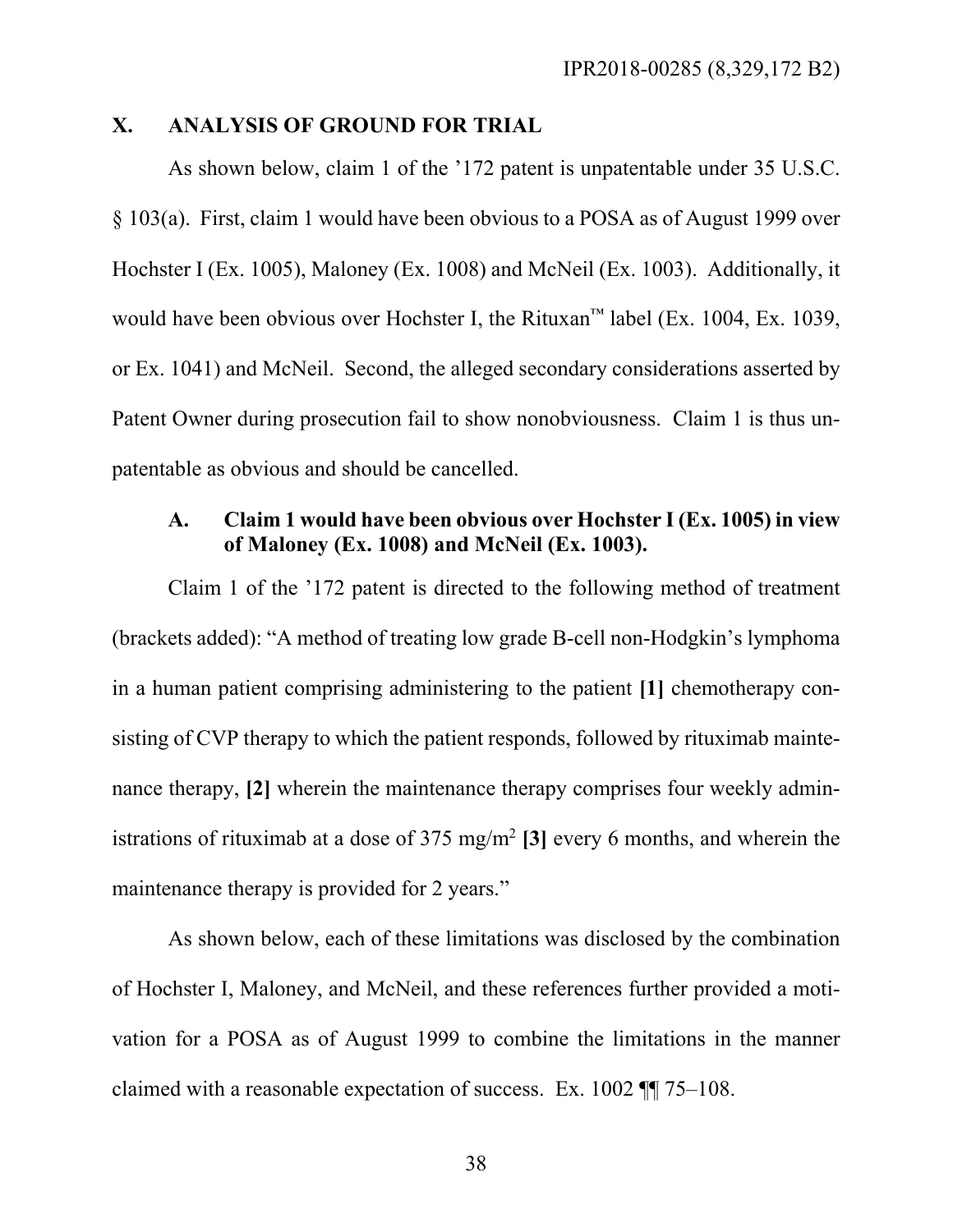#### **1. CVP chemotherapy followed by rituximab maintenance**

First, a method of treating LG-NHL with induction CVP chemotherapy followed by maintenance therapy using an anti-CD20 agent was disclosed in Hochster I—a prior art reference that was not before the Examiner or the Board in any other IPR—and a POSA as of August 1999 would have been motivated, with a reasonable expectation of success, to use rituximab as the anti-CD20 agent for the maintenance therapy disclosed in the method of Hochster I.

# **a. Hochster I discloses treating LG-NHL with CVP induction followed by "anti-CD20 maintenance."**

Hochster I describes the results of a Phase I/II study "in patients with low grade lymphoma," *i.e.*, LG-NHL. Ex. 1005, 9 (capitalization omitted); Ex. 1002 ¶ 56. "Based on the[] promising results" of that Phase I/II study, Hochster I discloses that the investigators were "conducting [*a*] *phase III study* of CF vs. *CVP ± anti-CD20 maintenance* . . . ." Ex. 1005, 9 (emphasis added).

As Dr. Ozer confirms, a POSA as of August 1999 would have understood that Hochster I's disclosure of "CVP  $\pm$  anti-CD20 maintenance" referred to induction chemotherapy consisting of CVP followed by maintenance therapy—*i.e.*, therapy used to maintain and prolong the remission obtained after a patient responded to CVP induction—using an anti-CD20 agent. Ex. 1002 ¶ 79. Specifically, a POSA would have understood that the " $\pm$ " symbol, which is used in clinical trial abstracts to mean "with or without" as a comparison of two treatment arms, denoted that one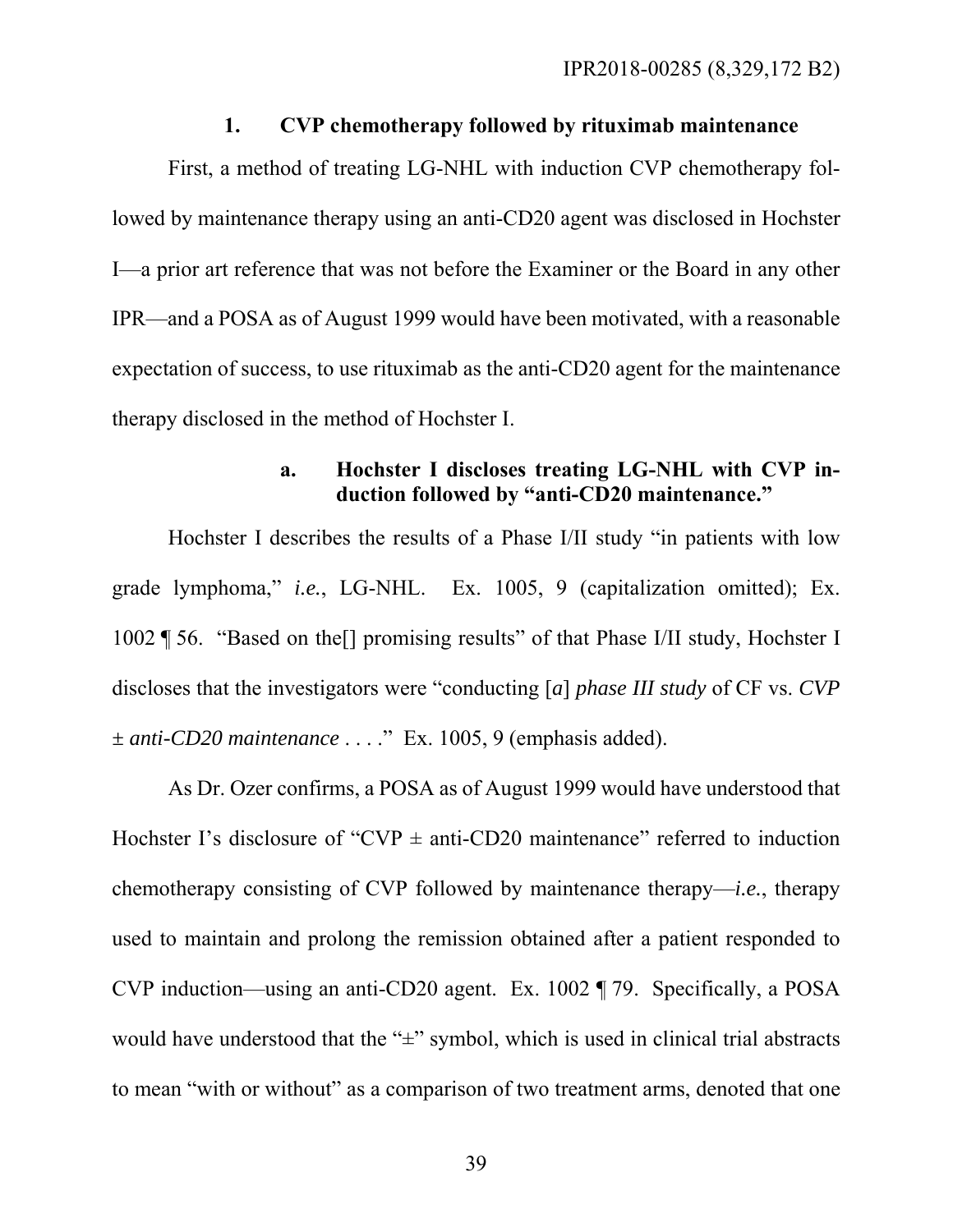patient group in the clinical trial would receive only CVP induction chemotherapy, whereas another group would receive CVP induction chemotherapy followed by anti-CD20 maintenance therapy. *Id.* ¶ 80.

By definition, the "maintenance" disclosed in Hochster I necessarily requires that patients responded to the CVP induction therapy. As Patent Owner argued in IPR2015-00418, "[t]he ordinary understanding of maintenance therapy is therapy that prolongs *remission* and prevents *relapse*." Ex. 1030, 21 (emphasis added). Patent Owner quoted a prior art article summarizing a known oncological approach that "'has been to *induce remission* and *then* to administer maintenance therapy of one type or another, to try to prevent recurrence.'" *Id.* (citation omitted; emphasis added). In other words, "maintenance therapy," by definition, is therapy that comes after an initial therapy to which the patient responds, and which has therefore already "induce[d] remission" in the patient. *Id.* Likewise, Patent Owner argued that "maintenance therapy" following CVP connotes a therapy that is administered "*after the patient has responded* to the chemotherapy consisting of CVP therapy." *Id.* at 23 (emphasis added). Dr. Ozer agrees. Ex. 1002 ¶ 81.

Accordingly, a POSA in August 1999 would have understood that Hochster I's disclosure of "CVP  $\pm$  anti-CD20 maintenance" referred to a method of treating low grade B-cell NHL in a human patient comprising administering to the patient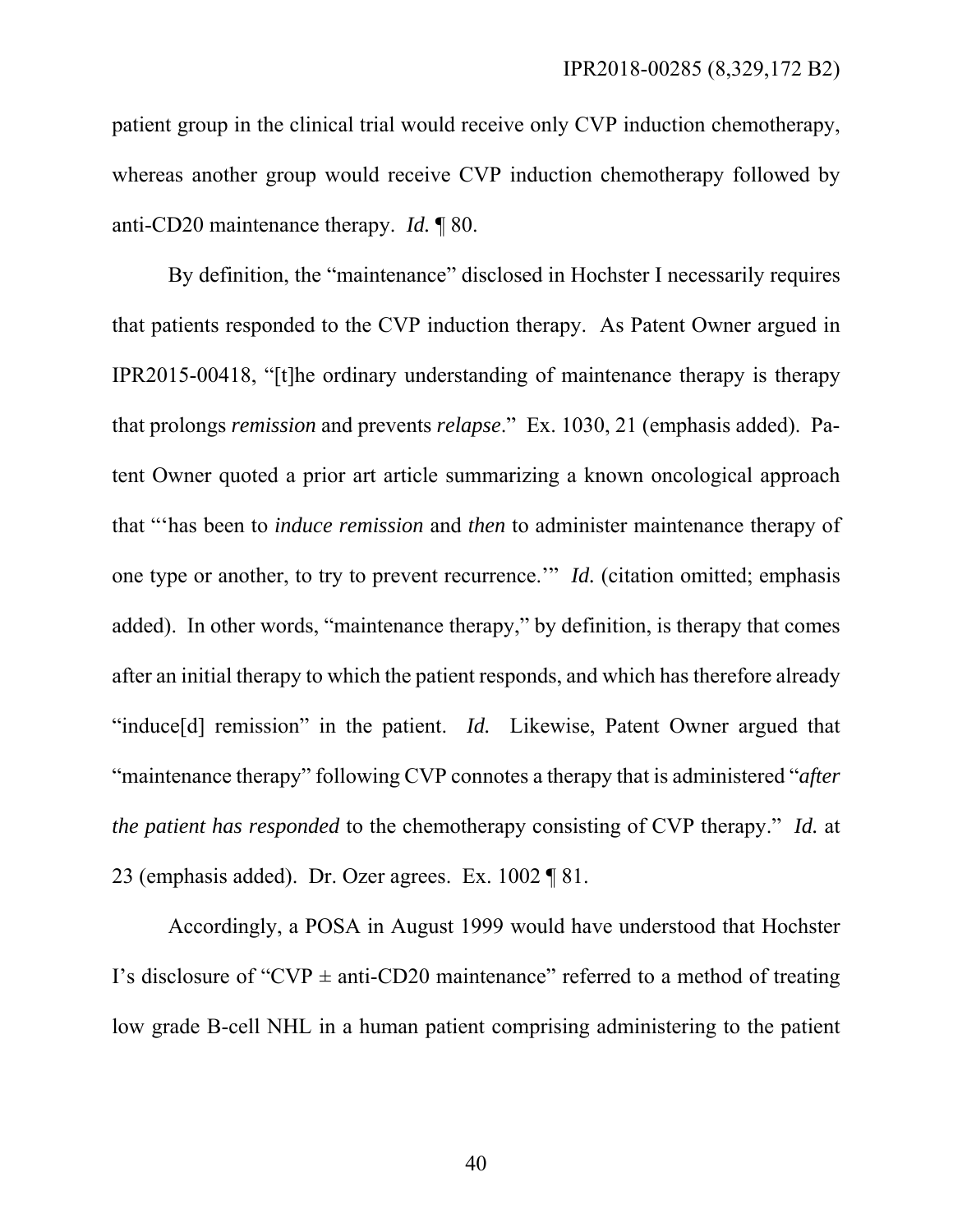chemotherapy consisting of CVP therapy, to which the patient responds, followed by anti-CD20 maintenance therapy. *Id.* ¶ 82.

## **b. A POSA would have been motivated to use rituximab for "anti-CD20 maintenance."**

A POSA would have had compelling reasons to select rituximab as the "anti-CD20" agent disclosed for maintenance therapy in Hochster I. Maloney taught that rituximab "binds [to] the CD20 antigen with high affinity," "efficiently kills CD20+ cells," and has "antitumor activity." Ex. 1008, 6. A POSA would have been motivated to select rituximab for anti-CD20 maintenance for this reason alone. Ex. 1002 ¶¶ 83, 85. Indeed, Maloney suggested that rituximab should be studied in "combination with *or after* standard chemotherapy." Ex. 1008, 12 (emphasis added). A POSA would have understood standard chemotherapy to include CVP for LG-NHL, and would have understood "after" standard chemotherapy to include maintenance therapy. Ex. 1002 ¶ 85.

McNeil likewise confirmed that "Rituxan . . . targets the B-cell protein CD20." Ex. 1003, 5. Moreover, this understanding is consistent with contemporaneous disclosures describing the "*anti-CD20* monoclonal antibody, *Rituximab.*"Ex. 1006, McLaughlin at 3 (emphasis added); Ex. 1038, DeNardo at 4 (same); Ex. 1002 ¶ 84. A POSA would have understood these disclosures to mean that rituximab is an anti-CD20 agent. Ex. 1002 ¶ 85. Therefore, the prior art would have led a POSA straight to rituximab. *Id.* ¶ 86.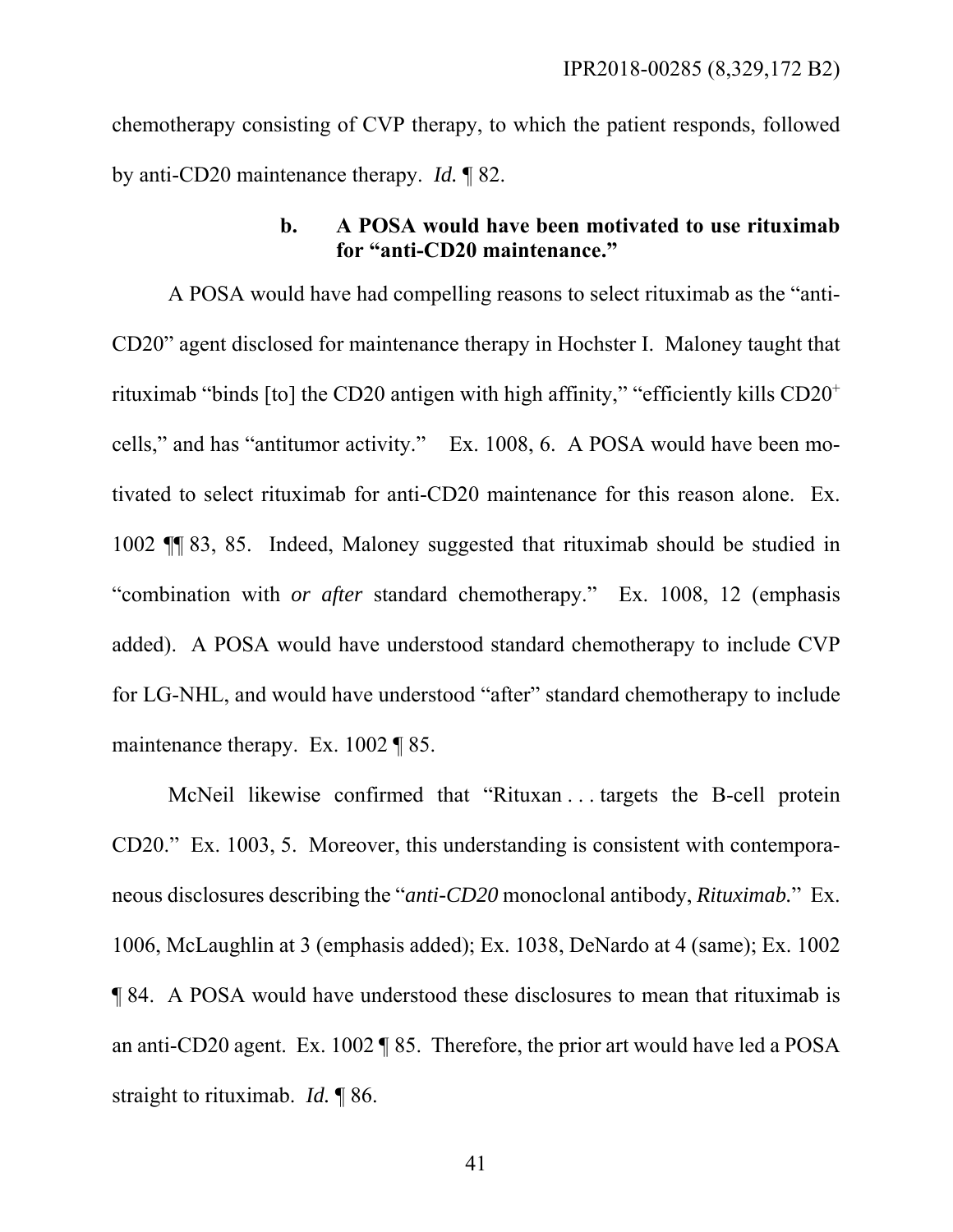Thus, although Hochster I did not disclose a particular anti-CD20 agent, a POSA reading this reference in August 1999 would have either assumed the reference was referring to rituximab, or otherwise understood that rituximab would be a top choice for an anti-CD20 agent from a finite number of available anti-CD20 agents. *Id.* ¶ 85. Accordingly, a POSA would have been motivated to use rituximab for the "anti-CD20 maintenance" following CVP induction disclosed in Hochster I. Ex. 1002 ¶¶ 85–86.

## **c. A POSA would have had a reasonable expectation of success in using rituximab in the Hochster I method.**

A POSA would have reasonably expected the combination of CVP induction therapy followed by rituximab maintenance therapy to provide effective treatment of LG-NHL. *Id*. ¶ 87. Although Hochster I did not report the results of the study, "[c]onclusive proof of efficacy is not necessary to show obviousness. All that is required is a reasonable expectation of success." *Hoffmann-La Roche Inc. v. Apotex Inc.*, 748 F.3d 1326, 1331 (Fed. Cir. 2014).

Here, Hochster I disclosed that CVP induction followed by anti-CD20 maintenance therapy was being evaluated in a "phase III" clinical trial. Ex. 1005, 9. Such a clinical trial "protocol . . . is far from an abstract theory—it is an advanced stage of testing designed to secure regulatory approval"—and thus the "'initiat[ion] of human clinical trials . . . is reasonably predictive'" even before any results are ob-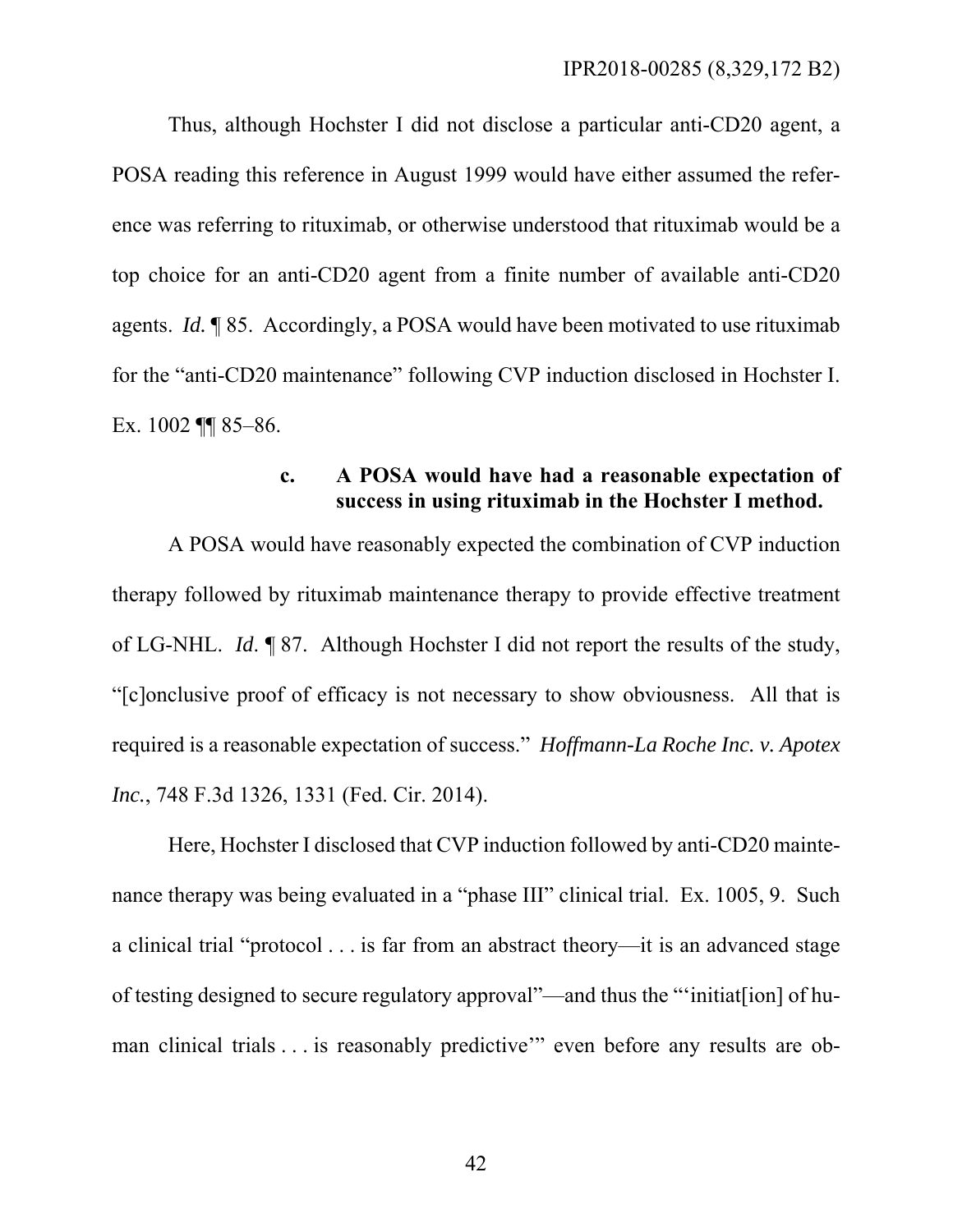tained. *In re Montgomery*, 677 F.3d 1375, 1382–83 (Fed. Cir. 2012) (quoting *Manual of Patent Examining Procedure* § 2107.03 (8th ed., rev. 6, Sept. 2007) ("[I]f an applicant has initiated human clinical trials for a therapeutic product or process, Office personnel should presume that the applicant has established that the subject matter of that trial is reasonably predictive of having the asserted therapeutic utility.")).

Patent Owner here cannot contend otherwise. During prosecution, the applicants overcame a rejection under 35 U.S.C. § 112 after "[t]he Examiner questioned whether the specification [of the '172 patent] supported the claims by describing prospective clinical protocols without patient data." Ex. 1027, 5. The applicants argued that "the specification clearly shows that the inventors were in the possession of the methods claimed." *Id*. at 7 (quotation omitted). In support, the applicants submitted a declaration by an expert who opined that the specification "clearly conveys the [claimed] method of treatment" based on "the particular protocol" disclosed in the specification—*i.e.*, the protocol for the same clinical trial referenced in Hochster I, which was ongoing when the application for the '172 patent was filed in August 1999. Ex. 1028 ¶ 11; Ex. 1001, 13:7–16.

Therefore, with respect to the combination of CVP induction followed by rituximab maintenance therapy, Hochster I's disclosure "is identical to the ['172] patent itself, which does not disclose actual results" of the clinical trial. *Montgom-*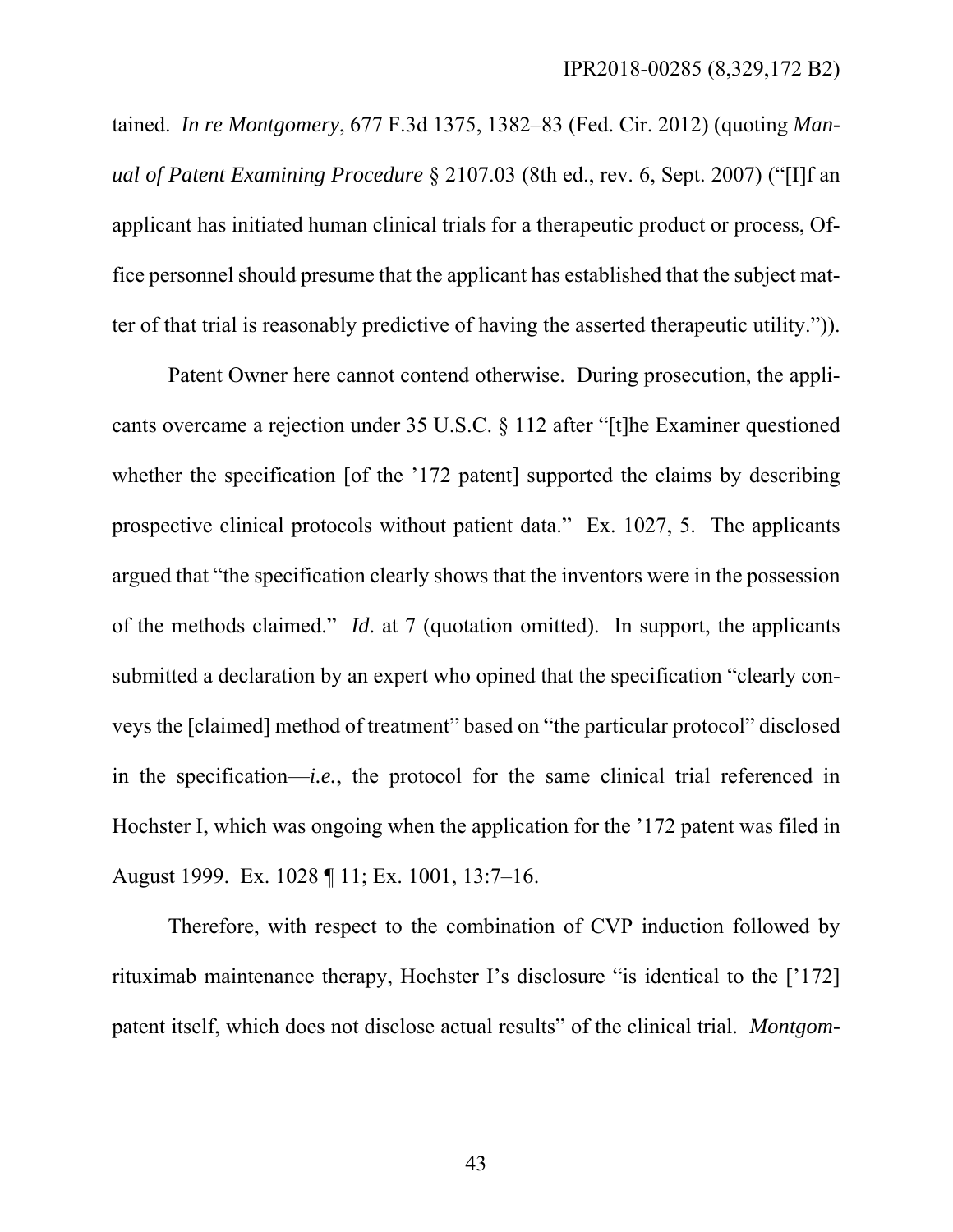*ery*, 677 F.3d at 1383. Because the '172 patent "sets forth no human clinical . . . data," it "adds nothing beyond the teachings of" Hochster I. *Merck & Co. v. Teva Pharm. USA, Inc.*, 395 F.3d 1364, 1374 (Fed. Cir. 2005).

Accordingly, at least in view of Hochster I and Maloney, a POSA as of August 1999 would have been motivated, with a reasonable expectation of success, to treat LG-NHL with chemotherapy consisting of CVP therapy to which the patient responds, followed by rituximab maintenance therapy, as required by claim 1 of the '172 patent. Ex. 1002 ¶¶ 87–90.

# **2. Four weekly administrations of 375 mg/m<sup>2</sup>**

One of the primary considerations for a POSA carrying out Hochster I's method of treating LG-NHL by administering CVP chemotherapy followed by anti-CD20 maintenance with rituximab would have been the dosing regimen of rituximab. Ex. 1002 ¶ 91. As shown below, it would have been obvious to administer rituximab maintenance as four weekly doses of 375 mg/m<sup>2</sup>.

### **a. It would have been obvious to use—or at least try—the claimed dosing regimen for rituximab.**

As of August 1999, Maloney taught that  $375 \text{ mg/m}^2$  of rituximab in four weekly doses had been selected for Phase II clinical trials, and proved effective in depleting CD20+ B-cells. Ex. 1008, 6–7. Maloney studied "four weekly infusions of 375 mg/m<sup>2</sup> IDEC-C2B8 in patients with relapsed low-grade or follicular NHL"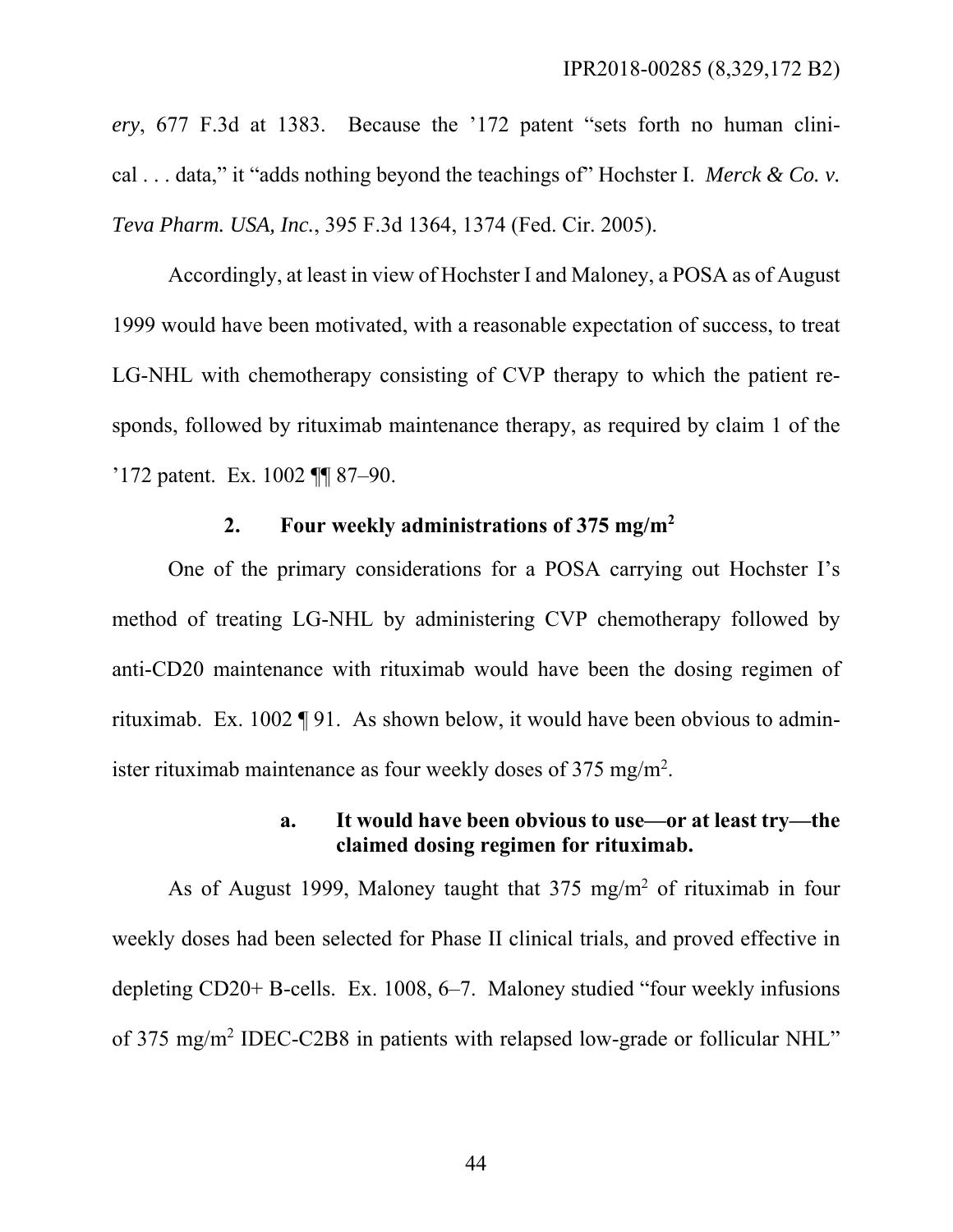and concluded that this regimen had a favorable "safety profile" and led to "antitumor activity in patients with relapsed low-grade or follicular NHL." *Id.* at 6. Maloney further taught that "[t]reatment with the chimeric anti-CD20 antibody rapidly and effectively depleted B cells from the peripheral blood circulation . . . until approximately 6 months posttreatment, followed by slow gradual recovery." *Id.* at 6, 9.

Thus, to a POSA designing a dosing regimen for the anti-CD20 maintenance therapy taught by Hochster I, it would have been obvious to select a clinically proven dosing regimen and one that "has been most extensively tested" in clinical trials. Ex. 1002 ¶ 92; Ex. 1038, DeNardo at 4.

At a minimum, the claimed four weekly doses of  $375 \text{ mg/m}^2$  would have been obvious to try. Ex. 1002 ¶ 94. "When . . . there are a finite number of identified, predictable solutions, a person of ordinary skill has good reason to pursue the known options within his or her technical grasp." *KSR Int'l Co. v. Teleflex Inc.*, 550 U.S. 398, 421 (2007). Under this standard, a set of solutions is "obvious to try" where the prior art provides direction about "which parameters were critical" or "which of many possible choices is likely to be successful," and "finite" where the prior art thereby reduces the options to a set that is "small or easily traversed." *Bayer Schering Pharma AG v. Barr Labs., Inc.*, 575 F.3d 1341, 1347 (Fed. Cir. 2009) (internal quotation marks omitted). That is the case here. The claimed regimen was at least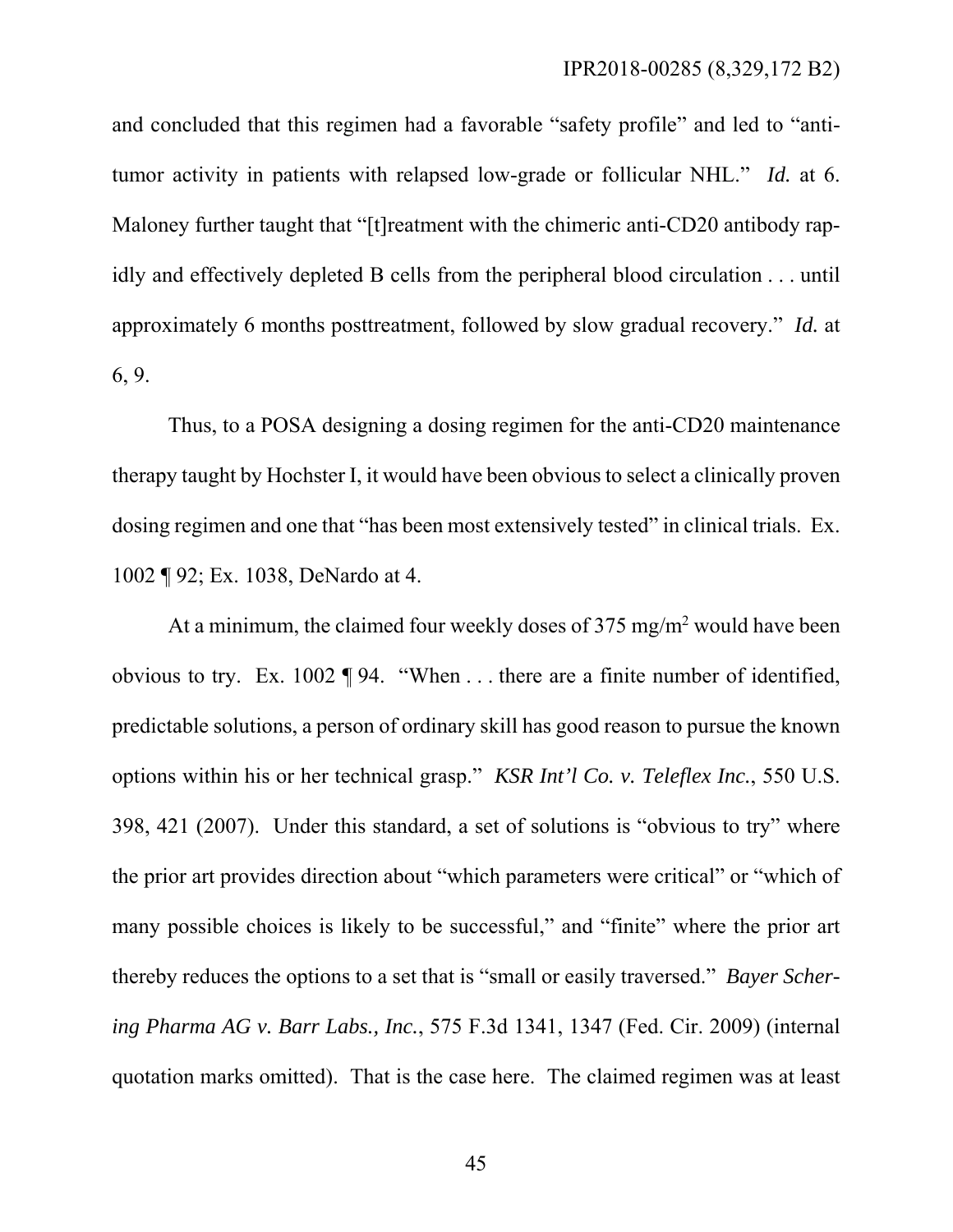"obvious to try because it was . . . studied extensively," and had been shown to be "safe, effective, and tolerable" in patients with LG-NHL. *In re Copaxone Consol. Cases*, 2017 WL 401943, at \*19 (D. Del. Jan. 30, 2017). "It was therefore obvious . . . to experiment with and have a reasonable probability of success with that dose." *Id.*

Indeed, Patent Owner acknowledged during prosecution that it would have been obvious to continue using the regimen of four weekly doses. In arguing that it would not have been obvious to use *eight* doses (for another claim that was withdrawn before allowance), Patent Owner acknowledged that the prior art "showed that the dosing [of rituximab] had been optimized as 4 doses." Ex. 1022, 16. The regimen of four weekly doses had been "found to be effective," and "[t]here was no incentive to optimize further" because "[s]uch optimization had already been done at the time of filing." *Id.* at 15.

Accordingly, it would have been obvious to use, or at least to try, four weekly doses of 375 mg/m<sup>2</sup> for LG-NHL in the method of using "anti-CD20 maintenance" therapy disclosed in Hochster I. Ex. 1002 ¶¶ 93–94. *See also Hoffmann-La Roche*, 748 F.3d at 1332 (finding the claimed dose obvious because "[a] person skilled in the art looking to scale to a monthly dose of oral ibandronate from a known-effective daily dose was [ ] faced with a very limited set of possibilities").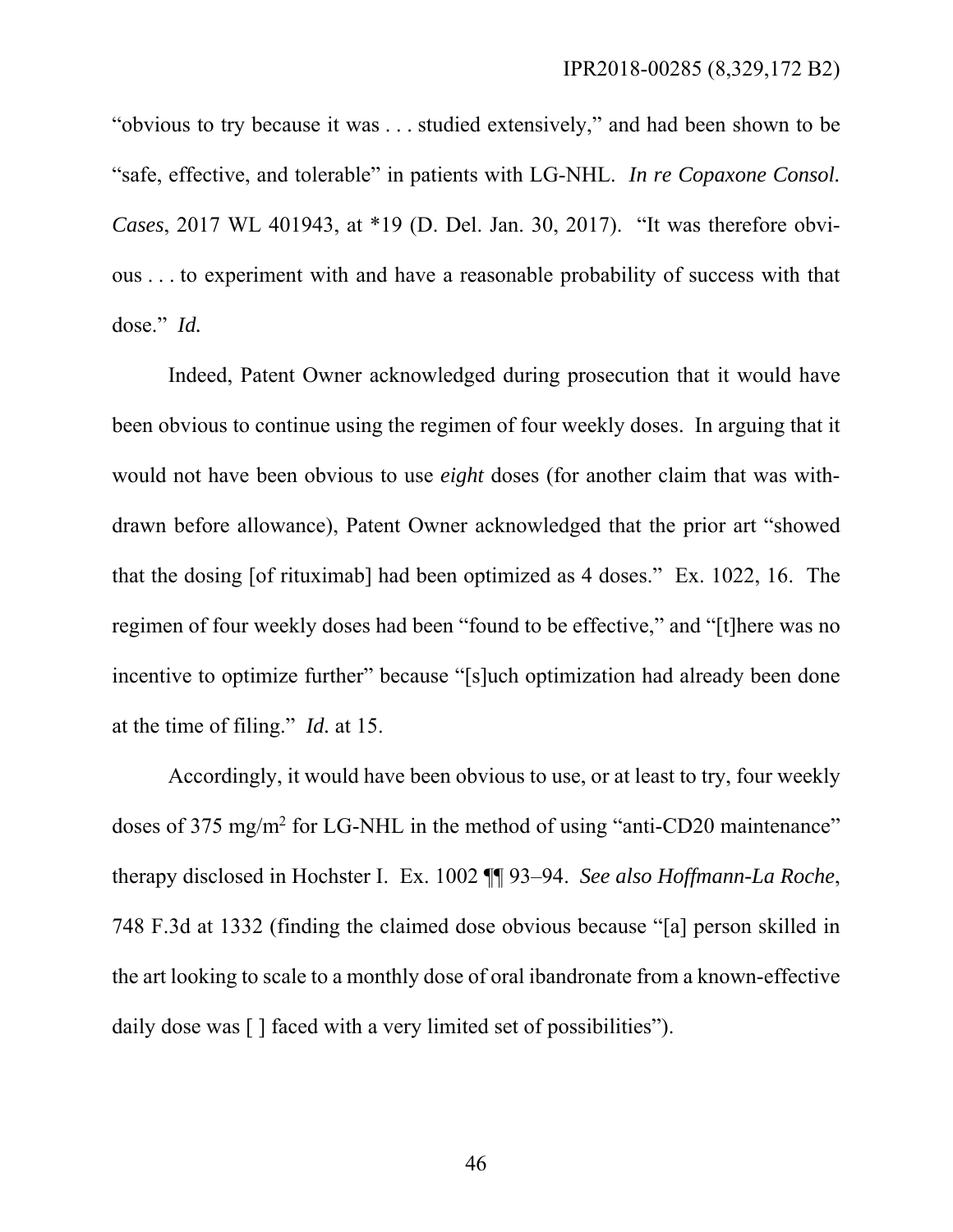## **b. The claimed dose falls within a range disclosed in the prior art, and is thus obvious.**

Independently, Maloney also disclosed a range that includes the claimed dose. Ex. 1002 ¶ 95. Specifically, Maloney disclosed that rituximab had been tested in at least doses of 100, 125, 250, and 500 mg/m<sup>2</sup>, "with no dose-limiting toxicity." Ex. 1008, 6–7. This disclosure, too, would have provided a POSA with a reason to use the claimed dose. Ex. 1002 ¶ 96.

"The normal desire of scientists or artisans to improve upon what is already generally known provides the motivation to determine where in a disclosed set of percentage ranges is the optimum" specific value, and thus "the existence of overlapping or encompassing ranges shifts the burden [of production] to the [patentee] to show [evidence] that his invention would not have been obvious." *In re Peterson*, 315 F.3d 1325, 1330 (Fed. Cir. 2003). In particular, "[w]here there is a range disclosed in the prior art, and the claimed invention falls within that range, the burden of production falls upon the patentee to come forward with evidence that (1) the prior art taught away from the claimed invention; (2) there were new and unexpected results relative to the prior art; or (3) there are other pertinent secondary considerations." *Galderma*, 737 F.3d at 738. Patent Owner cannot meet that burden here.

Nothing in the prior art teaches away from four weekly administrations of 375 mg/m<sup>2</sup>. Ex. 1002 ¶ 97. On the contrary, Maloney expressly selected that regimen for its successful Phase II study and that dose continued to be most "extensively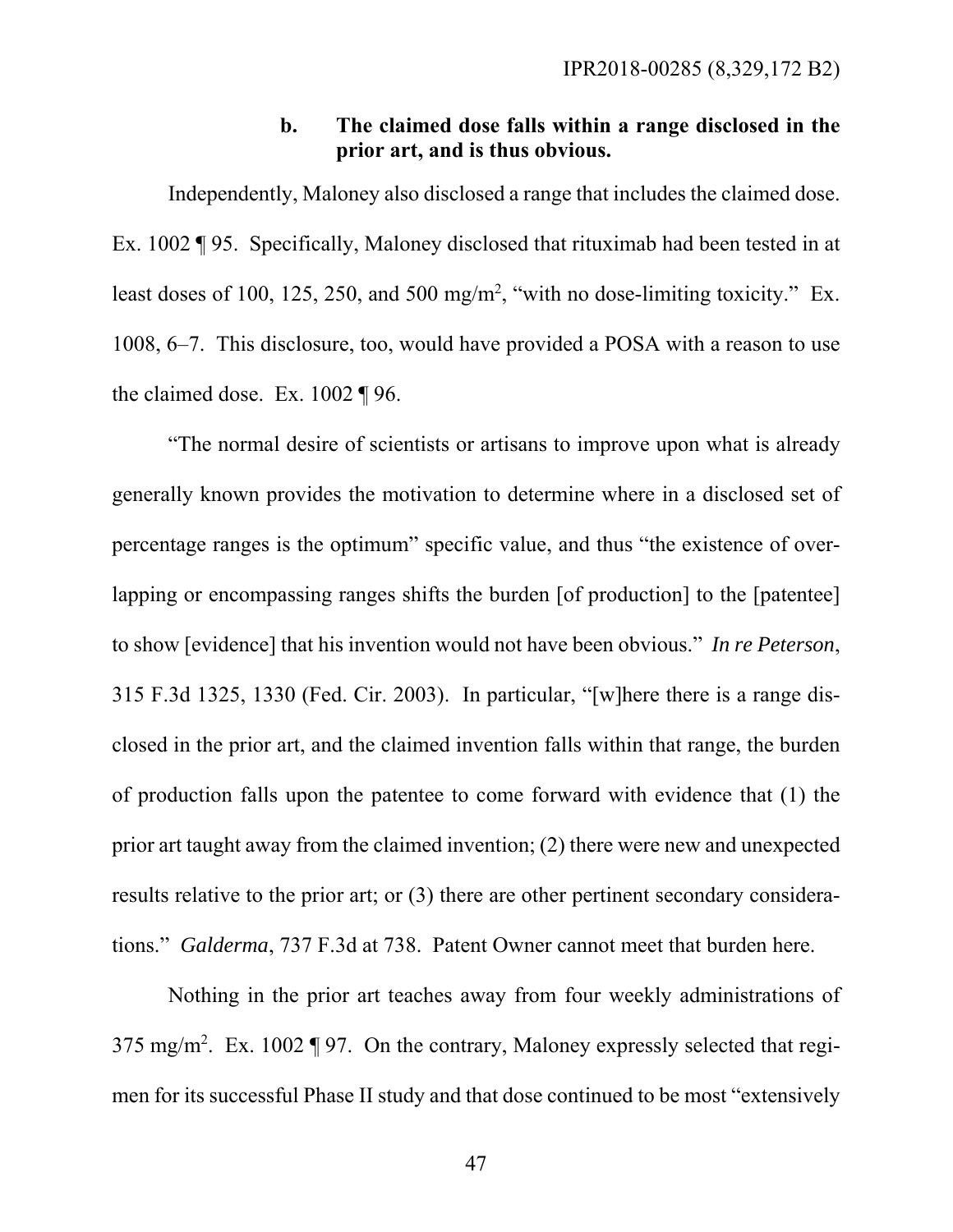tested" as of August 1999. Ex.  $1008$ ,  $6-7$ ; Ex.  $1038$ , DeNardo at 4. And while Patent Owner in IPR2015-00418 argued that pharmacokinetic data suggested a lower dose would also work for maintenance therapy (Ex. 1030, 49–50), this does not amount to teaching away, which requires a reference to "criticize, discredit, or otherwise discourage the solution claimed." *In re Fulton*, 391 F.3d 1195, 1201 (Fed. Cir. 2004); *see also SightSound Techs., LLC v. Apple Inc.*, 809 F.3d 1307, 1320 (Fed. Cir. 2015) ("'[M]ere disclosure of more than one alternative' does not amount to teaching away from one of the alternatives where the [prior art] does not 'criticize, discredit, or otherwise discourage the solution claimed.'") (citation omitted).

In fact, because there was "no dose-limiting toxicity" even at doses of 500 mg/m<sup>2</sup> (Ex. 1008, 6), Patent Owner has "not point[ed] to any references suggesting that there were safety concerns associated with the [claimed] dose." *Hoffmann-La Roche*, 748 F.3d at 1333. Moreover, prior maintenance therapies (*e.g.*, CVP) had likewise been given "at the same drug dosages" that were used for first-line induction therapy. Ex. 1025, Portlock at 2; Ex. 1002 ¶ 98.

Nor is there any evidence of unexpected results or other pertinent secondary considerations related to the claimed dosing regimen. Ex. 1002 ¶ 97. The only secondary considerations that Patent Owner asserted concern the combination of CVP induction and anti-CD20 maintenance, which was taught by Hochster I, and are not probative of nonobviousness for the reasons discussed below in Part X.D.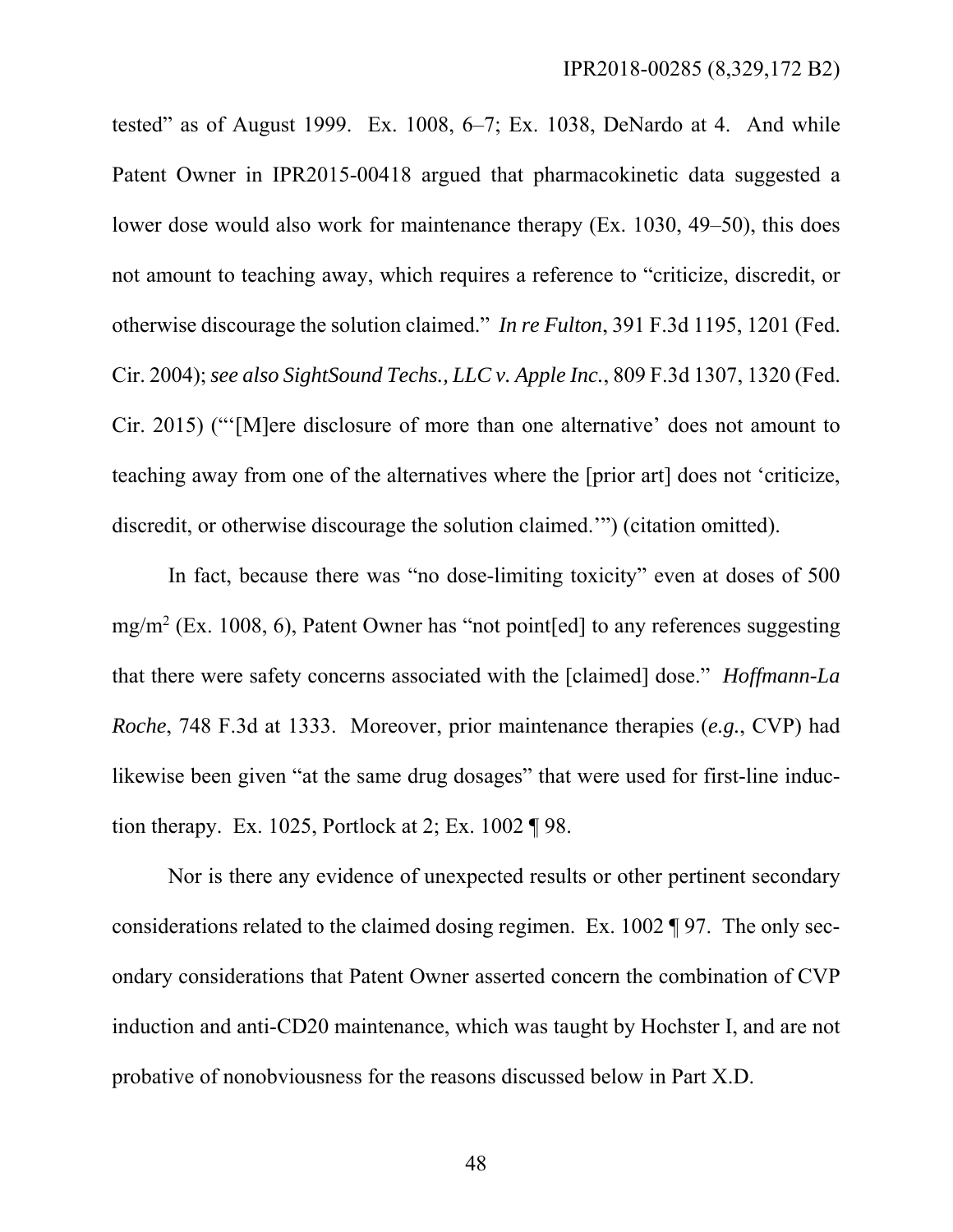Thus, in view of Maloney, a POSA as of August 1999 implementing Hochster I's method of treating LG-NHL would have been motivated to select (or at a minimum, try) the known dosing regimen of four weekly doses of 375 mg/m<sup>2</sup>, with a reasonable expectation of success. Ex. 1002 ¶ 99.

### **3. Administration every six months for two years**

Another important consideration for a POSA implementing Hochster I's method would have been the frequency and duration of the rituximab maintenance therapy. *Id*. ¶ 100. As shown below, it would have been obvious to administer rituximab every six months for at least two years.

# **a. McNeil disclosed the** *only* **known frequency and duration for rituximab maintenance therapy.**

In determining the frequency and duration of maintenance therapy with rituximab, a POSA would have begun by searching the prior art for an existing maintenance schedule for rituximab. *Id*.

To Petitioner's and Dr. Ozer's knowledge, only a *single* schedule of frequency and duration for rituximab maintenance was known as of August 1999: McNeil disclosed that a phase III clinical trial was evaluating "the maintenance regimen [of] Rituxan *every 6 months for 2 years*." Ex. 1003, 5 (emphasis added).

Thus, it would have been obvious for a POSA to use, or at least try, a sixmonth frequency and two-year duration in designing a rituximab maintenance therapy with a reasonable expectation of success. Ex. 1002 ¶¶ 100–106. Indeed, for at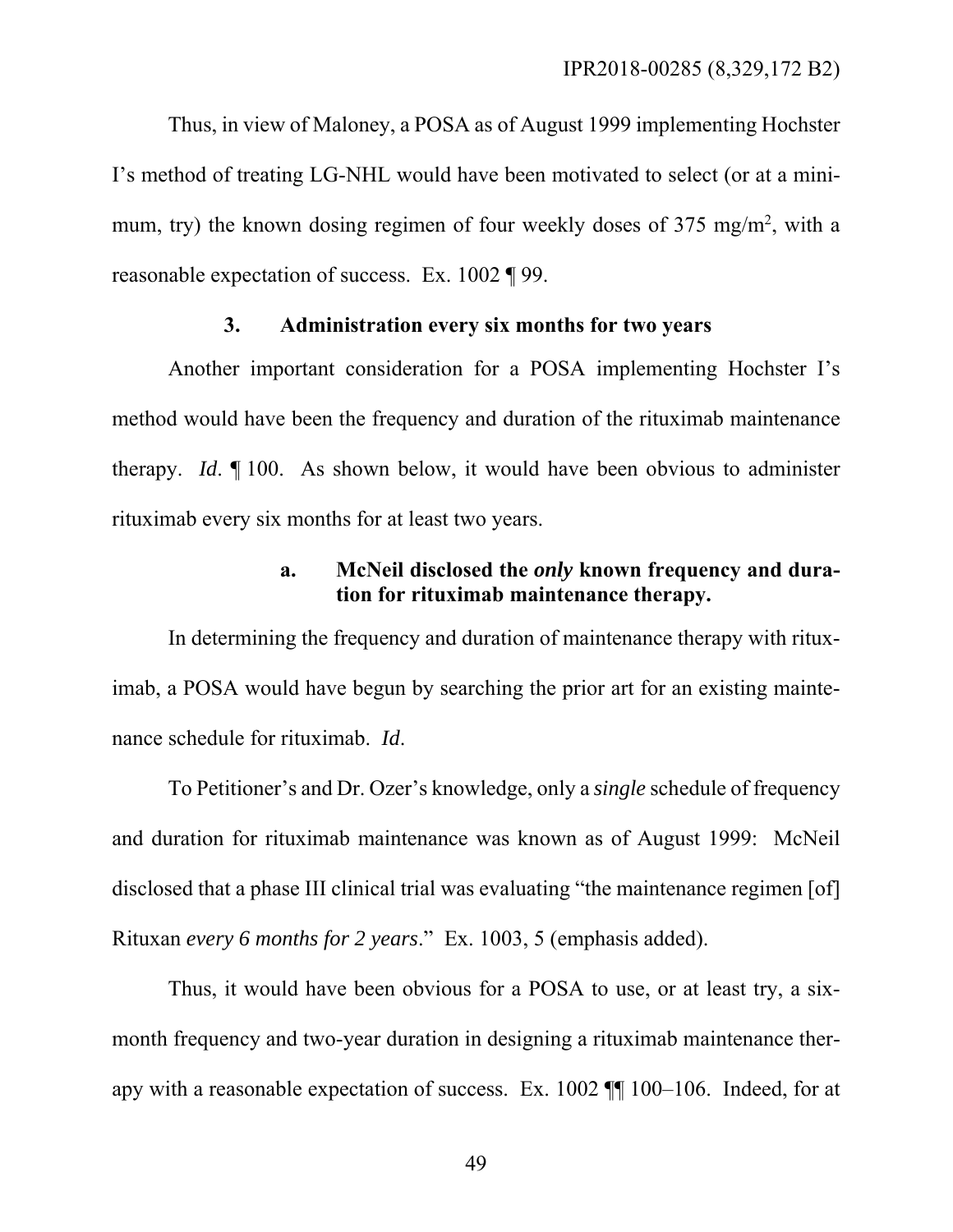least the following reasons, a POSA would have been motivated to use these parameters in the specific context of the method disclosed in Hochster I.

## **b. Data in the prior art provided a reason to administer rituximab maintenance every six months.**

Although the study discussed in McNeil concerned intermediate-grade NHL, a POSA would have been motivated to select McNeil's six-month frequency for maintenance therapy against LG-NHL—particularly for a 375 mg/m<sup>2</sup> dose of rituximab—because Maloney taught "[p]eripheral blood B-cell depletion occurred rapidly, with recovery beginning 6 months posttreatment." Ex. 1008, 6. That is, the cancerous B-cells began to reappear after six months, suggesting the need for renewed treatment. Thus, a POSA would have been motivated to re-administer rituximab maintenance therapy every six months, because that was how long it took for the target of rituximab therapy—*i.e.*, cancerous B-cells—to recover in patients with LG-NHL. Ex. 1002 **[1]** 102.<sup>7</sup>

l

<sup>7</sup> Indeed, Patent Owner selected a six-month frequency of rituximab maintenance for this very reason. Ex. 1029, 6 ("The maintenance schedule devised for E1496 was based on the observed time to B-cell recovery with rituximab monotherapy.").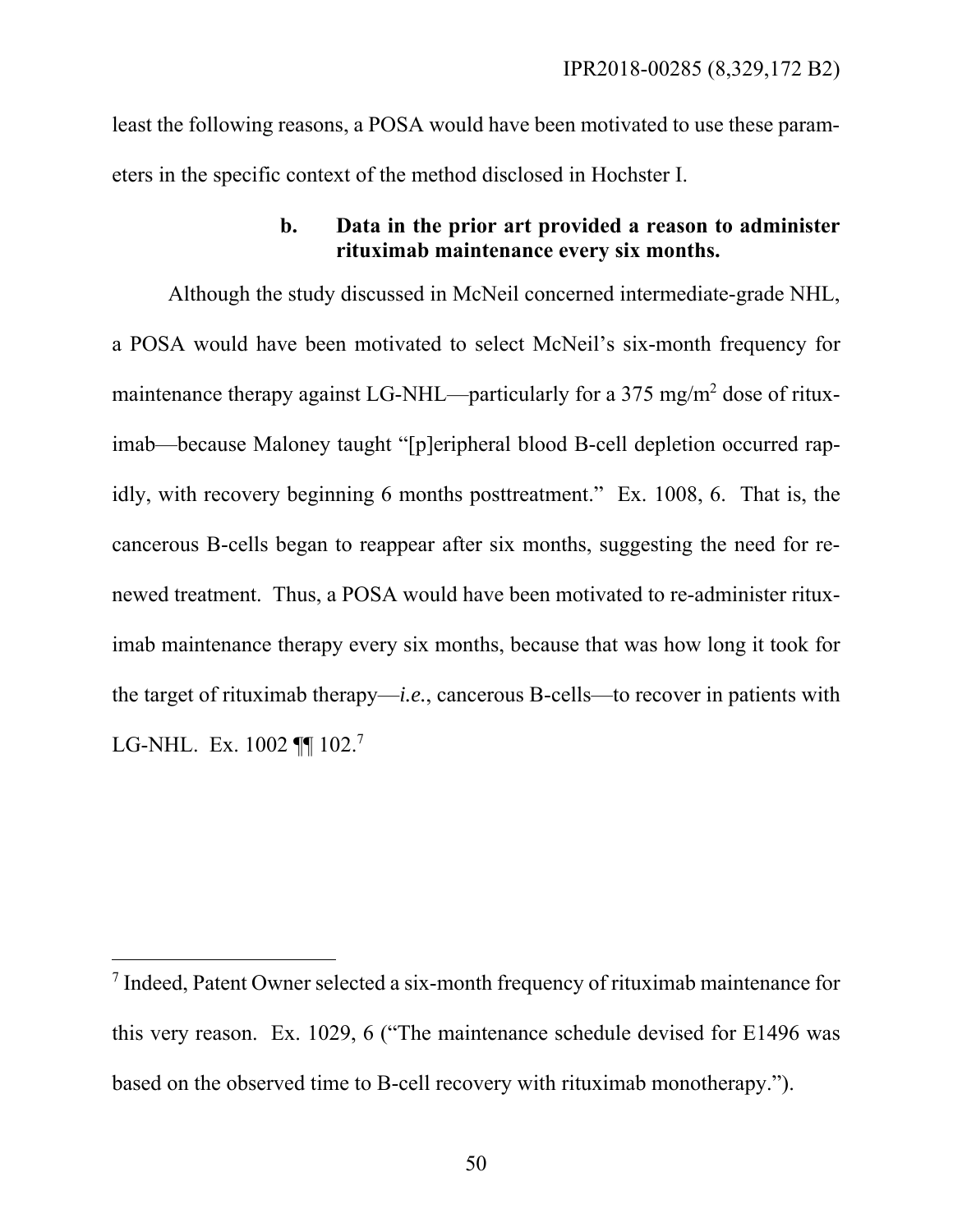## **c. A POSA would have used maintenance therapy as long as needed—including for two years.**

The duration of "2 years" for maintenance therapy was also expressly disclosed in McNeil. Ex. 1003, 5. And logically, it would have been obvious to prolong remission (and therefore survival of the patient) for as long as possible. Ex. 1002 ¶ 103. If this could be accomplished for at least two years, that would have been highly desirable. *Id.* Indeed, if feasible, it would have been obvious to continue maintenance therapy indefinitely. For example, in Hiddemann I, researchers expressly found it desirable to administer maintenance therapy (with interferon after CVP) "without a time limitation." Ex. 1017, 5.

In selecting a specific two-year period, McNeil followed previous studies on maintenance therapy following CVP to treat LG-NHL, including the regimen in Portlock, where patients "receive[d] 2 years of planned maintenance CVP" (Ex. 1025, 2), and the regimen in Steward, where patients received "'maintenance' chemotherapy with 2 years of intermittent chlorambucil" (Ex. 1010, 3).

Likewise, here, Patent Owner selected a two-year duration because that was how long the E1496 clinical trial lasted (*i.e.*, the phase III trial disclosed in Hochster I), which is the only support for claim 1 in the '172 patent's specification. Ex. 1001, 13:8–16. Of course, the fact that clinical trials, by necessity, have a limited duration, does not alter the fact that a POSA would have wanted to prolong remission in a patient for as long as possible. Ex. 1002 ¶¶ 103–105.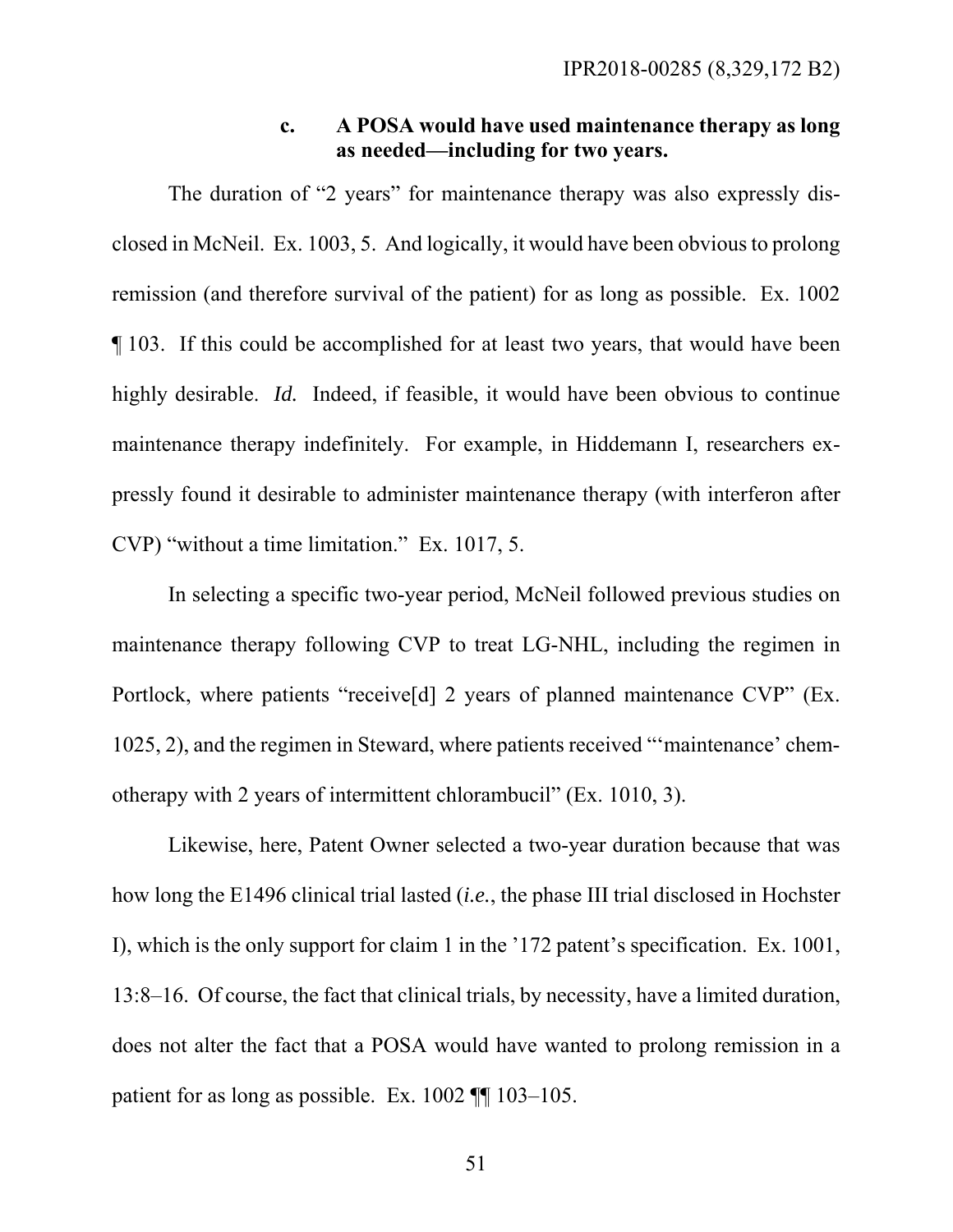Accordingly, it would have been obvious to continue rituximab maintenance therapy in the method of Hochster I for at least two years (if not longer), as required by claim 1 of the '172 patent. *Id.* ¶ 106.

# **B. Claim 1 would have been obvious over Hochster I (Ex. 1005) in view of the Rituxan™ label (Exs. 1004, 1039, or 1041) and McNeil (Ex. 1003).**

For substantially similar reasons, claim 1 would have been obvious over Hochster I in view of the Rituxan™ label and McNeil. This was the ground Petitioner presented in its prior petition. As explained, Petitioner has remedied any defect in public accessibility, and now expressly uses the 1999 *Physicians' Desk Reference* ("PDR label"), which is a prior-art printed publication under  $35 \text{ U.S.C.}$   $\&$  102(a), and the "Rituxan™ Full Prescribing Information on Genentech's website" ("Website label") and the "FDA label", which is a prior-art printed publication under 35 U.S.C. § 102(a) and § 102(b). The Rituxan<sup>™</sup> label, as shown in the PDR label, for example, made the same relevant disclosures as Maloney and thus, in combination with Hochster I and McNeil, would have rendered claim 1 of the '172 patent obvious to a POSA.

Indeed, the first line of the Rituxan™ label confirms that "[r]ituximab . . . is a genetically engineered chimeric murine/human monoclonal antibody *directed against the CD20 antigen* found on the surface of normal and malignant B lymphocytes." Ex. 1004, 1 (emphasis added); Ex. 1039, 10; Ex. 1041, 1. The Rituxan<sup>™</sup>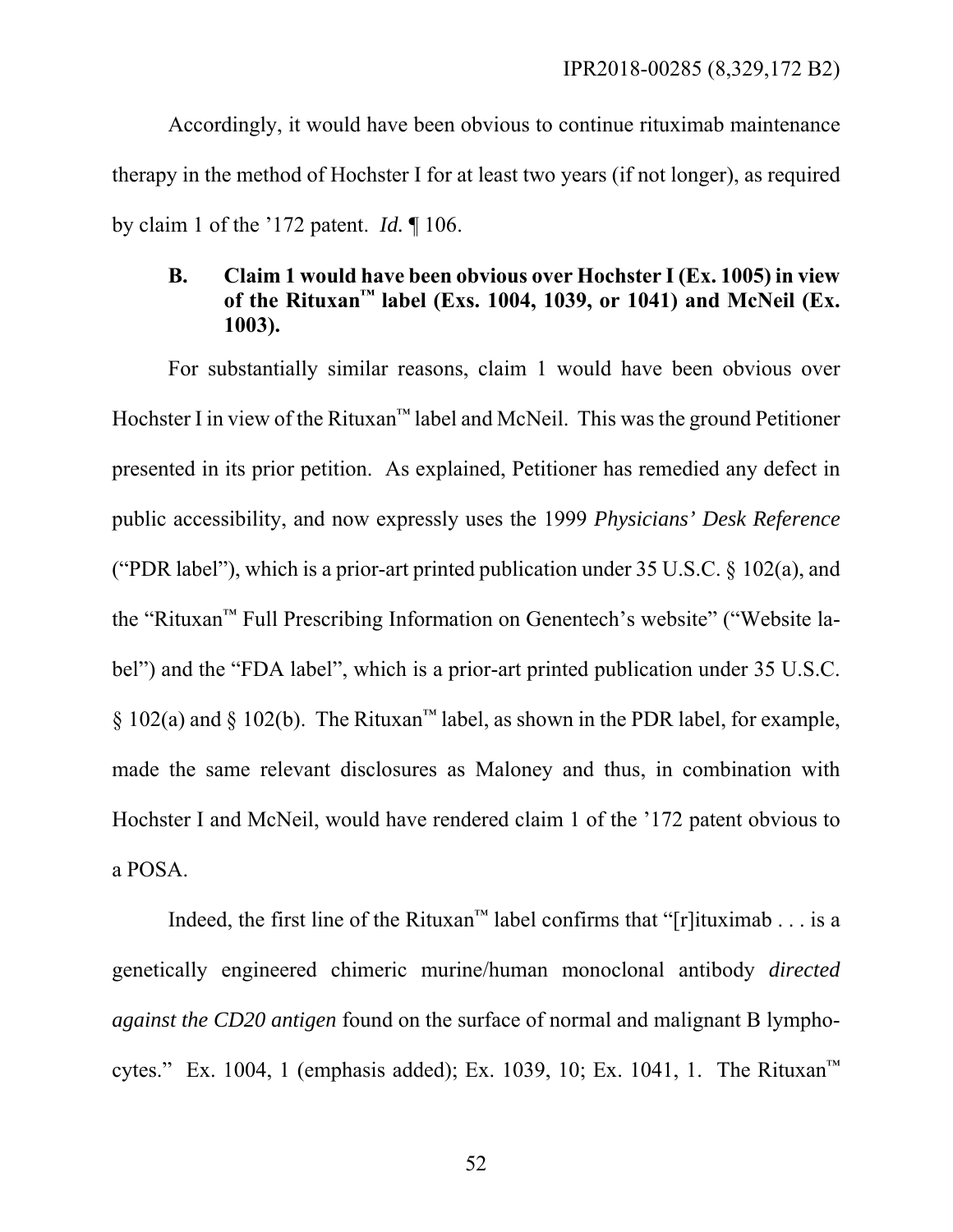label further explains that "[*r*]*ituximab binds specifically to the antigen CD20*," which is "expressed on >90% of B-cell non-Hodgkin's lymphomas (NHL)." Ex. 1004, 1 (emphasis added); Ex. 1039, 10; Ex. 1041, 1. The label further confirmed that  $375 \text{ mg/m}^2$  was the only dosing regimen approved by the FDA for rituximab: "[t]he *recommended* dosage of RITUXAN is *375 mg/m2* given as an IV infusion *once weekly for four doses*." Ex. 1004, 2 (emphases added); Ex. 1039, 12; Ex. 1041, 3. The label also taught rituximab was detectable in the blood for up to six months that B-cells regenerated after six months: "[r]ituximab was detectable in the serum of [LG-NHL] patients [who took that dose] three to six months after completion of treatment," and "B-cell recovery began at approximately six months following completion of treatment." Ex. 1004, 1; Ex. 1039, 11; Ex. 1041, 1.

The fact that other hypothetical dosing regimens were also conceivable, or that this dosing regimen was not yet specifically approved for maintenance, is beside the point. Here, similar to other cases, "one skilled in the art" would first look to regimens "previously approved by the FDA and used successfully." *Pfizer, Inc. v. Apotex, Inc.*, 480 F.3d 1348, 1365–66 (Fed. Cir. 2007). A new regimen "can always be made or attempted," but "a skilled [artisan] at the time would simply [use] *known*" regimens first before attempting others. *Id.* at 1362.

In sum, a POSA would have been motivated by Hochster I's teaching—to use anti-CD20 maintenance therapy following CVP—to use rituximab specifically,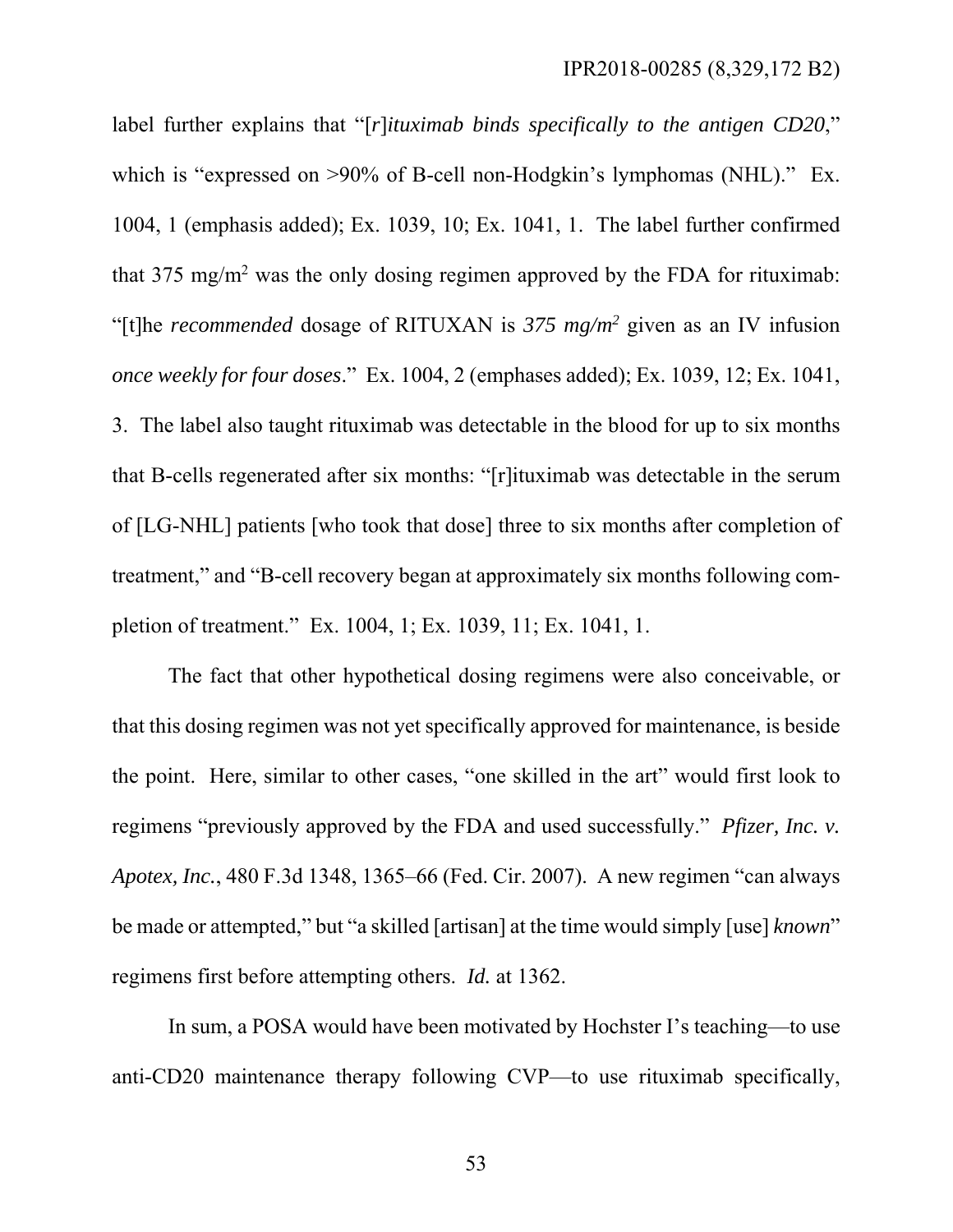which was the only FDA approved anti-CD20 agent. Ex. 1002 ¶ 111. Further, a POSA would have been motivated to use, or at least to try, the only FDA approved dosing—375 mg/m2 weekly for four weeks—as disclosed in the Rituxan™ label. *Id.* A POSA would have been motivated to use this regimen every six months in light of the label's teaching that B-cells began to recover after six months and that rituximab takes approximately 6 months to leave the human body. *Id.* Finally, a POSA would have been motivated to use this regimen for at least two years, as disclosed in McNeil. *Id.* Thus, a POSA would have found claim 1 obvious over Hochster I, the Rituxan™ label (in any of its three versions), and McNeil. *Id.*

# **C. McNeil does not "teach away."**

In IPR2015-00418, Patent Owner argued that the claimed method would not have been obvious over McNeil, in part because the maintenance regimen it disclosed turned out to be unsuccessful in the context of intermediate-grade NHL. Ex. 1030, 41. For several reasons, this argument is misplaced.

First, as Patent Owner acknowledged (and the Board held), the success or failure of a regimen in the context of *intermediate*-grade NHL says nothing about its success or failure in the context of *LG*-NHL, which is a different disease. *Id.* at 20, 22, 48–49; Ex. 1031, 15, 21. Moreover, as discussed, a POSA would have been motivated to select McNeil's six-month frequency because of the B-cell recovery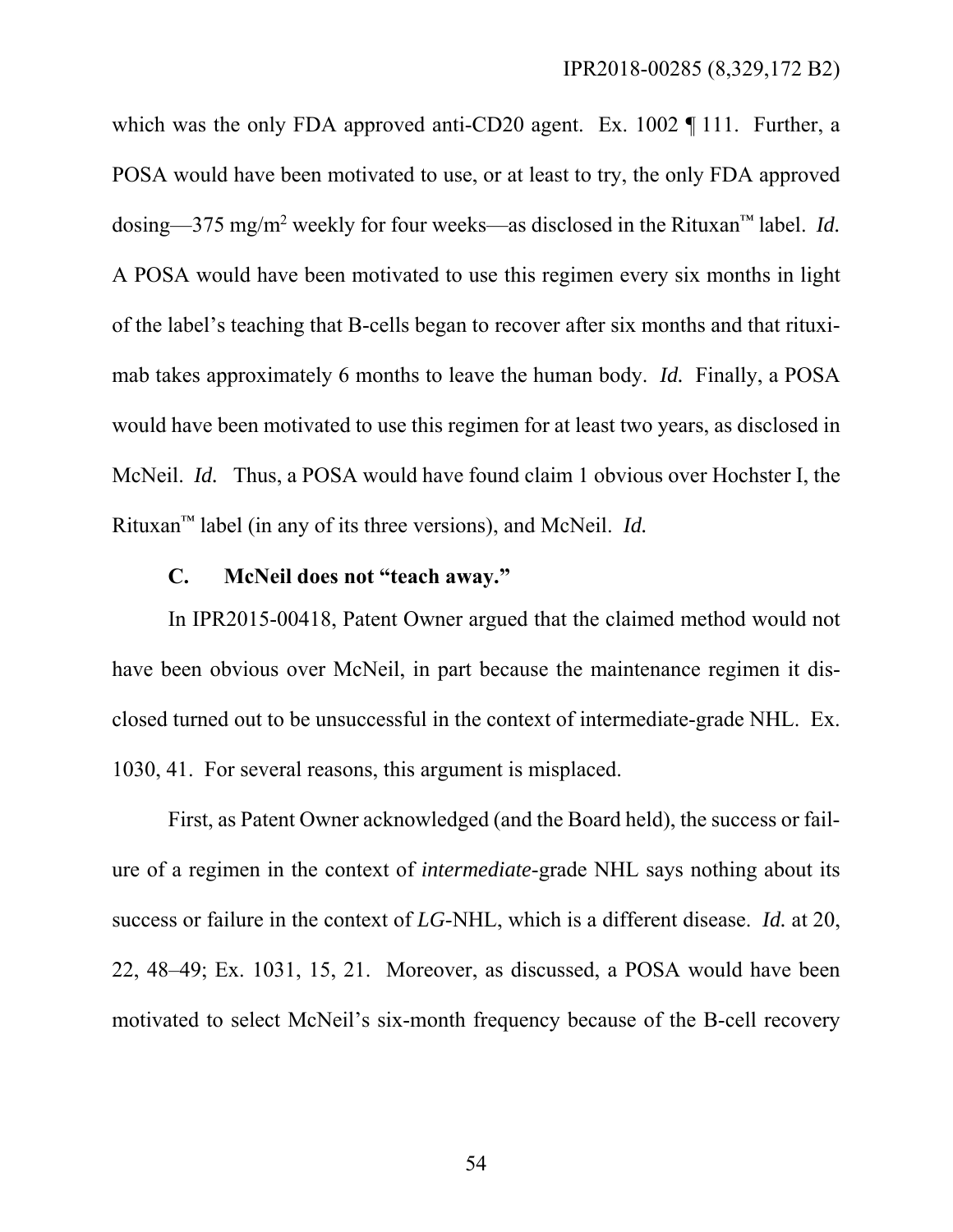observed with rituximab in the specific context of treating *LG*-NHL. *Supra* at VIII.C, X.A.3.a; Ex. 1002 ¶ 102, 110.

Second, there is no evidence that McNeil's regimen turned out to be unsuccessful *because of* the six-month duration and two-year frequency. *Id.* ¶ 114.

Third, and in any event, whether a therapy that appeared promising as of August 1999 turned out to be unsuccessful *after* the priority date is immaterial. "Obviousness, and expectation of success, are evaluated from the perspective of a person having ordinary skill in the art *at the time of invention.*" *Bristol-Myers Squibb Co. v. Teva Pharm. USA, Inc.*, 752 F.3d 967, 974 (Fed. Cir. 2014). Here, McNeil's regimen "was *not yet known* to have" any efficacy issues. *Id.* To rely on such laterdiscovered failures would be impermissible hindsight.

Nor does McNeil "teach away" from using CVP chemotherapy, as Patent Owner argued in IPR2015-00418, merely because it cites data that "'provides more support for the use of the stronger, anthracyclin[e]-based regimens,'" such as CHOP. Ex. 1030, 46 (quoting Ex. 1003, 6). Again, McNeil was referring to treatment for *intermediate*-grade NHL, which differs from LG-NHL, where less potent chemotherapy—CVP—is preferred. Ex. 1002 ¶ 117; *see also* Ex. 1011, Hiddemann II at 1 ("In low grade lymphomas," first-line therapy "consists preferentially of" CVP); Ex. 1010, Steward at 7 (CVP has the "greatest and complete response rates" for LG-NHL, and CHOP has "not produced obvious improvements" over CVP); Ex. 1018,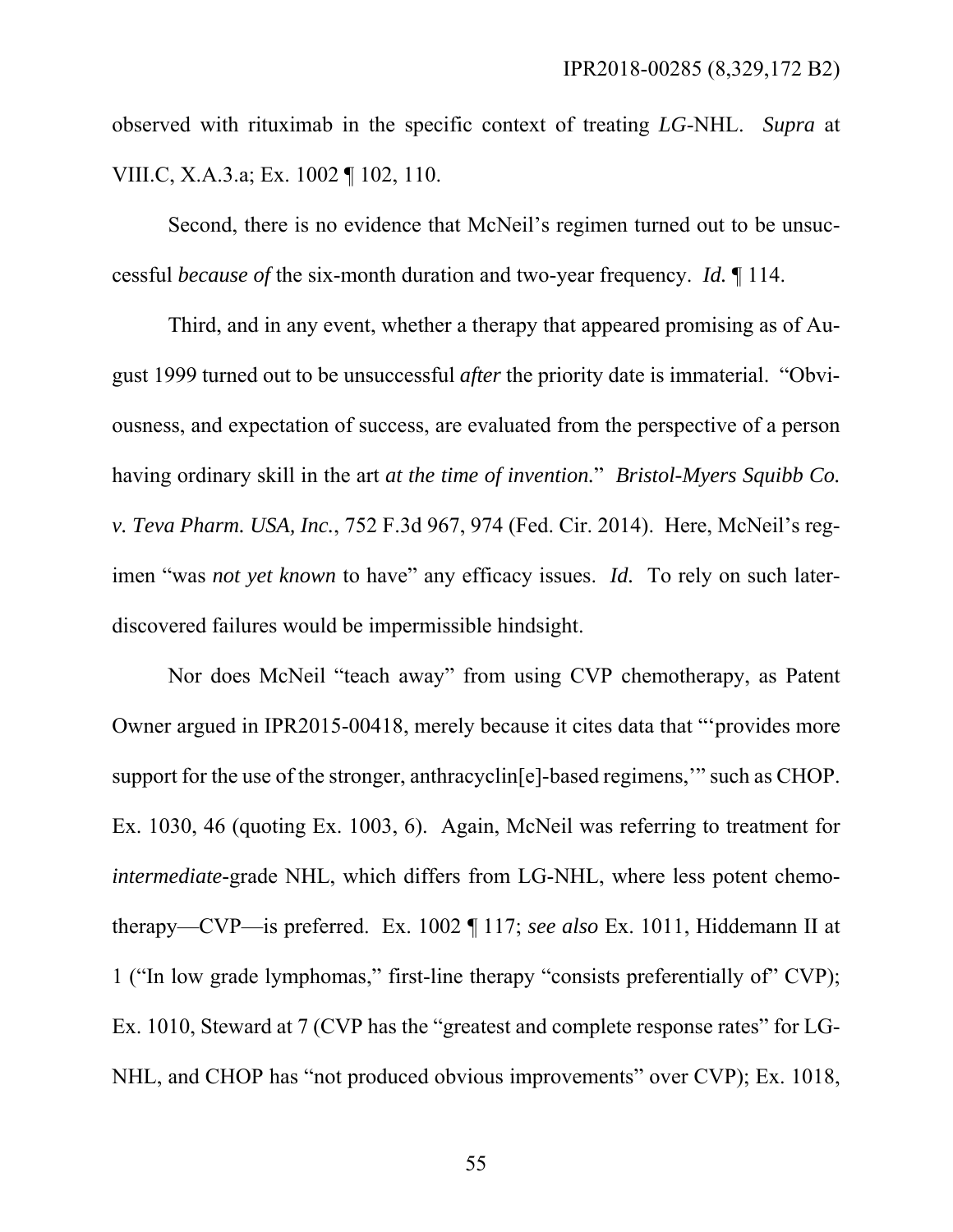Bishop at 6 (CHOP "does not enhance the activity of the CVP regimen" in LG-NHL); Ex. 1033, Dana at 2 (CHOP "did not prolong the overall median survival of low-grade lymphoma patients compared with results with" CVP).

Even if McNeil's teaching of CHOP could be applied to LG-NHL, a reference does not teach away if it "does not criticize, discredit, or otherwise discourage the solution claimed." *In re Fulton*, 391 F.3d at 1201. McNeil does none of these things. At most, it expresses a *preference* for CHOP. "A reference does not teach away, however, if it merely expresses a general preference for an alternative invention." *Galderma*, 737 F.3d at 738.

Moreover, the issue in IPR2015-00418 was whether the prior art references cited by the petitioner there "would have prompted an ordinary artisan to switch from McNeil's CHOP induction chemotherapy to the CVP regimen required by claim 1 of the '172 patent." Ex. 1031, 19. By contrast, here, Hochster I (which the petitioner in IPR2015-00418 did not cite) already disclosed the combination of CVP chemotherapy followed by anti-CD20 maintenance with rituximab. *Supra* Part X.A.1. Thus, there is no need to "switch" anything in McNeil, which simply discloses the obvious frequency of six months and the obvious duration of at least two years, which a POSA would have been independently motivated to use for Hochster I's method of treating LG-NGL. Ex. 1002 ¶¶ 118–119. *See also In re Merck & Co., Inc.*, 800 F.2d 1091, 1097 (Fed. Cir. 1986) ("Non-obviousness cannot be established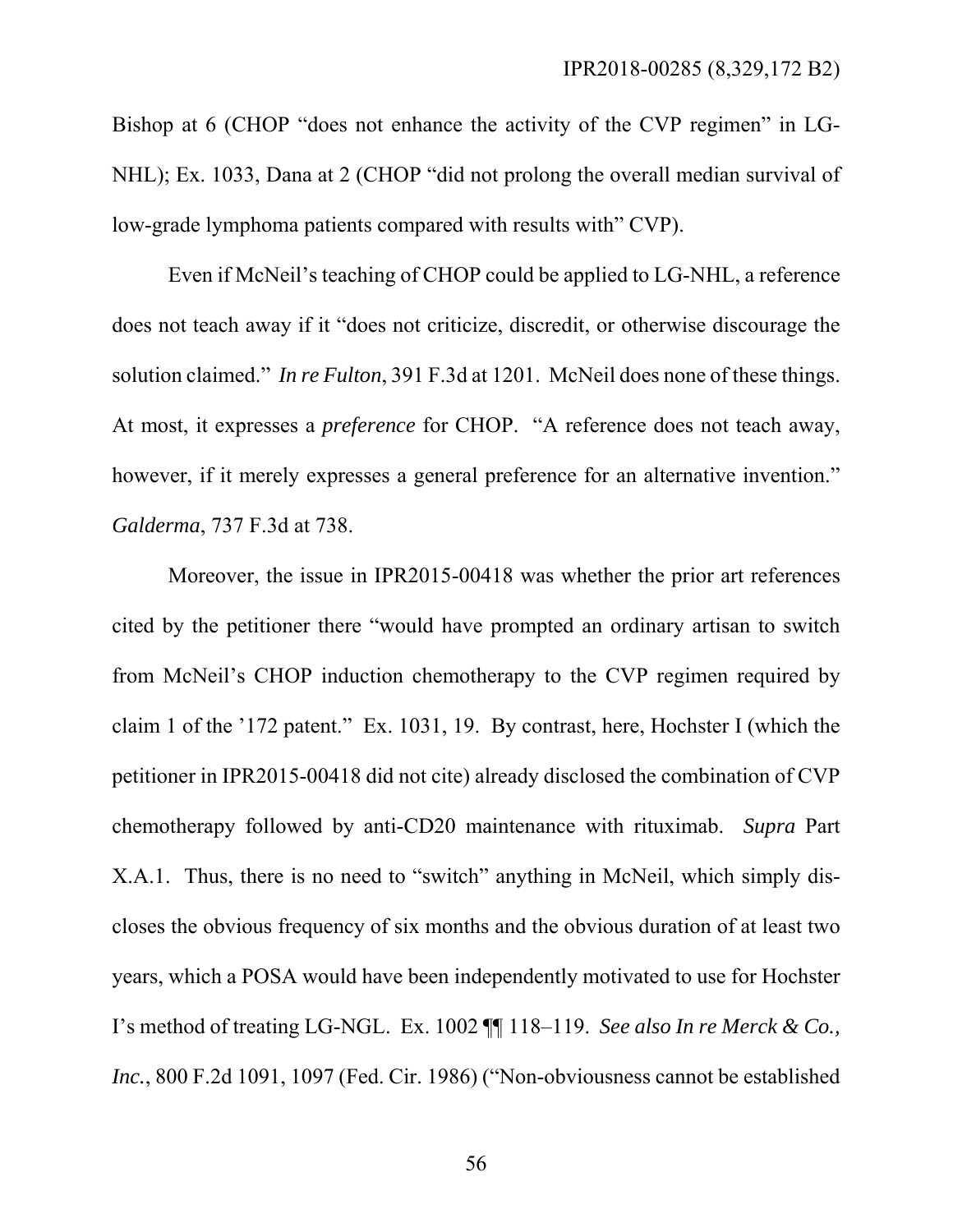by attacking references individually where the rejection is based upon the teachings of a combination of references. Thus, [a reference] must be read, not in isolation, but for what it fairly teaches in combination with the prior art as a whole.") (citation omitted).

In summary, Hochster I disclosed the treatment of LG-NHL with the combination of CVP induction followed by "anti-CD20 maintenance." Both Hochster I and Maloney disclosed that rituximab was a suitable anti-CD20 agent, and Maloney taught that a dose of 375 mg/m<sup>2</sup> weekly for four weeks was safe and effective. Maloney even recommended studying rituximab "after standard chemotherapy," which a POSA would have understood as including maintenance therapy after CVP. McNeil further disclosed the *only* frequency and duration at the time for rituximab maintenance—*i.e.*, every six months for two years.

As discussed above, a POSA as of August 1999 would have been motivated to combine each of these known treatment methodologies with a reasonable expectation of success, thus satisfying each and every limitation of claim 1 of the '172 patent. That claim is thus obvious.

# **D. The alleged secondary considerations asserted during prosecution fail to demonstrate that claim 1 is nonobvious.**

Petitioner is not aware of any probative evidence of secondary considerations that would undermine the evidence of obviousness discussed above. Ex. 1002 ¶ 120. In any event, "objective evidence of nonobviousness simply cannot overcome such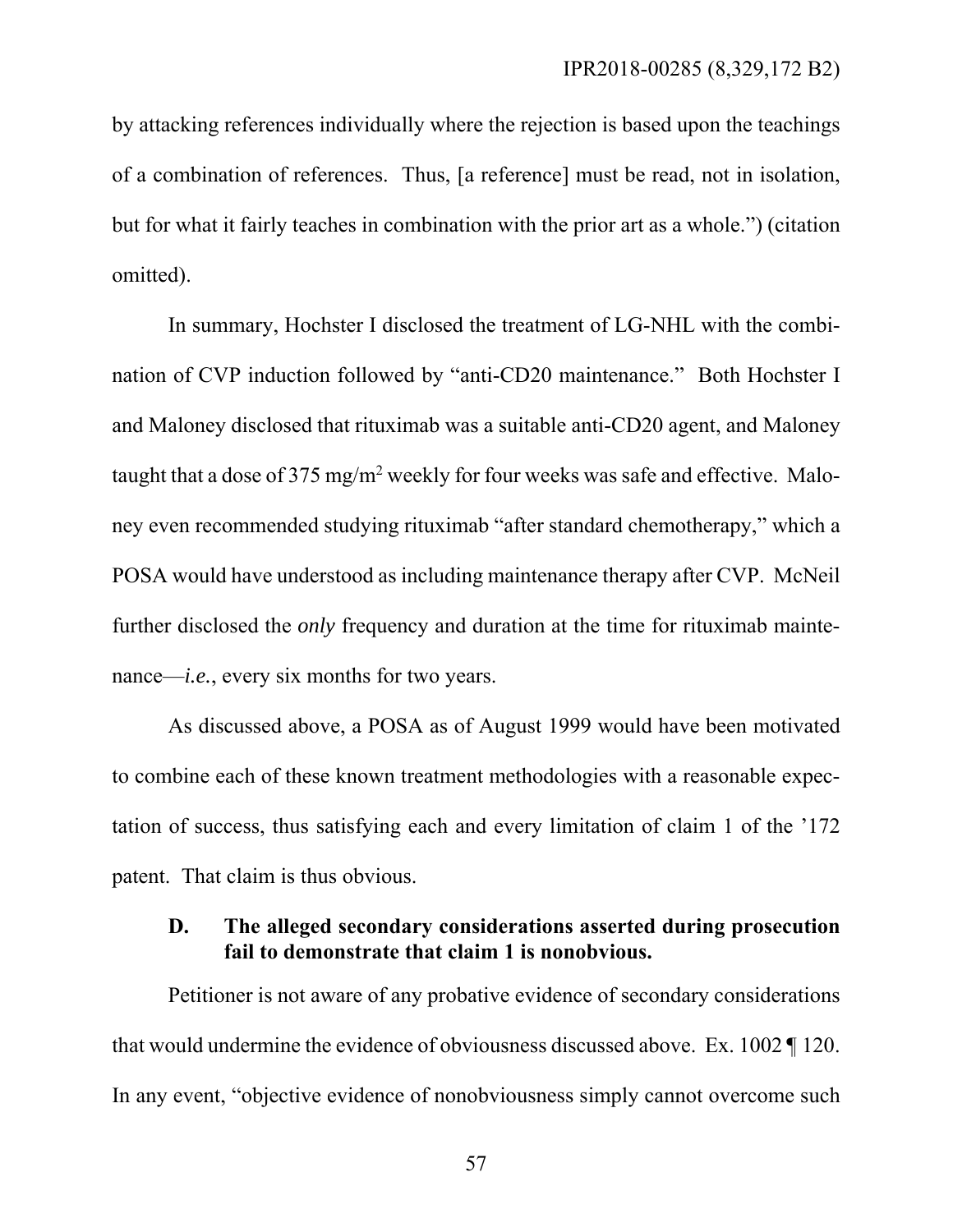a strong *prima facie* case of obviousness." *Agrizap, Inc. v. Woodstream Corp.*, 520 F.3d 1337, 1344 (Fed. Cir. 2008).

At this stage, moreover, Petitioner has no burden to identify and rebut secondary considerations. Patent Owner must first present a *prima facie* case for such considerations, which Petitioner may then rebut. *Sega of Am., Inc. v. Uniloc USA, Inc.*, IPR2014-01453, Paper 11 at 20 (PTAB Mar. 10, 2015). Thus, panels routinely reject arguments against institution based on secondary considerations. *Petroleum Geo-Services Inc. v. WesternGeco LLC*, IPR2014-01478, Paper 18 at 36 (PTAB Mar. 17, 2015); *Mylan Pharm. Inc. v. Allergan, Inc.*, IPR2016-01127, Paper 8 at 18 n.4 (PTAB Dec. 8, 2016); *Amneal Pharm., LLC v. Supernus Pharm., Inc.*, IPR2013- 00368, Paper 8 at 12–13 (PTAB Dec. 17, 2013).

Nevertheless, out of an abundance of caution, Petitioner preliminarily addresses (1) the alleged "unexpected results" asserted during prosecution (which were the sole basis for allowance); and (2) the alleged "failure of others and long-felt need" that were also asserted (but which the Examiner did not credit). Ex. 1023, 12. Petitioner reserves the right to address any evidence of secondary considerations that Patent Owner may present in this proceeding.

### **1. The claimed method produces no "unexpected results."**

As discussed, the '172 patent issued only because the Examiner's obviousness rejections were "withdrawn in view of applicant[']s arguments regarding unexpected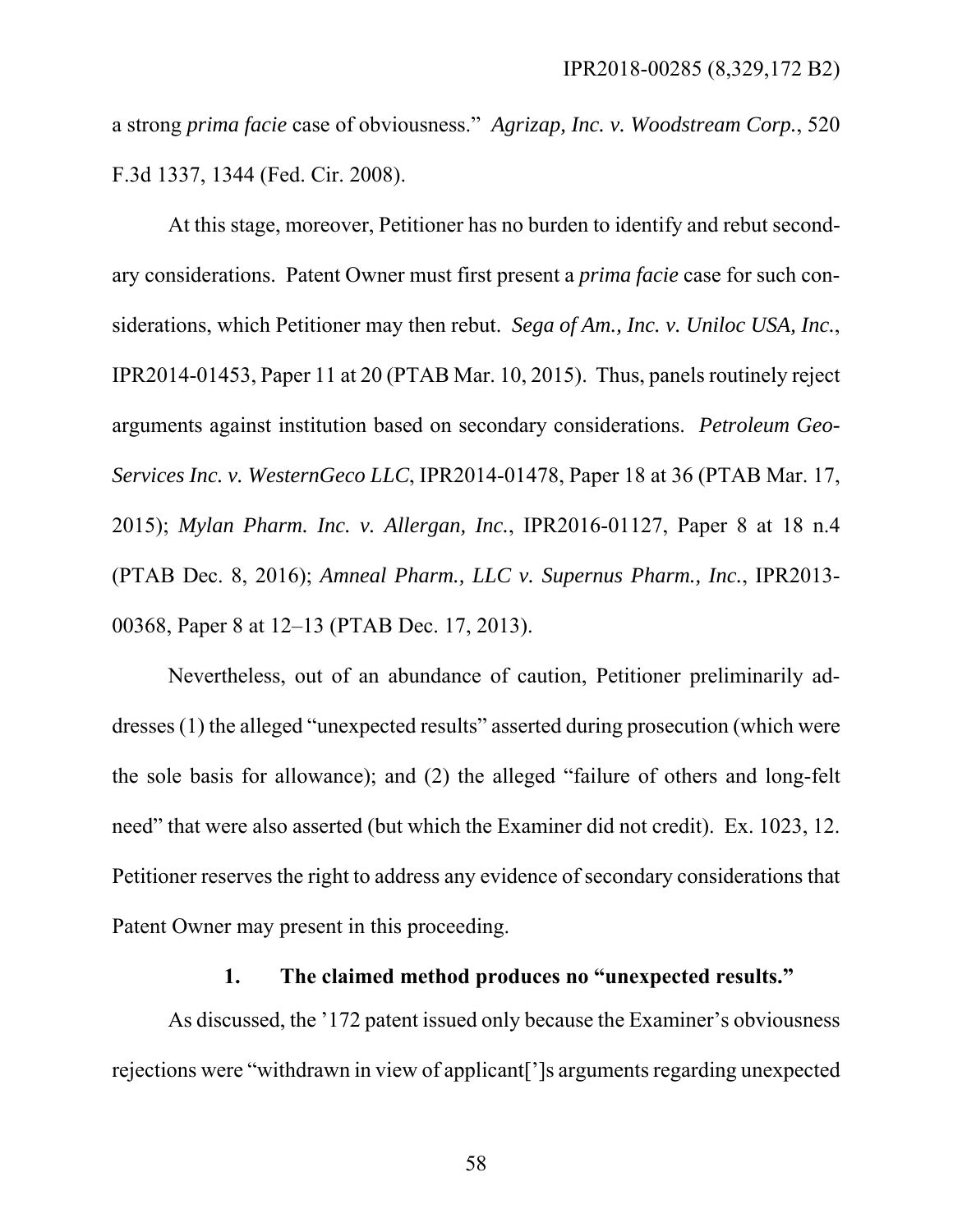results." Ex. 1024, 8. Those arguments were based on the Hochster II article, which reports the results of the "E1496" trial disclosed in the prior art Hochster I reference. Ex. 1022, 12; Ex. 1029. However, as shown below, Hochster II fails to provide evidence of nonobviousness because (1) it did not compare the claimed therapy to the closest prior art; (2) the results would have been expected to a POSA as of August 1999; and (3), at most, the results show a mere difference in degree rather than a probative difference in kind.

## **a. Rituximab maintenance therapy was not compared to the closest prior art.**

"[W]hen unexpected results are used as evidence of nonobviousness, the results must be shown to be unexpected compared with the closest prior art." *Kao*, 441 F.3d at 970. Here, however, Hochster II only compared the benefits of "maintenance rituximab (MR) *versus observation*"—*i.e.*, to nothing. Ex. 1029, 2 (emphasis added). Doing *nothing* was not the closest prior art to rituximab maintenance therapy. Ex. 1002 ¶ 123.

As Hochster II itself acknowledges, and as discussed above, maintenance "chemotherapy had been used to maintain the response after induction chemotherapy," and "randomized studies supported the role of maintenance interferon (IFN)" as well. Ex. 1029, 1 & nn.1–4, 6 (citing studies published in 1987, 1988, and 1998, *e.g.*, Ex. 1010, Steward (1988) and Ex. 1034, Solal-Céligny (1998)). Yet Hochster II failed to compare rituximab maintenance therapy to these previously known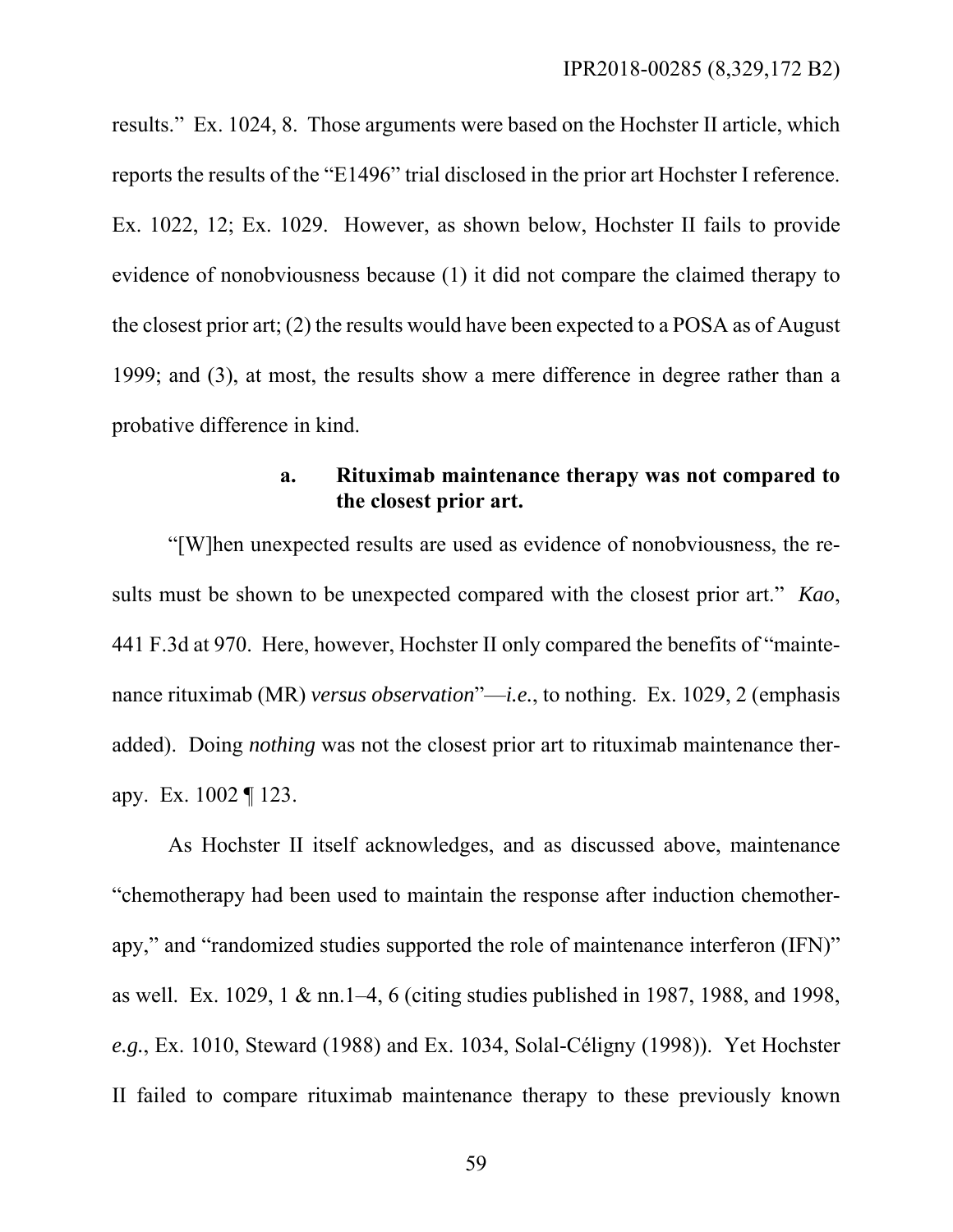maintenance therapies for LG-NHL. Hochster II fails to show any probative "unexpected results" for this reason alone. Ex. 1002 ¶¶ 123–124.

## **b. The benefits of CVP induction followed by rituximab maintenance therapy were expected.**

The results of the trial reported in Hochster II also would have been expected to a POSA as of August 1999. *Id.* ¶ 124. Hochster II reports that maintenance rituximab after CVP induction improved "progression-free survival (PFS), defined as progression or death at 2 years," compared to mere observation—a favorable result. Ex. 1029, 2, 6. But nothing in Hochster II suggests that this result was surprising or unexpected. Ex. 1002 ¶¶ 124–125. On the contrary, Hochster II reports that the "study *confirmed the hypothesis* that rituximab would be an effective and safe maintenance after CVP chemotherapy." Ex. 1029, 5 (emphasis added). In other words, the investigators *began* with an expectation of success—for a study that was disclosed as ongoing in the prior art Hochster I reference.

That expectation, moreover, was based on the same knowledge that would have been available to a POSA as of August 1999. As Hochster II explains, pre-1998 experiences with interferon "maintenance therapy suggested . . . that an active biologic agent with a favorable safety profile and high patient acceptability would improve clinical outcome in" LG-NHL. *Id.* at 1–2 & n.4. Rituximab was known to meet those criteria, having been "approved for use in [LG-NHL] in 1997" with a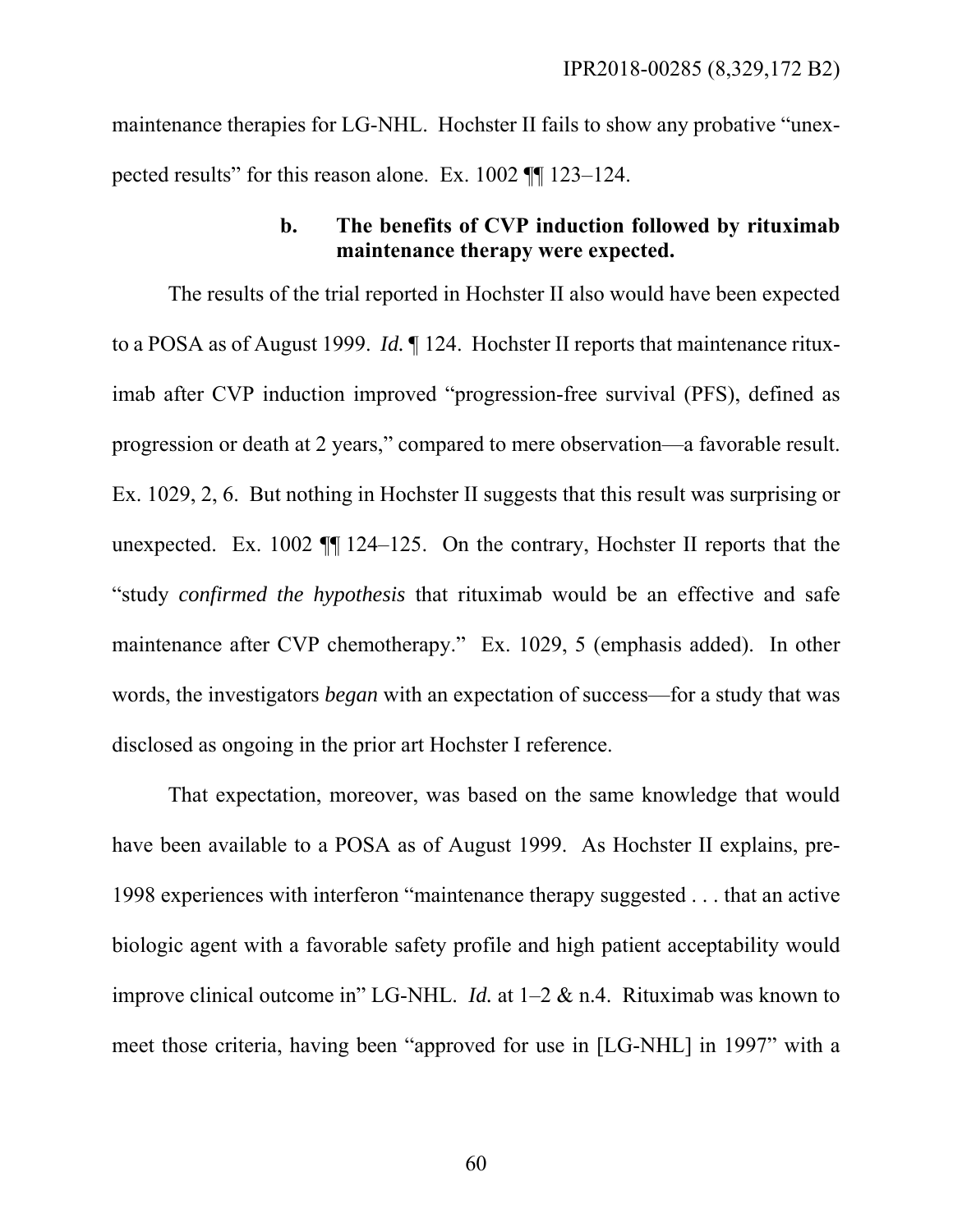favorable "objective response rate" and only "rare serious adverse effects." *Id.* at 2 & n.8 (citing Ex. 1006, McLaughlin (1998)).

Thus, while confirmation of the investigators' expectation of success was not published until after the priority date, that expectation was expressly based on information available in the prior art by 1998. That is, a POSA as of August 1999 would have had the same expectation that maintenance rituximab following CVP induction would be superior to observation alone. Ex. 1002 ¶¶ 126–127. *See also Plant Genetic Sys., N.V. v. DeKalb Genetics Corp.*, 315 F.3d 1335, 1344 (Fed. Cir. 2003) ("This court has approved use of later publications as evidence of the state of art existing on the filing date of an application.") (quotation omitted).

### **c. The asserted results show, at most, a mere difference in degree, not a probative difference in kind.**

"Unexpected results that are probative of nonobviousness are those that are different in kind and not merely in degree from the results of the prior art." *Galderma*, 737 F.3d at 739. Here, at most, Hochster II shows only a difference in the *degree* of progression-free survival for two years—not a new difference in the *kind* of effects produced by the prior art. Ex. 1002 ¶ 126. In fact, Hochster II acknowledges that the data for overall three-year survival merely "show a positive trend" in favor of maintenance rituximab, but "do not achieve statistical significance." Ex. 1029, 5. Thus, with respect to survival of patients, Hochster II does not even establish a "significant difference in degree of the same property amounting to a marked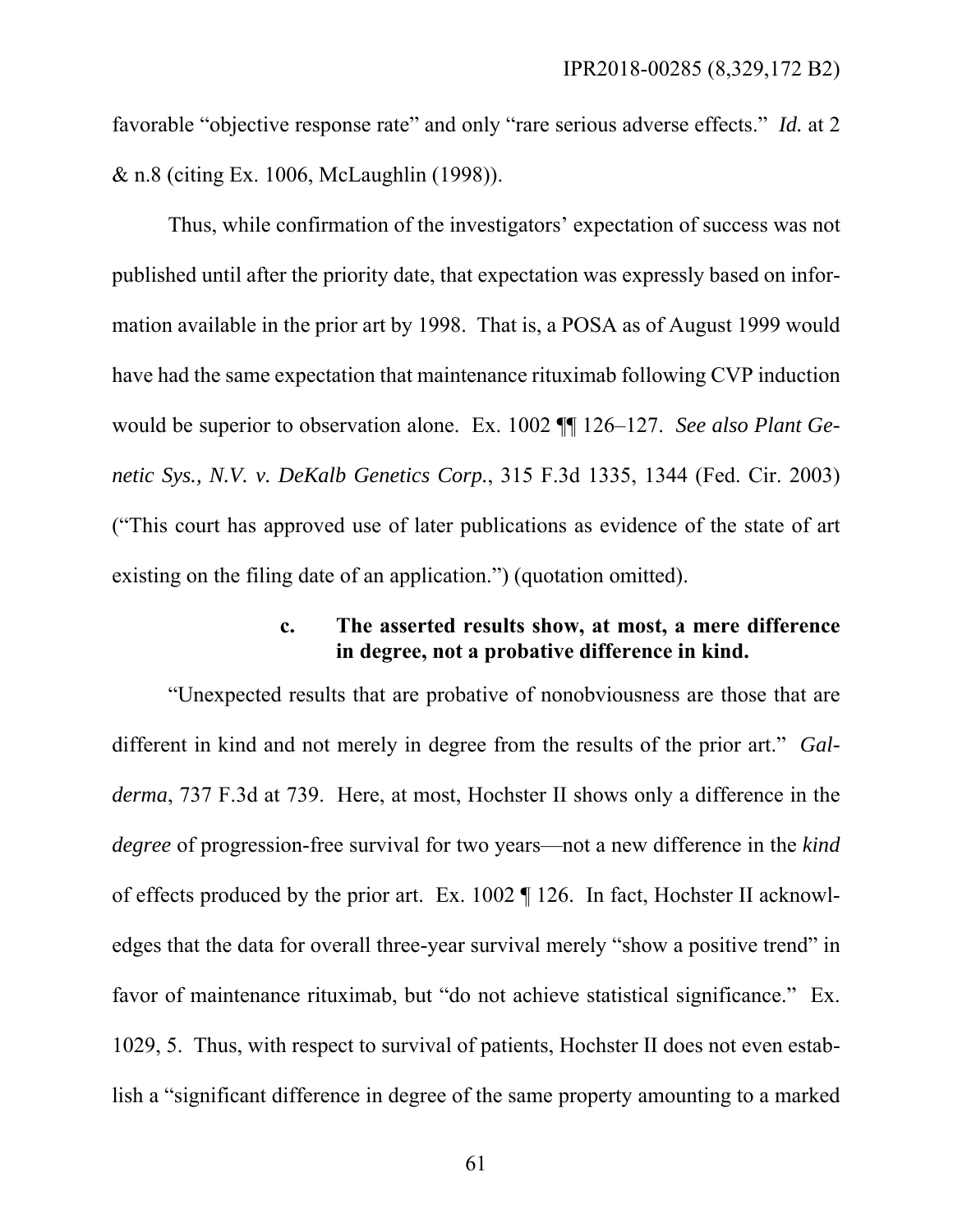superiority for purposes of evaluating unexpected results." *Bristol-Myers Squibb Co.*, 752 F.3d at 977.

In the end, "[w]hile the evidence would support a finding of superior efficacy" for maintenance rituximab compared to observation (which would have been expected), "that improved efficacy does not rebut the strong showing that the prior art disclosed" the claimed method. *Hoffmann-La Roche*, 748 F.3d at 1334. "The evidence of superior efficacy does nothing to undercut the showing that there was a reasonable expectation of success . . . , even if the level of success may have turned out to be somewhat greater than would have been expected." *Id.*; *see also* Ex. 1002  $\P$  126.

# **2. The claimed method does not meet any "long-felt need" or overcome any "failure of others."**

During prosecution, Patent Owner also alleged "both failure of others and long-felt need" based on statements in Hochster II that, despite previous efforts to improve patient outcomes, LG-NHL "followed a 'continuous relapse pattern' and 'during a 30-year period of study, no single chemotherapy regimen has been considered to provide a definitive progression-free (PFS) or overall survival (OS) advantage.'" Ex. 1022, 12 (quoting Ex. 1029, 1). For at least two reasons, this argument does not support nonobviousness.

*First*, even assuming that "a long-felt need is established, evidence must show that the claimed invention satisfied that need." *In re Gardner*, 449 F. App'x 914,

62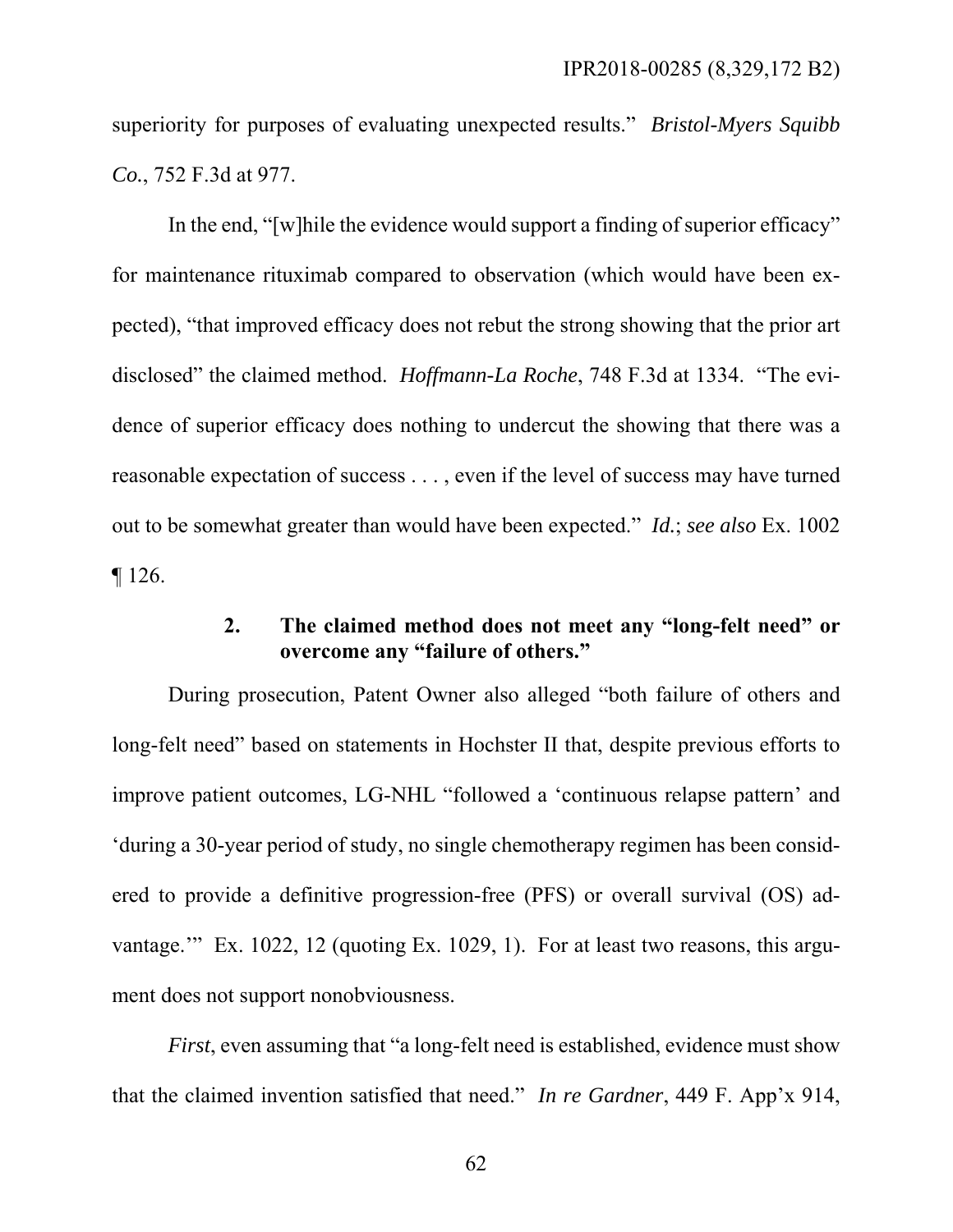918 (Fed. Cir. 2011) (citing *In re Cavanagh*, 436 F.2d 491, 496 (C.C.P.A. 1971)). Here, Patent Owner pointed to an alleged need for an "overall survival (OS) advantage" (Ex. 1022, 12), yet Hochster II expressly acknowledges that any advantage of rituximab maintenance in that respect "d[id] not achieve statistical significance." Ex. 1029, 5. Thus, there is no reliable evidence that the claimed invention actually satisfied the alleged long-felt need. Ex. 1002 ¶¶ 128–131.

*Second*, the claimed invention merely combines standard chemotherapy with rituximab, which had just become available for the first time in November 1997 with the FDA's approval of Rituxan™. Given the fact that rituximab was not available before that time, any "failure of others" or "long-felt need" does not suggest that combining CVP and rituximab was nonobvious. "[O]nce another supplied the key element [of the combination], there was no long-felt need," and "'unsuccessful attempts to reach a solution . . . before that time became wholly irrelevant.'" *Newell Cos., Inc. v. Kenney Mfg. Co.*, 864 F.2d 757, 768 (Fed. Cir. 1988) (quoting *Graham v. John Deere Co.*, 383 U.S. 1, 36 (1966)).

#### **XI. CONCLUSION**

For the foregoing reasons, the Board should institute *inter partes* review and cancel claim 1 of the '172 patent as unpatentable.

63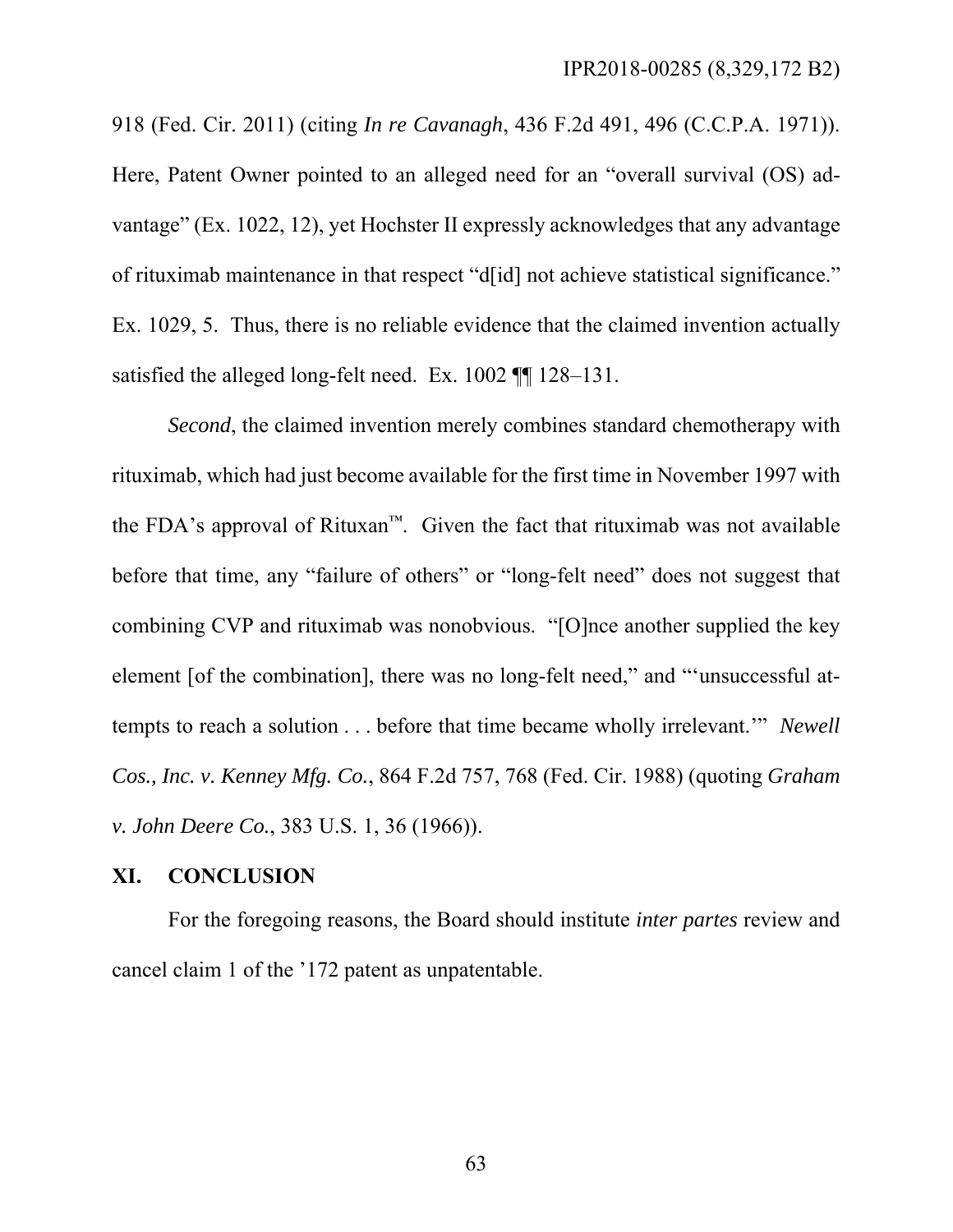Dated: December 14, 2017

Respectfully submitted,

WINSTON & STRAWN LLP 1700 K Street NW Washington, DC 20006 Telephone: 202-282-5000 Fax: 202-282-5100 Email: rituximabIPR@winston.com  /Jovial Wong/ Jovial Wong Reg. No. 60,115

*Lead Counsel for Petitioner* 

Charles B. Klein (to seek *pro hac vice* admission) Eimeric Reig-Plessis (to seek *pro hac vice* admission)

*Back-Up Counsel for Petitioner*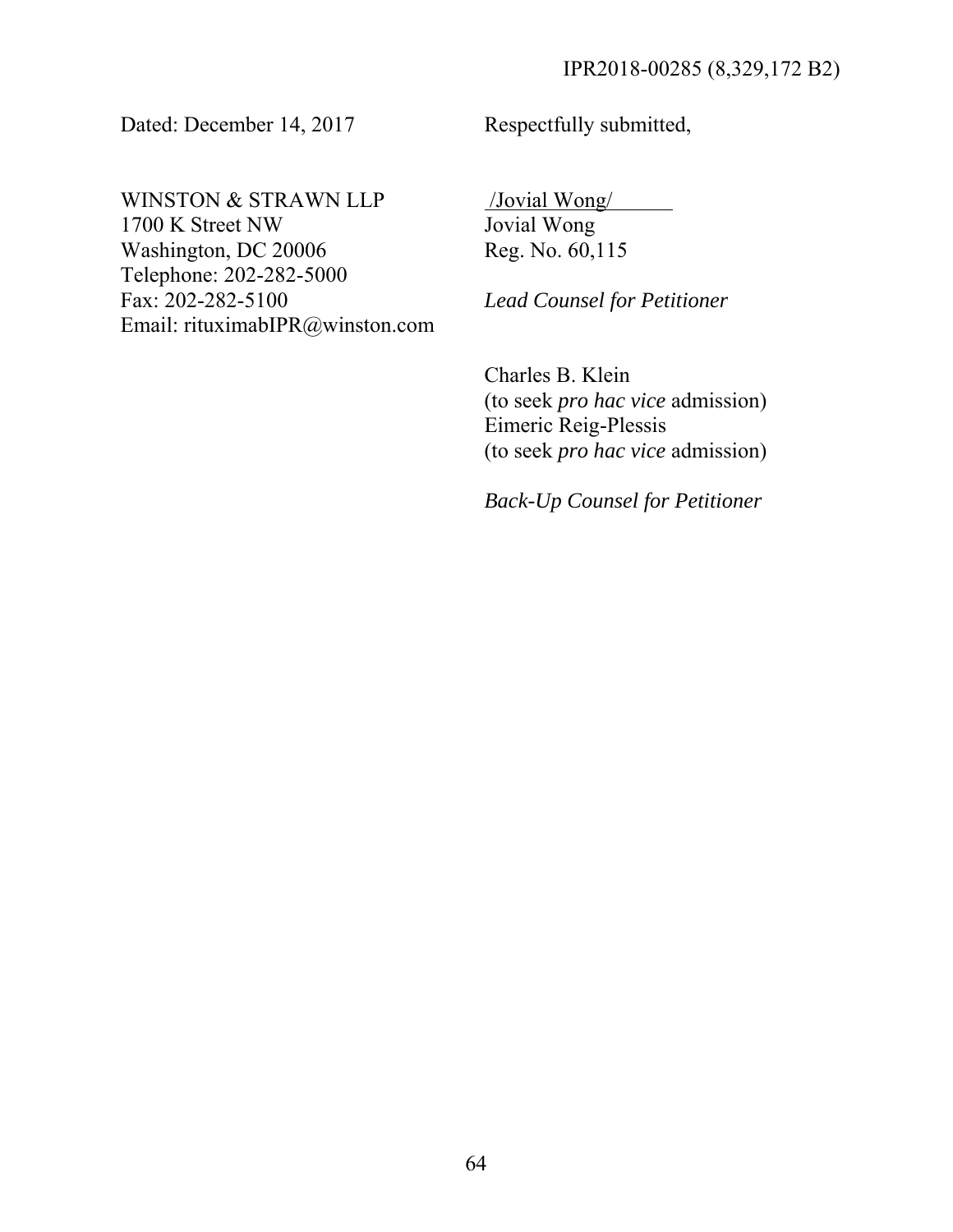# **CERTIFICATE OF COMPLIANCE WITH TYPE-VOLUME LIMITATION**

Pursuant to 37 C.F.R. § 42.24, I certify that the foregoing PETITION FOR *INTER PARTES* REVIEW contains 13,985 words (as calculated by the word processing system used to prepare the Petition), excluding the parts of the Petition exempted by 37 C.F.R. § 42.24(a)(1).

Dated: December 14, 2017

Respectfully submitted,

WINSTON & STRAWN LLP 1700 K Street NW Washington, DC 20006 Telephone: 202-282-5000 Fax: 202-282-5100 Email: rituximabIPR@winston.com  /Jovial Wong/ Jovial Wong Reg. No. 60,115

*Lead Counsel for Petitioner*